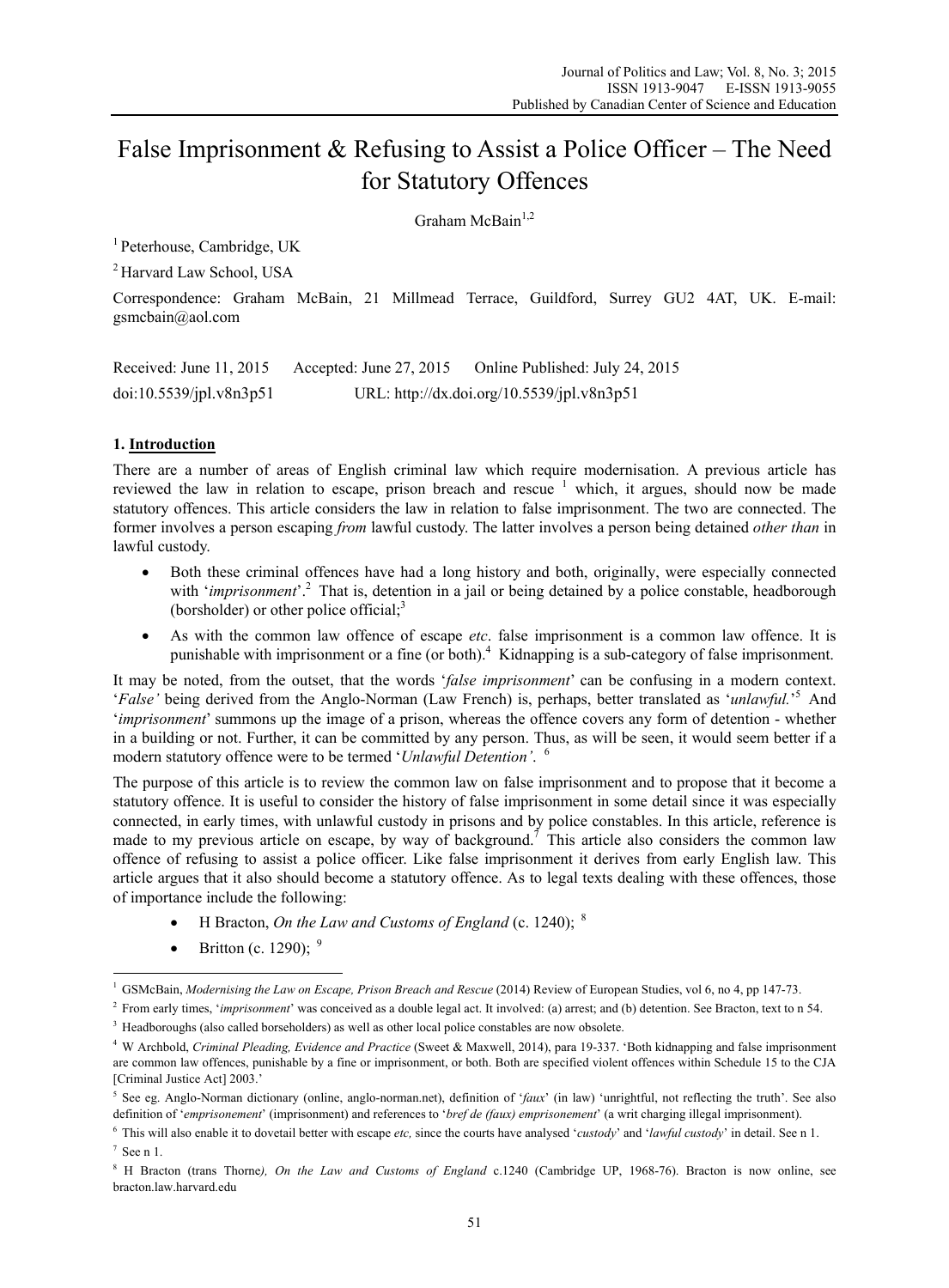- Fleta (c. 1290); $^{10}$
- The Mirror of Justices (c. 1290);<sup>11</sup>
- W Staunford, *Les Plees del Coron*  $(1<sup>st</sup>$  ed,  $1557)$ ;<sup>12</sup>
- W Lambard, *Eirenarcha or of the Office of the Justices of Peace* (1581);13
- A Fitzherbert, *The Newe Boke of Justices of the Peas* (1538); <sup>14</sup>
- F Pulton, *De Pace Regis et Regni*  $(1<sup>st</sup>$  ed, 1609);<sup>15</sup>
- M Dalton, *The Countrey Justice*  $(1618-1746)$ ;<sup>16</sup>
- E Coke, *Institutes of the Laws of England*  $(1628-41)$ ;<sup>17</sup>
- W Hawkins, A *Treatise of the Pleas of the Crown* (1716-1824);18
- M Hale, *The History of the Pleas of the Crown* (published 1736, written 1640's);<sup>19</sup>
- W Blackstone, *Commentaries on the Laws of England* (1765-9);<sup>20</sup>
- W Archbold, *Criminal Pleading, Evidence and Practice* (1822-2014);21
- $\bullet$  Halsbury, *Laws of England.* <sup>22</sup>

Apart from Archbold, Halsbury and Blackstone's Criminal Practice,<sup>23</sup> modern criminal texts contain some analysis of this common law crime.<sup>24</sup> Finally, of use are various Abridgments, major and minor, *viz.* 

- N Statham, *Abridgment of the Law* (c. 1490); <sup>25</sup>
- A Fitzherbert, *La Graunde Abridgment*  $(3<sup>rd</sup>$  ed, 1577); <sup>26</sup>
- R Brooke, *La Graunde Abridgment* (1586); <sup>27</sup>

14 See also A Fitzherbert, *The Newe Boke of Justices of the Peas* (London, 1538). His text was later enlarged by R Crompton, see A Fitzherbert & R Crompton, *L'Office et Auchtoritie de Justices de Peace* (1584, rep Professional Books Ltd, 1972).See also R Burn, *Justice of the Peace and Parish Officer* (1<sup>st</sup> ed, 1755, 23<sup>rd</sup> ed, 1820, 30<sup>th</sup> ed (last), 1869).

<sup>17</sup> E Coke, *Institutes of the Laws of England* (W Clarke & Sons, London, last ed, 1824).

<sup>18</sup> W Hawkins, A *Treatise on Pleas of the Crown* (E & R Nutt & R Gosling, Savoy (3rd ed, 1739)). The 1<sup>st</sup> edition of Hawkins was in 1716-21, the last (the  $8<sup>th</sup>$  ed) in 1824.

<sup>19</sup> M Hale, *The History of the Pleas of the Crown* (printed for E & R Nutt & R Gosling, 1736).

<sup>20</sup> W Blackstone, *Commentaries on the Laws of England* (Oxford, Clarendon Press, 1<sup>st</sup> ed, 1765-9, University of Chicago Press rep 1979).

<sup>21</sup> See Archbold, n 4. See also, JF Archbold, A Summary of the law relative to Pleading and Evidence in Criminal Cases (London, 1822, being the  $1<sup>st</sup>$  ed).

22 Halsbury, *Laws of England* (5th ed, with updates).

23 Blackstone's *Criminal Practice* 2013 (eds A Hooper & D Ormerod)('**Blackstone CP**'). See also Archbold, *Magistrates Courts Criminal Procedure* ('**Archbold Procedure**').

24 See, for example: (a) C McAlhone & R Huxley-Binns, *Criminal Law. The Fundamentals* (3rd ed, 2013); (b) MJ Allen, *Textbook on Criminal Law* (12<sup>th</sup> ed, 2013); (c) A Ashworth & J Horder, *Principles of Criminal Law* (7<sup>th</sup> ed, 2013); (d) R Card *et al*, *Criminal Law* (20<sup>th</sup> ed, 2012); (e) CMV Clarkson & HM Keating, *Criminal Law, Text and Materials* (7<sup>th</sup> ed, 2010); (f) C Elliott & F Quinn, *Criminal Law* (8<sup>th</sup> ed, 2010); (g) R Heaton, *Criminal Law* (2<sup>nd</sup> ed, 2006); (h) J Herring, *Criminal Law* (8<sup>th</sup> ed, 2013); (i) M Jefferson, *Criminal Law* (9<sup>th</sup> ed, 2009); (i) Lacey, Wells & Quick, *Reconstructing Criminal Law. Text and Materials* (4th ed, 2010); (k) J Loveless, *Complete Criminal Law. Text. Cases and Materials* (3<sup>rd</sup> ed, 2012); (1) N Padfield, *Criminal Law* (7<sup>th</sup> ed, 2010); (m) A Reed & B Fitzpatrick, *Criminal Law* (4<sup>th</sup> ed, 2009); (n) AP Simester, Simester & Sullivan's *Criminal Law: Theory and Doctrine* (5th ed, 2013); (o) D Ormerod, Smith & Hogan's *Criminal Law* (13th ed, 2011); (p) DJ Baker, *Glanville Williams Textbook of Criminal Law* (3rd ed, 2012); (q) MJ Allen & S Cooper, *Elliott & Woods' Cases and Materials on Criminal Law* (11<sup>th</sup> ed, 2013); (r) M Molan, *Cases and Materials on Criminal Law* (4<sup>th</sup> ed, 2008); (s) J Martin & T Storey, *Unlocking Criminal Law* (3<sup>rd</sup> ed, 2010); (t) P Hungerford-Welch & A Taylor, *Sourcebook on Criminal Law* (1997); (u) M Molan *et al*, Bloy & Parry's *Principles of Criminal Law* (4<sup>th</sup> ed, 2000); (v) W Wilson, *Criminal Law* (4<sup>th</sup> ed, 2011). For older 20<sup>th</sup> century texts, see JW Cecil Turner, *Kenny's Outlines of Criminal* Law (19<sup>th</sup> ed, 1966) and R Cross & PA Jones, *An Introduction to Criminal Law* (2<sup>nd</sup> ed, 1949).

<sup>25</sup> N Statham, *Abridgment of the Law* (Pynson, c. 1490). This has been reprinted by the Law Book Exchange. For a translation, see MC Klingelsmith, *Statham's Abridgment of the Law* (Boston Book Company, 1915).

<sup>26</sup> A Fitzherbert, *La Graunde Abridgment* (Tottell, 3<sup>rd</sup> ed, 1577). This has been reprinted by the Law Book Exchange.

<sup>-&</sup>lt;br>9 FM Nichols (ed), *Britton* (John Byrne & Co, 1901).

<sup>10</sup> Fleta, see Selden Society ('**SS**'), vols 72, 89 & 99.

<sup>11</sup> *The Mirror of Justices*, SS, vol 7, p 52, ch 9 (o*f Gaol and Gaolers*).

<sup>&</sup>lt;sup>12</sup> W Staunford, *Les Plees del Coron* (Richard Tottell, 1557, 2<sup>nd</sup> ed 1607).

<sup>&</sup>lt;sup>13</sup> W Lambard, *Eirenarcha, or of the Office of the Justices of Peace* (1581, rep Law Book Exchange).

<sup>&</sup>lt;sup>15</sup> F Pulton, *De Pace Regis et Regni* (1st ed, 1609, rep Professional Books Ltd).

<sup>&</sup>lt;sup>16</sup> M Dalton, *The Countrey Justice* (London, printed for the Society of Stationers, corrected ed, 1619).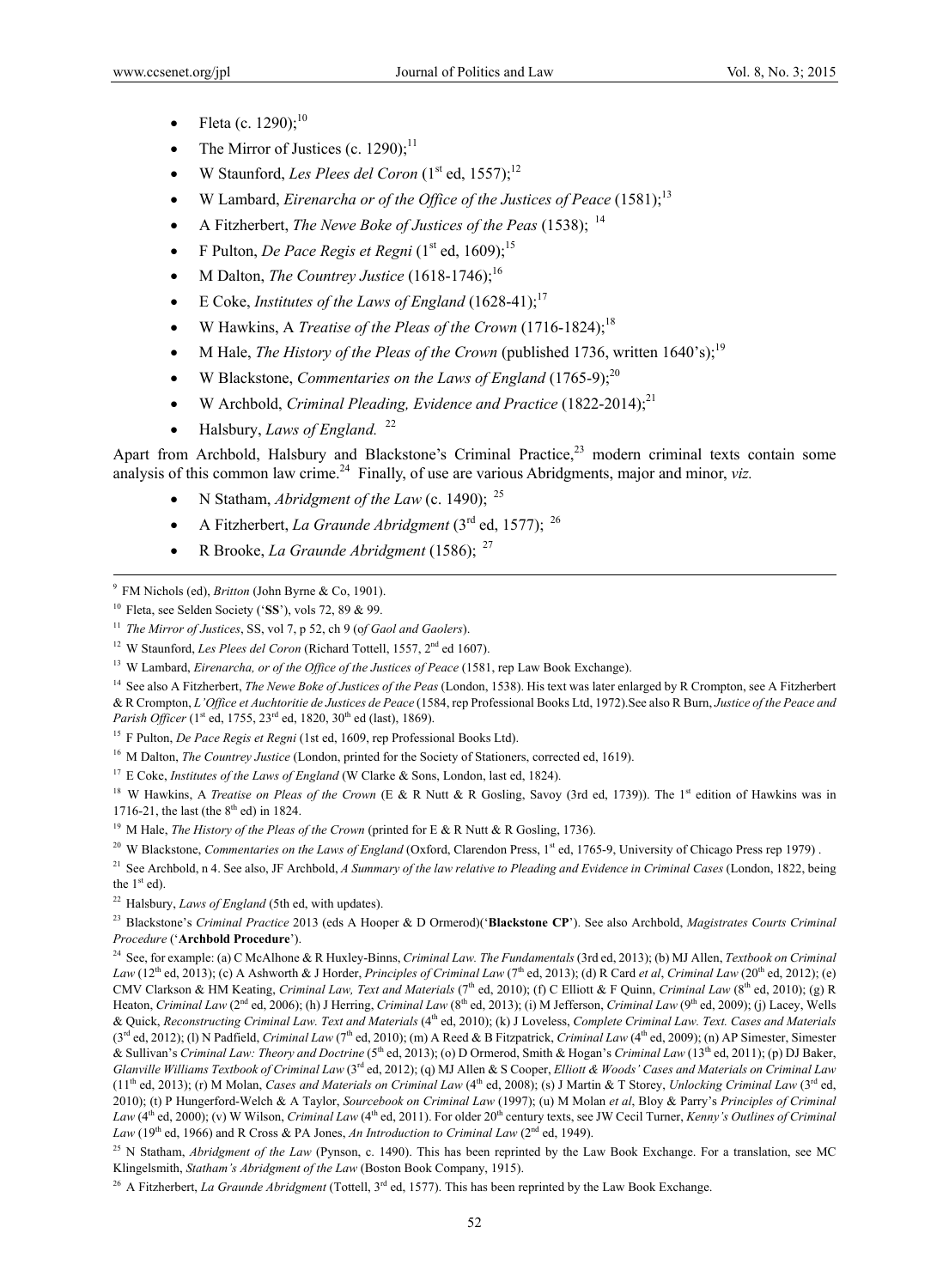- H Rolle, *Abridgment des plusieurs Cases et Resolutions del Common Ley* (1668);28
- W Hughes, *Grand Abridgment of the Law*  $(1660-3)$ ;<sup>29</sup>
- W Sheppard, *Grand Abridgment of the Common and Statute Law of England* (1675);30
- W Nelson, *Abridgment of the Common Law*  $(1725-6)$ ;<sup>31</sup>
- M Bacon, *New Abridgment of the Law*  $(5^{th}$  ed, 1798); <sup>32</sup>
- E Viner, *A General Abridgment of the Law and Equity*  $(1^{st}$  ed, 1741-57); <sup>33</sup>
- J Comyns, *Digest of the Laws of England* (last ed, 1822).34

### **2. Prisons in Early Medieval Times**

### **(a) Imprisonment - Nature of Prisons**

As noted in a previous article,<sup>35</sup> prisons - the word derives from the medieval latin *prisio*, <sup>36</sup> meaning to arrest are ancient in being and, in the case of England, they likely existed in Anglo-Saxon times.<sup>37</sup> William I (1066-87) built the first royal prison - the Tower of London - which was likely used as such from 1100. There were also other London prisons such as the Fleet (built 1197), Newgate (established 1188) and Ludgate (established c. 1215). As well as '*royal prisons*',<sup>38</sup> there were also, from early times, local prisons the franchise <sup>39</sup> of which was granted to important barons, ecclesiastics, boroughs, towns and palatinates *etc*. As to these two types of prison - the *Mirror of Justices* (written c. 1290) - states:

There be two kinds of prison, common and private…Every common prison is a gaol, and only the king has the keeping of it. Every other man's prison is private...

Unlike today - apart from the main London prisons - prisons were very much '*ad hoc'* affairs, being often little more than cellars (dungeons) or a room in a castle. Further, it was (generally) unusual in early medieval times to imprison a person. This was regarded a bad option, economically, since it imposed a financial obligation on the Crown (recouped, to a limited extent by the prisoners paying for their food and accommodation which was used to defray, among other things, the salary of their jailers).<sup> $41$ </sup> In conclusion, prisons in medieval times comprised a

- <sup>29</sup> W Hughes, *Grand Abridgment of the Law* (Henry Twyford *etc* al, 1660-3). This has been reprinted by the Law Book Exchange.
- 30 W Sheppard, *Grand Abridgment of the Common and Statute Law of England* (sold by George Sawbridge *et al*, 1765).

<sup>31</sup> W Nelson, *Abridgment of the Common Law* (E & R Gosling, 1725-6). This has been reprinted.

<sup>32</sup> M Bacon, *New Abridgment of the Law* (H Gwillim (ed), 5<sup>th</sup> ed, 1798).

<sup>33</sup> E Viner, *A General Abridgment of the Law and Equity* (GCJ & J Robinson, 1<sup>st</sup> ed, 1741-57, 2<sup>nd</sup> ed 1791). This has been reprinted by the Law Book Exchange (there is also a CD with wordsearch).

34 J Comyns, *Digest of the Laws of England* (A Hammond, last ed, 1822). See also J Lilley, *Practical Register* (2nd ed, 1765).

<sup>35</sup> See McBain, n 1.

<sup>36</sup> Classical latin used '*carcer*' to refer to a prison. See Lewis and Short, *Latin Dictionary* (Oxford, Clarendon Press, 1<sup>st</sup> ed, 1879). The Oxford English Dictionary ('**OED**') (definition of prison) speculates that '*prisio*' (old French) derived from a reference to a person being taken in war as a '*prise*' or '*prize*.' Prison, therefore, connoted some forcible deprivation of personal liberty, being kept in captivity, detained in custody *etc*. It also became a reference to any place where such confinement ensued. N Morris & DJ Rothman, *The Oxford History of the Prison* (NY, 1998), p 35 'In Old French the latin term *prisio*, derived from a latin term meaning '*to arrest*' or '*to take custody of*'', acquired a variety of distinct meanings. It might mean the act of arrest, the right to try someone arrested, the right to arrest a free person, the state of privation of liberty, or the actual place of detention itself. In French, Italian, and English it displaced the older and more formal latin term *carcer* and the medieval latin term *geola,* which became, in English, '*jail*'.'

37 RB Pugh, *Imprisonment in Medieval England* (Cambridge UP, 1968), ch 1, p 1 'Imprisonment in England has no connected history before the end of the twelfth century. Its origins, however, are antique and stretch back before the days of Alfred [ie. Alfred the Great, king of Wessex, 871-99]. Once private jurisdictions begin to emerge, and this was perhaps in the eighth century, some kind of '*prison*' may be presumed to exist.' Also, 'In Alfred's time the word '*prison*' (*carcerr*) first makes its appearance in a code of laws (c. 890).' See generally, McBain, n 1.

<sup>38</sup> Ibid, p 87 'According to the doctrine that eventually prevailed, all prisons, or at any rate all prisons outside the palatinates, were the king's. They were his because they were ancillary to his justice.' Coke, n 17, vol 2, p 589 'Albeit divers lords of liberties have custody of the prisons, and some in fee, yet the prison itself is the king's *pro bono publico*:…for no subject can have the prison itself, but the king only….' (*spelling modernised*). See also McBain, n 1.

39 Ibid, p 87 'By the late thirteenth century, if not before, the word '*prison*' (*prisona*) had acquired a very extensive meaning. It could be applied to a county gaol maintained by a sheriff…to one of the few 'national' prisons, or to a franchise gaol owned by the lord of a liberty. The third of these classes is naturally a very broad one, for it comprises prisons owned by leading ecclesiastics and lay barons and also those in borough ownership.'

 $40$  See, n 11, p 52.

41 See n 1.

 <sup>27</sup> R Brooke, *La Graunde Abridgment* (Tottell, 1586).

<sup>28</sup> H Rolle, *Abridgment des plusieurs Cases et Resolutions del Common Ley* (A Crooke *et al*, 1668).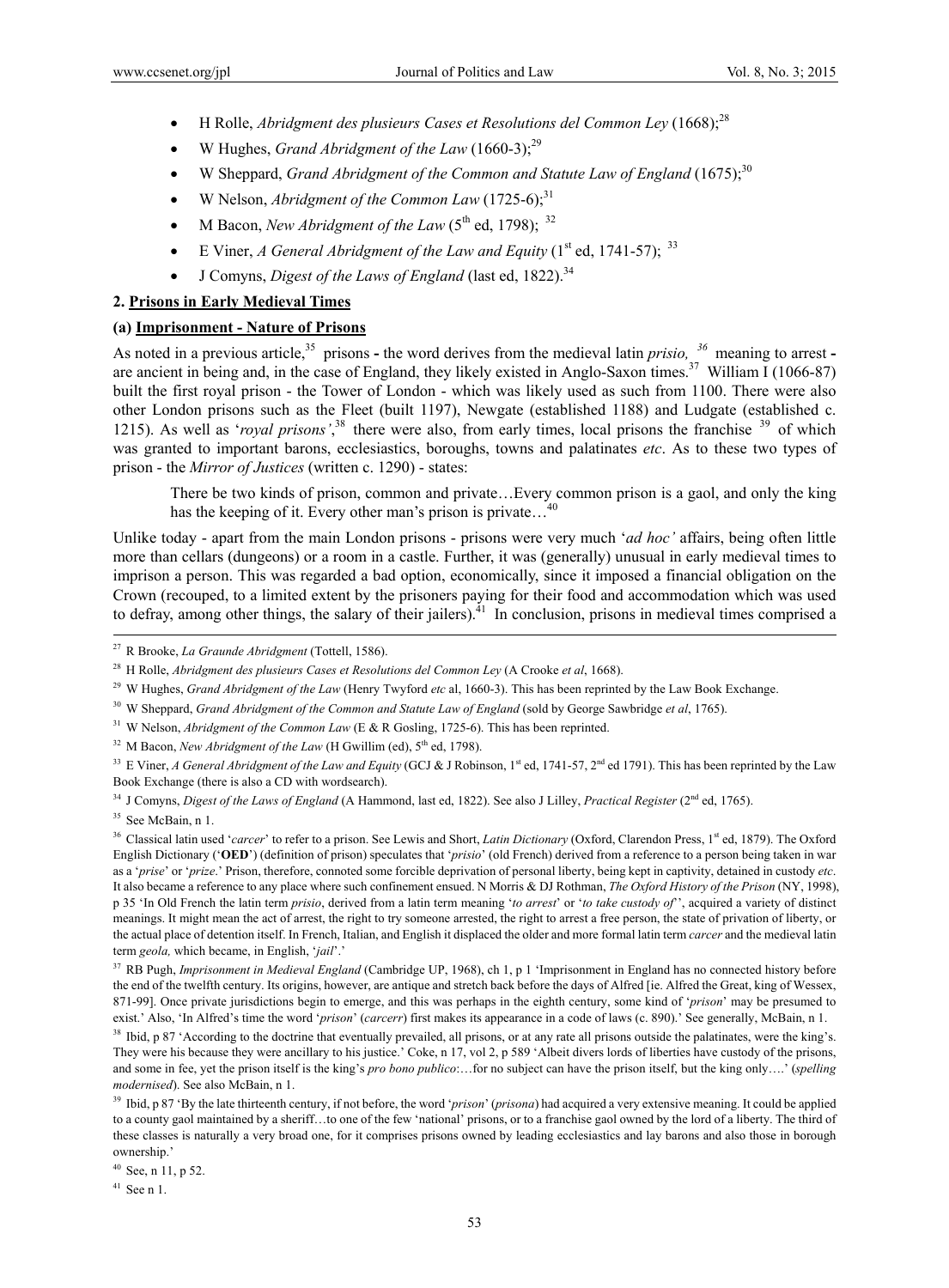last resort for severe crimes (such as treasons or homicide) <sup>42</sup> or in *lieu* of the prisoner failing to pay an amercement or fine  $43$ 

### **(b) Franchise Prisons**

In early medieval times **-** especially prior to 1215, when the law was often ignored and there were great struggles between the Crown and powerful barons **-** it is clear that many franchise prisons were often utilized as places of oppression. Pugh states:

there is no doubt that the Normans found a number of prisons in the England that they invaded, particularly upon royal manors in the south and, in effect, they added to their number. They did this by building many castles in which both king and barons shut up their powerful adversaries and during the Anarchy [1135-53] very many of the common people also.<sup>44</sup>

As to these franchise prisons:

- On ascending the throne, Henry II (1154-89) ordered the destruction of many adulterine (unauthorized) castles, which would have contained prisons  $45$  and - in the Assizes of Clarendon in 1166 - he commanded his sheriffs to build prisons in each county where they did not previously exist in order to hold those accused of felonies until they could be tried by justices *in eyre*. Many towns were ordered to do the same;  $46$
- Although such steps diminished the number of franchise prisons, many would have remained. Indeed, some prisons by way of franchise continued until the  $19<sup>th</sup>$  century.<sup>47</sup>

### **(c) Oppressive Use of Prisons**

 $\overline{a}$ 

In early medieval times the sovereign, sheriffs <sup>48</sup> and powerful magnates often imprisoned innocent persons to secure the re-payment of debts, for political purposes or to extort money.<sup>49</sup> Thus, for example, an Act of 1403

<sup>42</sup> eg. Bracton, n 8, p 349 (writing c 1240) 'In every *injuria* and trespass against the king's peace to which the word '*felony*' is added, the appellee or person accused is usually released by pledges, except in the case of homicide, since no one who can provide pledges is to be thrust into prison unless it is evident that he has perpetrated so serious a crime that he ought not to be handed over either to sureties or soldiers but suffer the penalty of imprisonment and confinement...'. See also Mirror, n 11, p 23 'Into the common prison [ie. the king's prisons] no one is to be put if not attainted, appealed as a principal, or indicted for mortal sin [ie. a felony], or by judgment for false or tortious imprisonment.' Also, p 160.

<sup>&</sup>lt;sup>43</sup> See McBain, n 1. See also F Pollock & FW Maitland, *The History of English Law before the time of Edward I* (Cambridge UP, 2<sup>nd</sup> ed, 1898, rep 1968) ('**P & M'**), pp 516-7 *re* the development of prisons and how the threat of imprisonment was utilised as a means of securing a fine. At p 517 'Now, so far as we can see, the justices of Henry III's reign [1216-72] used their power of imprisonment chiefly as a means of inflicting pecuniary penalties. The wrong doer but rarely goes to prison even for a moment.'

<sup>44</sup> The '*Anarchy*' describes the chaotic reign of king Stephen (1135-54). See generally, GSMcBain, *Expanding Democracy - Transferring the Crown Prerogative to Parliament* (2014) Rev. of European Studies, vol 6, no 1, pp 34-5 (Crown prerogative to build a military castle or fortress). Also, J Bradbury, *Stephen and Matilda: The Civil War of 1139-53* (Stroud, UK. The History Press).

<sup>&</sup>lt;sup>45</sup> J Selden, *England's Epinomis* (1683), p 20 'His [Henry II's] first care tending wholly to the good of the State, was to have the numerous increase of castles and forts...abated; so was it by express command performed and the laws of his grandfather…likewise confirmed.' The latter reference would seem to be to the laws of Henry I [1100-35] c. 1113 which provided that 'The following place a man in the king's mercy…construction of fortifications without permission [*castellatio sine licencia*]'. See McBain, n 44, p 34 and LJ Downer, *Leges Henrici Primi* (OUP, 1972), p 117.

<sup>&</sup>lt;sup>46</sup>A translation of the relevant wording in the Assize of Clarendon 1166 is: 'And in the several counties where there are no jails, let them be made in a borough or in some castle of the king…to the end that the sheriffs may keep in them those who have been arrested by the officers whose function it is to do this and by their servants.' See also Pugh, n 37, pp 4 & 59; C Harding *et al*, *Imprisonment in England and Wales* (Croom Helm, 1985), p 5 and JF Stephen, *A History of the Criminal Law of England* (Macmillan, 1883), pp 483-4.

<sup>&</sup>lt;sup>47</sup> Harding, n 46, p 18 'Franchise prisons were known as late as the nineteenth century but in reality, save for a few liberties held by ecclesiastics, their heyday had been in the early Middle Ages.'

<sup>48</sup> Sheriffs were a byword for corruption in early medieval times. See GSMcBain, *Abolishing Obsolete Offices* (2012) Coventry LJ, vol 17, no 2, pp 31-40 (discusses the early history of sheriffs). Britton (c. 1290), n 9, p 74 '[Let inquiry be made at the Eyre] if any sheriff through malice has kept any man in prison whom he ought to have brought before our justices at our gaol delivery, and in this case [he is] to be punished by fine and imprisonment.'

<sup>49</sup> Blackstone - adopting a rather rosy view of early medieval history – considered that a personal liberty of the subject generally prevailed from the time of William I (1066-87), subject to exceptions. However, a more detailed review of history pre-Henry VII (1485-1509), and even after that, suggests that it was often impossible to prevent subjects being arbitrarily imprisoned (at the command of the sovereign or powerful nobles) on many occasions. Blackstone, n 20, vol 3, p 133 stated: 'In a former part of these commentaries we expiated at large on the personal liberty of the subject. It was shown to be a natural inherent right, which could not be surrendered or forfeited unless by the commission of some great and atrocious crime, nor ought to be abridged in any case without the special permission of law. A doctrine co-eval with the first rudiments of the English constitution; and handed down to us from our Saxon ancestors, notwithstanding all the struggles with the Danes, and the violence of the Norman conquest: asserted afterwards and confirmed by the conqueror himself [ie. William I] and his descendents: and though sometimes a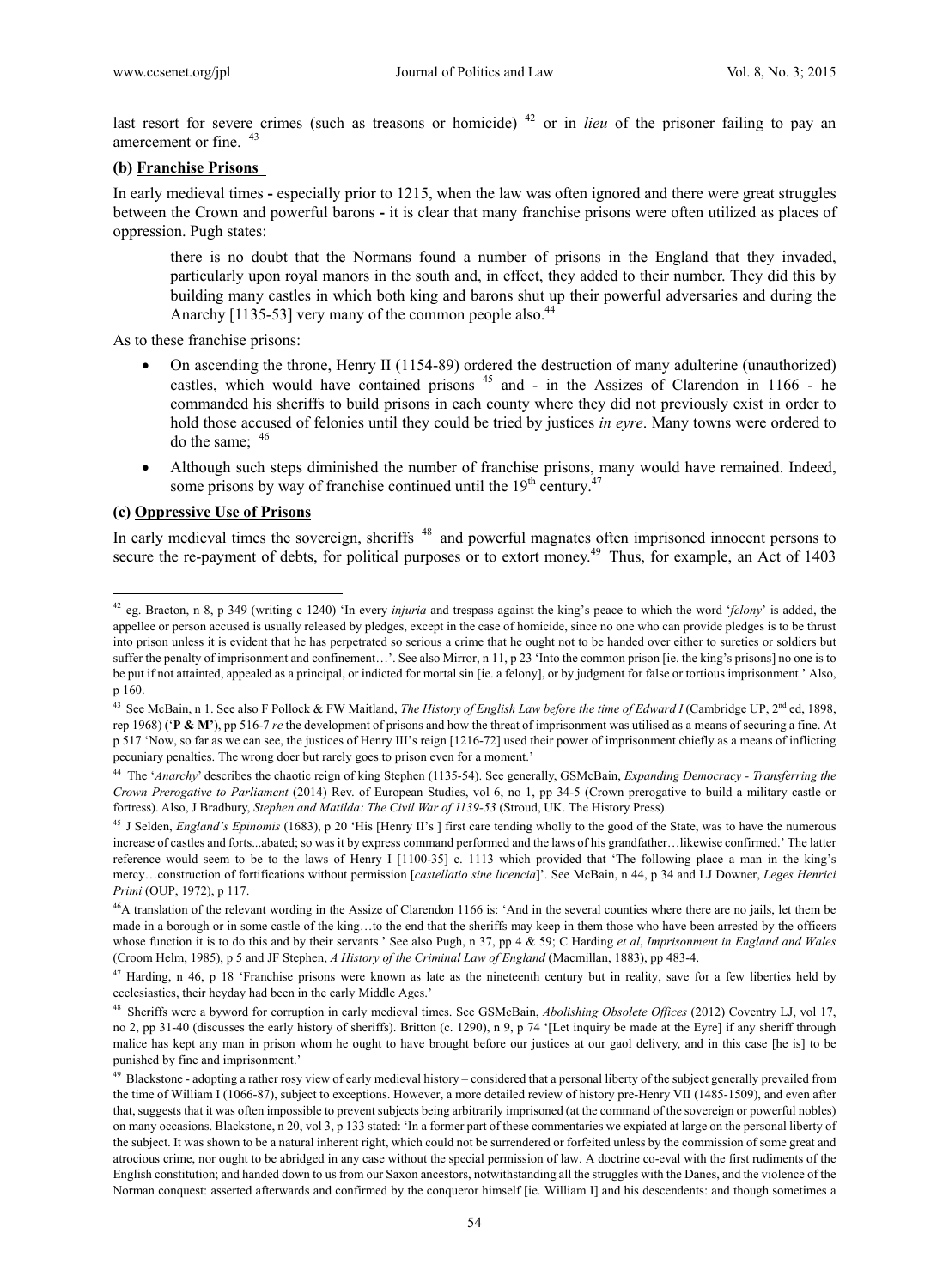noted:

divers constables of castles within the realm, being assigned justices of peace by the king's commission, had by colour of such commission used to take people to whom they bore evil will, and imprisoned them within the said castles till they had made fine and ransom with the said constables for their deliverance, thereupon it is enacted, that none be imprisoned by any justice of the peace but only in the common gaol, saving to lords and others, which have gaols, their franchise in this case.  $50$ 

Given this, it is noticeable that '*false*' - that is, unlawful imprisonment - was recognized as a crime early on in the common law. It was also held to be a civil offence. Thus, a person unlawfully imprisoned had the option of either recovering damages against his oppressor *or* having him prosecuted criminally - the punishment being a fine or imprisonment. This is now discussed.

*In conclusion, in early medieval times, prisons - especially franchise prisons - were often mis-used. Therefore, it is not surprising that a crime of false imprisonment developed.* 

### **3. False Imprisonment: 1240-90**

Bracton, *On the Laws and Customs of England*, written c. 1240, referred to a writ of *odio and atia* by which a person falsely imprisoned might secure his freedom.<sup>51</sup> He stated:

since it is iniquitous that the innocent as well as the guilty be kept in prison for a long time, therefore, at the doleful plaint of kinsmen and friends and by the grace of the lord king, an inquest is ordinarily made as to whether such persons imprisoned for homicide were guilty of the said death or not, that is, whether they were appealed because of hate and spite. No one ought to be denied a writ for an inquest of this kind <sup>52</sup> …When the inquest finds that the prisoner has been appealed because of hate and spite, not because of guilt, let him then be released on bail by order of the lord king, by a writ directed to the sheriff in this form...<sup>53</sup>

Later on in the text, Bracton stated:

We have spoken above of beach of the peace ['**BOTP**'] wounding and mayhem. Now we must speak of [BOTP] and imprisonment, where a free man has been arrested and imprisoned against the peace in the court [of a lord], as within someone's liberty [or in] a city, vill or borough, [that is], shut up in a house or castle and detained against the peace in irons, fetters or the stocks until released by the king's serjeant or his writ, after he has been refused bail. One may here commit a double offence, the first by the wrongful arrest, a second by the wrongful detention...

In an appeal of BOTP  $55$  and wounding and imprisonment, though the deed is criminal, the suit may be brought civilly, as where one says, as though complaining of an *injuria*, and without adding words of felony, that such a one imprisoned such a one against the peace of the lord of that court, or if the complaint is in a city, vill, or borough, against the peace of the lords and the peace of the bailiffs, [or] if it is in the county court, against the sheriff's peace…No corporal punishment then follows, only a

<sup>53</sup> Ibid. Bracton then sets out various writs, including that for a clerk.

little impaired by the ferocity of the times, and the occasional despotism of jealous or usurping princes, yet established on the firmest basis by the provisions of *Magna Carta*, and a long succession of statutes enacted under Edward III [1327-77].'

 $50\,$  5 Hen 4 c 10 (rep).

<sup>&</sup>lt;sup>51</sup> Blackstone (writing in 1769), n 20, vol 3, pp 218-9 says of this writ: 'The writ de *odio et atia* was anciently used to be directed to the sheriff, commanding him to enquire whether a prisoner charged with murder was committed upon just cause of suspicion, or merely *propter odium et atiam*, for hatred and ill-will; and, if upon the inquisition due cause of suspicion did not appear, then there was issued another writ for the sheriff to admit him to bail. This writ, according to Bracton, ought not to be denied to any man; it being expressly ordered to be made out *gratis*, without any denial, by Magna Carta, c 26 and statute Westm. 2. 13 Edw I c 29 [1285]. But the statute of Glocester, 6 Edw I c 9 [1278] restrained it in the case of killing by mis-adventure or self-defence, and the statute 28 Edw III c 9 [1354] abolished it in all cases whatsoever: but as the statute 42 Edw III c 1 [1368] repealed all statutes then in being, contrary to the great charter, sir Edward Coke is of opinion that the writ de *otio et atia* was thereby revived.' The citation is to Coke, n 17, vol 2, pp 43, 55 & 315.

<sup>52</sup> Bracton, n 8, vol 2, pp 346-7. He continues 'The form of the writ is this [*The writ for holding an inquest as to whether they were appealed because of hate and spite*]: 'The king to the sheriff, greeting. We order you to inquire carefully by responsible and law-worthy men of your county into whether A of N, arrested and detained in our prison of such a place for the death of B, of which he was accused (or 'appealed') was accused (or 'appealed') of that death because of hate and spite or because he is guilty thereof. And if because of hate and spite, because of what hate and what spite and who is guilty thereof. And the inquest you make thereon *etc.*'

<sup>54</sup> Ibid, p 410. Bracton then sets out the words of the appeal, denial, exceptions *etc*.

<sup>&</sup>lt;sup>55</sup> The headnote inserted into the text states '*This appeal may be sued civilly or criminally, with or without the assignment of felony, [and] depending on the words of the appeal a [corporal] punishment, or [a pecuniary penalty] according to the seriousness of the offence follows*.'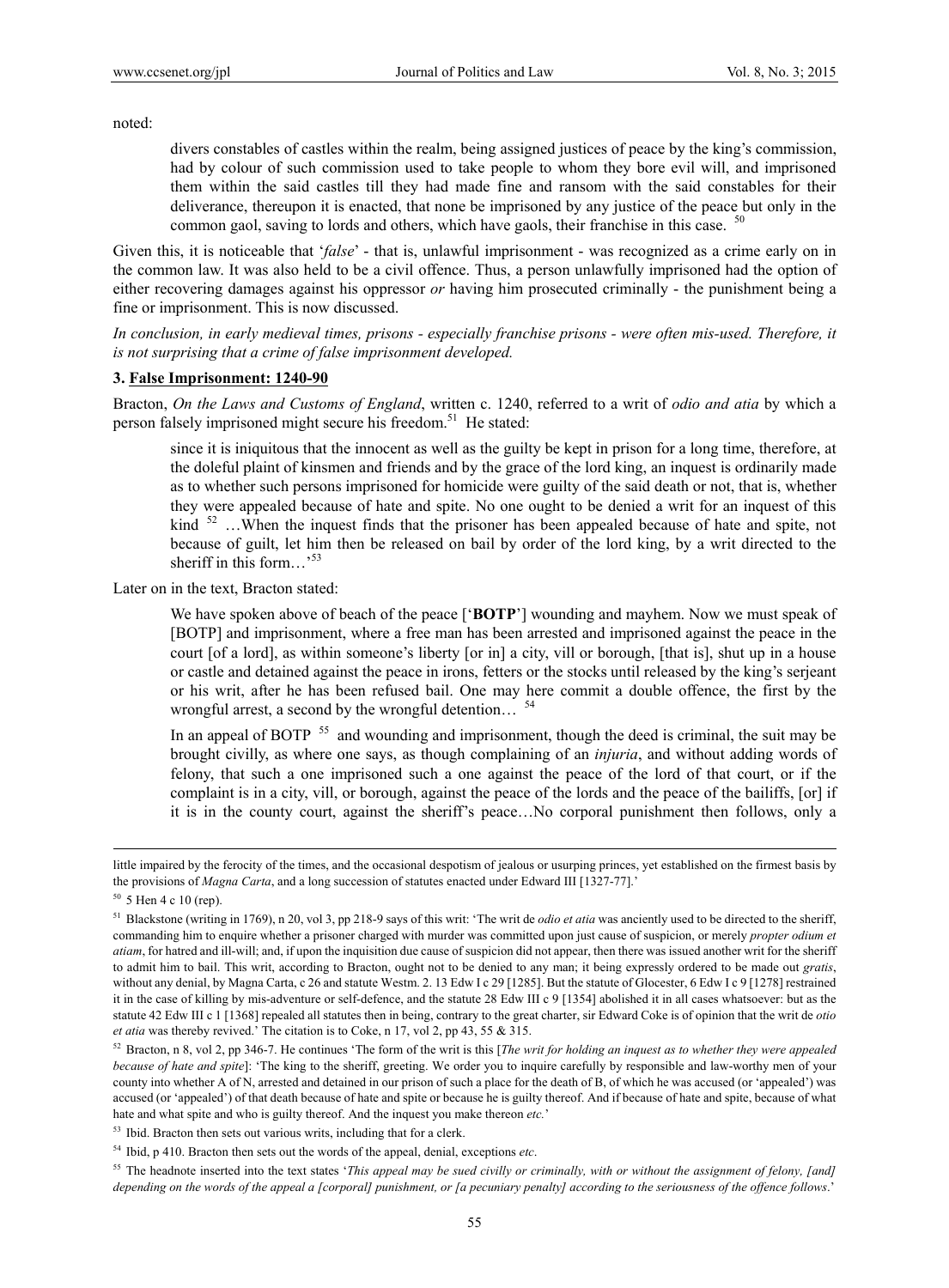pecuniary penalty by way of damages, which would be otherwise if felony were assigned, where the inquest is a matter for the king alone, because life and members are placed in jeopardy, because no one may judge as to that except the king. Justice belongs to no one except the king, nor does imprisonment, nor will anyone have his court thereof unless he enjoys a special liberty [ie. a franchise] from the king himself...<sup>56</sup>

The analysis of Bracton is useful.

- False imprisonment is a crime *because* it is a BOTP.<sup>57</sup> Further, imprisonment was legally perceived to be a double crime - one of wrongful arrest and another of wrongful detention;
- Bracton also notes there were two remedies for false imprisonment, at the option of the victim. He might secure damages by way of a civil remedy *or* he might seek the imprisonment (or fining) of the perpetrator.<sup>58</sup>

The text, *Fleta*, written c. 1290, follows Bracton fairly closely. It states:

Since many of those who are imprisoned are free and innocent of the crimes charged against them, and it would be hard if such men were unjustly [*iniuste*] detained in gaol, it is enacted that a remedy shall be available to them. If on a writ *de odio et atia* the enquiry is made in open county court by the sheriff and coroner and the reason for the enmity or hatred is stated in the inquisition sent to the king or his chancellor, and if on examination it is found that the reason stated is evidently true and not misrepresented by the sheriff, who sometimes is moved by favour to allege a reason that does not exist, then a writ shall issue stating that if so-and-so lying in gaol find twelve sufficient pledges that he will stand his trial whenever the king or another shall wish to proceed against him for the death of such a one, then the sheriff shall bail him to the twelve mainpernors aforesaid or discharge him on bail from the aforesaid prison, provided that no suit save the king's is involved. If, however, the [alleged] reason for the enmity is inadequate, he shall not have a writ of discharge. …

And when the prisoner is freed and released on bail, he shall have a right of action for imprisonment and breach of the king's peace against all those who have detained him in prison since the arrival of the first order from the king...  $59$ 

An appeal of imprisonment may be made in this case, namely, where a freeman is taken and imprisoned against the king's peace. Imprisonment involves a double offence, unlawful arrest and unlawful detention,<sup>60</sup> in fetters or without, in stocks or with some other punishment, greater or less  $61$ … In [this appeal of imprisonment, it is open to the plaintiff to proceed by way of a civil action, complaining of a wrong by writ of trespass,  $62$  or by way of a criminal action. The sentence for unlawful imprisonment is imprisonment, with fetters or the like as a punishment, according to the treatment the plaintiff has suffered, nor should delivery therefrom ensue until adequate satisfaction has been made to the injured

<sup>56</sup> Bracton, n 8, vol 2, pp 411-2.

<sup>&</sup>lt;sup>57</sup> That is, it will produce violence since a person unlawfully detained will seek to escape or, at least, there is the threat of the same.

Lambard (writing in 1581), n 13, p 135 'if a man do imprison an other without warrant…he has broken the peace.' (*spelling modernised*).

<sup>&</sup>lt;sup>58</sup> In the case of powerful magnates, the court would be unlikely to wish (or be able) to seek their imprisonment. Therefore, a civil option would likely be promoted. See for the position in part of France (county of Clermont in 1283), FRP Akehurst (trans), *The Coutumes de Beauvasis of Phillipe de Beaumanoir* (1283)(Univ of Pennsylvania Press, 1992), p 563 'The officer who knowingly makes a wrongful arrest, or makes one where he should not, in order to cause loss without a good reason, must on conviction pay for all the damages to the person whose property was seized, and must lose his job as an officer, for he performed it dishonestly.'

<sup>59</sup> Fleta, n 10, vol 72, pp 67-8.

<sup>60</sup> Later, imprisonment tended to be distinguished from arrest as such. Lambard (writing in 1581), n 13, p 102 defined arrest as follows: 'An arrest is a certain restraint of a man's person, depriving it of his own will and liberty, and binding it to become obedient to the will of the law: and it may be called the beginning of imprisonment.'

<sup>&</sup>lt;sup>61</sup> He continues 'The appeal is in this fashion: A appeals B that, whereas he was [in the king's peace] *etc*, the said B came with force *etc* and arrested him wickedly and led him to such a place and there detained and imprisoned him and put him in stocks (or in irons or fetters or the like) and detained him in this manner from such a day to such a day against gages and pledges (or until the said A gave him so much for his ransom or until he was set free by the king's writ). And that he did this wickedly and feloniously, he offers to prove by his body as the king's court shall award.'

<sup>&</sup>lt;sup>62</sup> RC Palmer, *English Law in the Age of the Black Death 1348-1381* (Univ. North Carolina Press, 1993), p 155 'Trespass writs returnable into the king's court had grown quite varied by the 1320s. General returnable writs of trespass included writs for…false imprisonment…'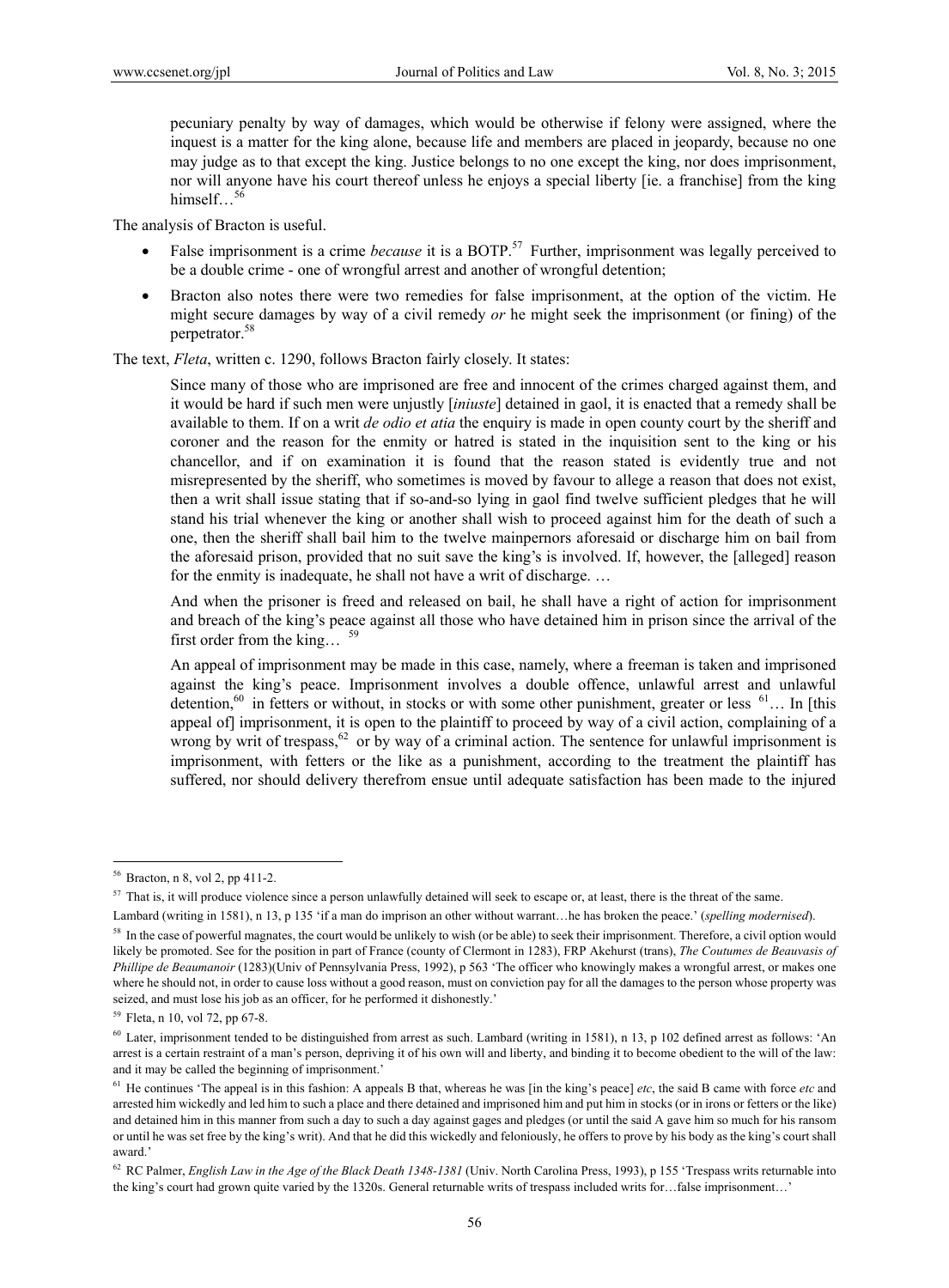party for the damages awarded and to the king for a heavy ransom.<sup>63</sup>

*In conclusion, by the time Bracton wrote (c. 1240), and likely considerably before,*<sup>64</sup> an offence of false (illegal) *imprisonment was recognised.* 

#### **4. False Imprisonment: 1290-1600**

In early times, the persons likely to be accused of false imprisonment were sheriffs and their underlings, such as deputy sheriffs and bailiffs. However, there were also thithingmen and headboroughs (also called borsholders) who performed minor judicial functions in the criminal sphere. And, from 1285, if not before, there were constables – high and petty. Illegal detention by any of these gave rise to a criminal offence. As to the nature of these law enforcers:

### **(a) Police Functions - Sheriffs**

In early times, the high sheriff (usually fore-shortened to '*sheriff*') was particularly powerful. 65

- The office of '*shire reeve*' (*scir gerefa*) or sheriff is old and it existed in Anglo-Saxon times. It continued in Norman times - albeit it was then a Crown appointment whereas, previously, it may have been elected;
- As well as having tax gathering functions, the sheriff executed writs and judged cases (criminal and civil) in the shire. He usually employed deputy sheriffs (also called under, or secondary, sheriffs) as well as bailiffs and jailers to carry out his legal functions, which included arrest and imprisonment;<sup>66</sup>
- In early medieval times, sheriffs were reviled for their oppressive and extortionate conduct and Magna Carta 1215 initiated the process of reducing their judicial power while extending that of the king's courts:<sup>67</sup>
- The role of the sheriff diminished further with the establishment of Conservators of the Peace in 1328 who later became Justices of the Peace ('JP's').<sup>68</sup> The latter were subsequently given increased judicial powers both pursuant to their commission from the Crown and as a result of legislation - such as the Justice of the Peace Act 1361 (still extant).

*In conclusion, in early times, the king's officers responsible for the arrest and detention of persons - as well as their imprisonment - mainly comprised high sheriffs and their underlings.* 

#### **(b) Police Functions - Constables**

As well as the high sheriff and his underlings being responsible for the arrest and imprisonment of persons in early times, there were constables. Bellamy  $69$  summarises the position:

The medieval constable was a local police officer and the official with whom most criminals came into contact in the first instance. There were constables of the township and constables of the hundred. Both types were elected to office yearly. *Constables of the township*, either two or three in number, had to make the arrest when hue and cry had been raised…When the township constable had captured the miscreant…he kept him in custody until he could be handed over to the sheriff or his bailiff. The constable was expected to arrest those who carried weapons at fairs and markets and the misdoers whom the Statute of Winchester (1285) called '*roberdesmen and drawlatches*'. On the orders of the sheriff or the coroner, the constable arrested men who had been appealed or indicted. Sometimes he was set to guard men arrested by the sheriff's bailiff or the bailiff of a franchise. For this purpose he might use the

<sup>63</sup> Fleta, n 10, vol 72, pp 98-9. See also the Mirror, n 11, p 132 'imprisonment [*enprisonement*] as a punishment for false imprisonment'. It also noted that false imprisonment (like mayhem and wounding) was a crime which merited retaliatory punishment. Ibid, p 142 'we speak of retaliatory punishments…imprisonment for imprisonment.'

<sup>64</sup> The earliest legal text, Glanvill, did not deal with this offence. See R Glanvill (trans G Hall), *Treatise on the Laws and Customs of the Realm* (Oxford UP, c. 1189), ch 14 (*Criminal Pleas*).

<sup>65</sup> See McBain, n 48.

<sup>&</sup>lt;sup>66</sup> Lords of the manor could secure a franchise to hold a court leet (as opposed to the sheriff's tourn) to handle minor criminal matters and nuisances. The court leet was also called the view of frankpledge or law day. See also '*A Statute for View of Frankpledge'* (c. 1325).

<sup>67</sup> Magna Carta, ch 24 provided that 'no sheriff, constable, coroners, or others of our bailiffs, shall hold pleas of our Crown.' DM Walker, *The Oxford Companion to Law* (Oxford, 1980) (definition of sheriff) 'from the mid-twelfth century, his growth was limited by the growth of the king's courts and he came to have the functions of conducting preliminary investigations of accused persons, trying minor offences and detaining greater offenders till the itinerant justices came.'

 $68$  See also WLM Lee, *History of the Police in England* ( $1<sup>st</sup>$  ed, 1901), p 44 *et seq.* 

<sup>69</sup> J Bellamy, *Crime and Public Order in England in the Later Middle Ages* (Routledge, 1973).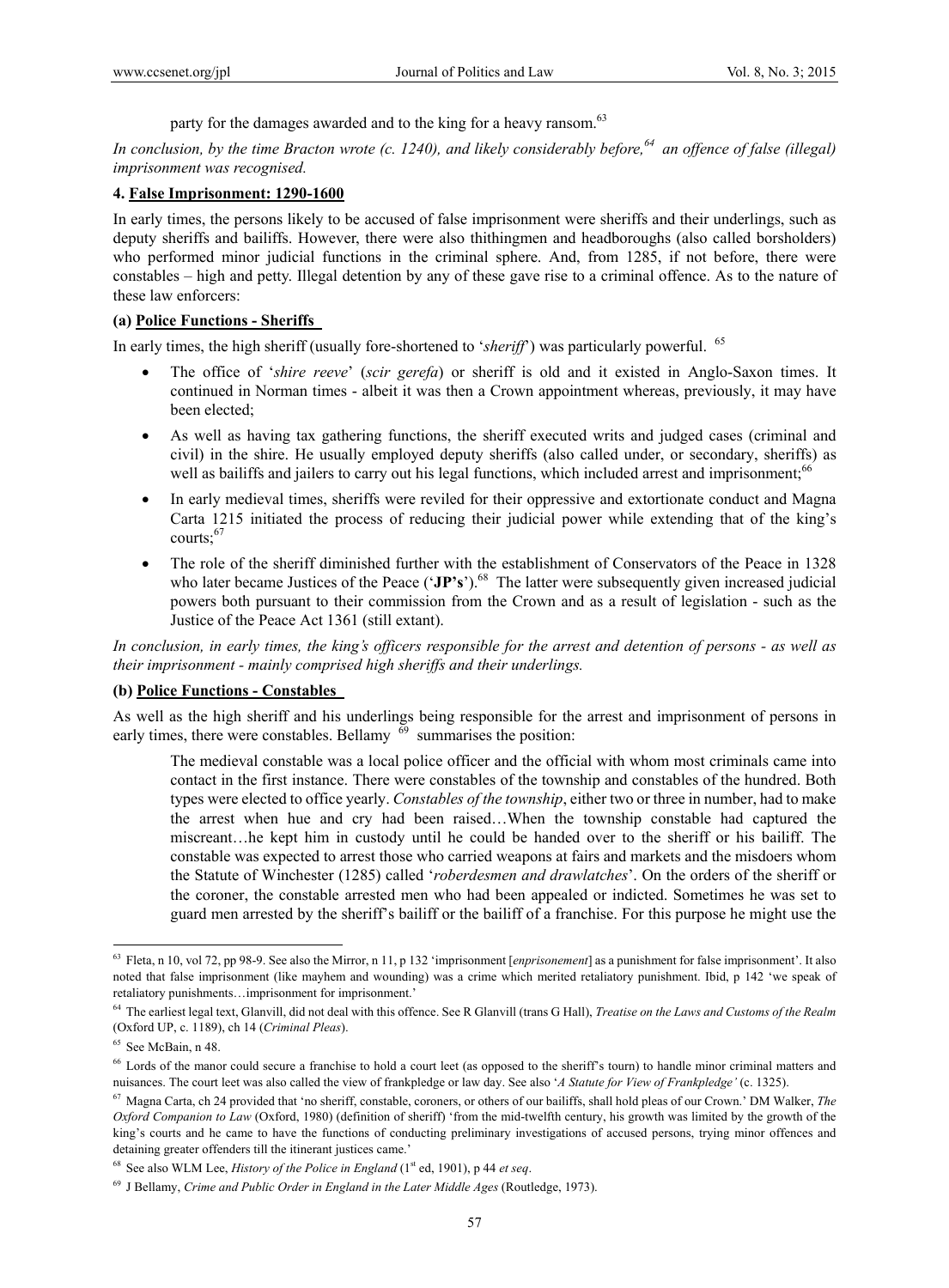stocks. He was also expected to maintain a watch on the property of fugitive felons and of those men who were in custody.

The *constable of the hundred*, in contrast, very nearly had historical importance thrust upon him. The office had a semi-military character, for the hundred constables were the permanent captains of the hundred *posses*. They were expected to see that the statutory requirements about the arms to be possessed by each man were obeyed, and in addition they had to present before the justices any failure to keep watch, to clear the highway, or to follow the hue and cry. There were occasions when they received indictments concerning breaches in the Statute of Winchester, but they were never empowered to enquire into felonies, or trespasses in general. Eventually, having for a period in the early fourteenth century been unconscious rivals with the keepers of the peace for the prize of being a local justiciar, they passed into oblivion.

Both types of constable received many of their instructions from the sheriff, but his closest servants were the men who executed royal writs, the *itinerant bailiff* and the *hundred bailiff*. Since both were normally appointed by the king, royal approval was necessary if they were to be replaced. Their duties included making attachments, arrests, and distraints, but, in addition to such shrieval business, they purveyed food and animals for royal use, and even helped to collect subsidies. In some places they held the hundred court and the sheriff's tourn. The hundred bailiff acquired a reputation for extortion by threatening to arrest people arbitrarily, impounding beasts wrongfully, and letting men off army and jury service.'(*italics supplied*) 70

*In conclusion, constables comprised petty constables and high constables. Both were responsible to the sheriff.* 

#### **(c) When Police Constables Originated: 1327, 1285 or 1242 ?**

When constables - high and petty - first appeared on the legal scene, is unclear.<sup>71</sup> Hawkins, in the first edition of his *Pleas of the Crown* in 1716, stated:

as to the antiquity of the office of a constable, it seems to be the better opinion, that both constables of hundreds, which are commonly called high constables, and also constables of tythings, which are at this day commonly called petit constables or tythingmen, and which are anciently called chief pledges, were by the common law, and not first ordained by the Statute of Winchester [*Statutum Wynton*, 1285], cap 6 as it is holden by some that they were; for that statute doth not say, that there shall be such officers constituted, but seems clearly to suppose that there were such before the making of it.<sup>72</sup>

Others, such as Coke 73 and Blackstone 74 asserted that *high constables* originated from the Statute of Winchester 1285, chapter 6 of which provided:

 That every man have in his house harness for to keep the peace after the ancient assize; that is to say, every man between fifteen years of age, and sixty years…And that view of armour be made every year two times. And in every hundred and franchise two constables [*conestables*] shall be chosen to make view of armour...  $75$ 

However, the earlier Statute of Westminster 1275, chapter 7 also refers to constables, although this may relate to military constables or *castellians* only. It states:

no constable, nor castellain, from henceforth [shall] exact any prise, or like thing of any other than of

<sup>70</sup> At pp 93-4.

<sup>71</sup> For a useful text see Lee, n 68. For early texts on constables, borsholders, tythingmen, headboroughs, bailiffs *etc* see texts cited in Sweet & Maxwell, *A Legal Bibliography of the British Commonwealth* (2<sup>nd</sup> ed, 1955, 2 vols), especially, vol 1, pp 233-6. See, in particular, (a) G Jacob, *Compleat Parish-Officer* (1<sup>st</sup> ed, 1718); (b) W Lambard, *Dueties of Constables, Borsholders, Tything-men and such other lowe and lay Ministers of the Peace* (1<sup>st</sup> ed 1582, 8<sup>th</sup> ed 1599); (c) J Ritson, *Office of Constable* (1<sup>st</sup> ed, 1791); (d) W Sheppard, *Office and Duty of Constables*, Borsholders, Tythingmen etc (1<sup>st</sup> ed 1655); (e) R Turner, *The Duty and Office of High Constables of Hundreds, Petty Constables, Tything Men, and such inferiour Ministers of the Peace* (1761). See also HB Simpson, *The Office of Constable* (1895), English Historical Review, vol 10, pp 625-41.

 $72$  Hawkins, n 18, bk 2, ch 10, s 33, p 61 (repeated in the final edition in 1824).

 $^{73}$  Coke, n 17, vol 4, p 267 'There are constables of the hundred commonly called chief constables, so named, because constables of towns are called petit constables. These constables of hundreds were created by the statute of 13 E 1 [ie. the Statute of Westminster 1285]…' See also Dalton, n 16, p 39.

 $74$  Blackstone, n 20, vol 2, p 344.

<sup>75 13</sup> Edw 1 st 2 c 6 (confirmed a number of times, see eg. 28 Edw 1 c 17, 28 Edw 3 c 11 and 7 Ric 2 c 6).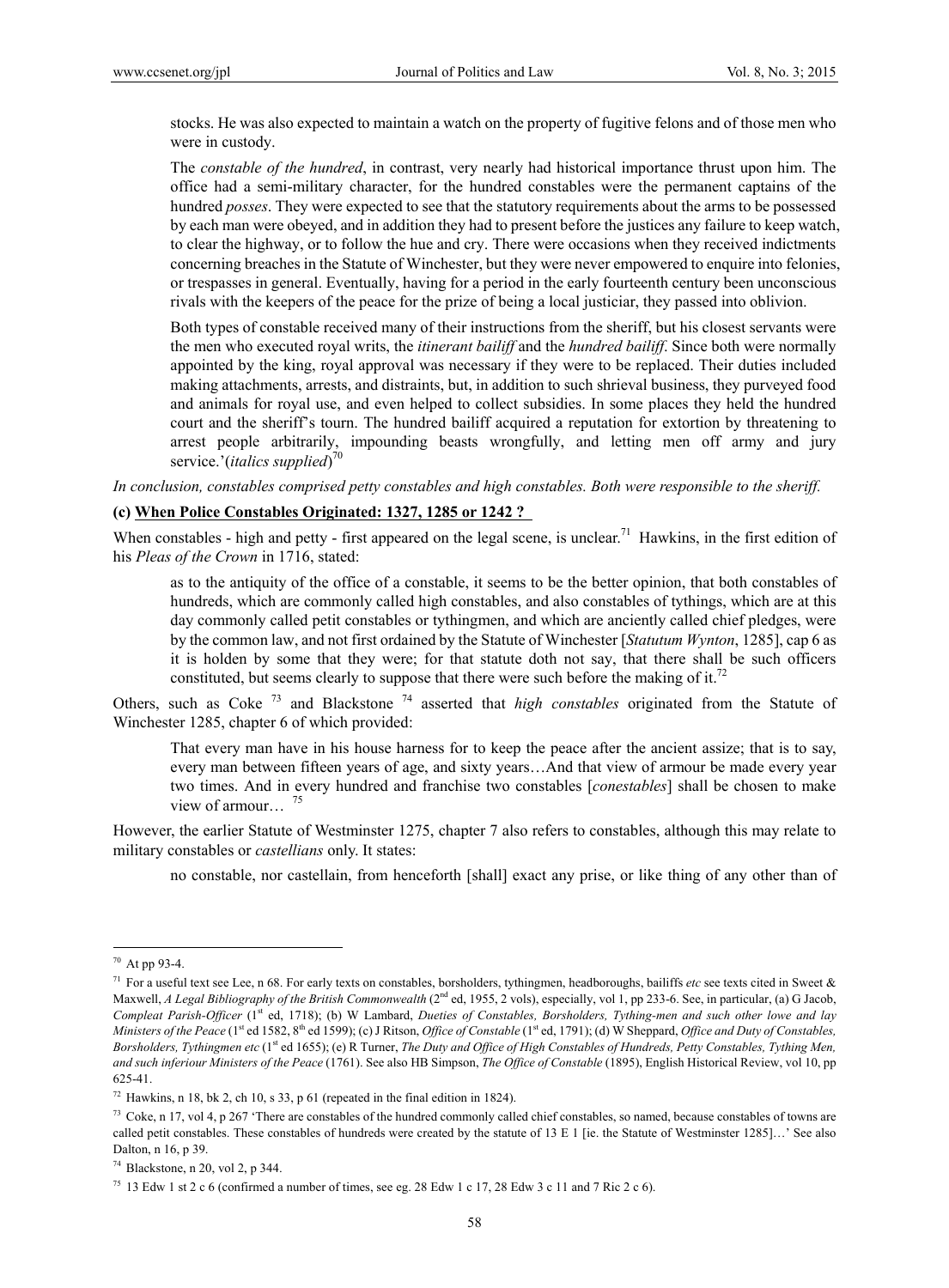$\overline{a}$ 

such as be of their town or castle  $76$ 

There is also an oft cited writ of 1242 (oft mis-stated as being of 1252)<sup>77</sup> which refers to the employment of constables in parishes and towns for enforcing watch and ward.78 However, this may refer to petty, as opposed to high, constables.<sup>79</sup> That said, even before 1242, there must have been some form of local police officer and this may have arisen from hereditary sarjeanties <sup>80</sup> as well as the role being, effectively, undertaken by those responsible for administering the system of frankpledge - that is headboroughs (tithingmen). As to the etymology of the word '*constable*', this is also uncertain and has led to speculation. It seems to have been Anglo-Norman as opposed to Anglo-Saxon<sup>81</sup> and may have come from *comes- stabuli* (master of the horse).<sup>82</sup>

*In conclusion, constables - high and petty - likely originated not from statute but the common law. 83 However, the matter is still obscure. They probably came on to the scene c. 1242. However, it may have been as late as 1285 or 1327.* 

#### **(d) Headboroughs, Borsholders etc**.

Earlier references to constables were to headboroughs (borsholders, tithingmen).<sup>84</sup>

 **View of Frankpledge (Free Pledge).** These earlier officers originated, in their turn, from the annual '*view [review] of frankpledge*' 85 which was Anglo-Saxon in origin. In those times, there emerged a mutual pledge among subjects to maintain public order (the 'king's peace'). This pledge was based on

 $79$  Blackstone, n 20, vol 1, p 344 'The petty constables are inferior officers in every town and parish, subordinate to the high constable of the hundred, first instituted about the reign of Edward III [1327-77]... Their ancient office is that of headborough, tithing-man, or borsholder...and who are as antient as the time of king Alfred…their more modern office is that of constable merely; which was appointed…so lately as the reign of Edward III, in order to assist the high constable.' Dalton, n 16, pp 39-40: 'Petty constables (in towns and parishes) were after devised (for the aid of the constables of the hundred)…' Both Blackstone and Dalton quoted Lambard, n 71 (1599 ed), p 9 who asserted this. Cf. Coke seems to have thought they originated from the common law, vol 4, p 267 '*Nota* 10 E 4 fo 17 [1470] the petit constable was an officer by the common law *per curiam*. *Vid* 4 E 3 cap 3 [1330, rep] 25 E 3 ca 2 [1350, rep]'. See generally Ritson, n 71.

80 R Stewart-Brown, *Serjeants of the Peace in Medieval England and Wales* (1936) suggests hereditary sarjeanties may have played the role of constables, pre-Edward I (1272-1307).

<sup>81</sup> Lambard, n 71 (1599 ed), pp 4-5 'The name constable is made (as I have read) of two English words put together, namely cuning (or cyng) and staple, which do signify the stay (or hold) of the king.' (see also 1640 ed, p 5). Lee, n 68, p 55 'The word '*constable*' was imported by the Normans, but its etymology is not quite certain; formerly it was said to be derived from '*conning*' a king, and '*stapel*', a stay or prop, and to signify '*the king's right-hand man'*, but this is an unlikely solution, because the invaders despised the Anglo-Saxon language, and would not use a word which was partly derived from that tongue.'

82 Lee, n 68, p 55 '*Comes stabuli*' meaning an equerry or master of the horse, has been generally accepted as correct. In England the title has been applied to a variety of functionaries, some high and some low, who had little in common beyond the fact that they all owed their authority to the Crown.' See also Ritson, n 71, p xv and Blackstone, n 20, p 343.

<sup>83</sup> *R v Wyatt* (1704) 1 Ld Raym 1189 (92 ER 286), 1 Salk 280 (91 ER 331) (high and petty constables were officers at common law before the Statute of Westminster 1285 and are the proper officers of JP's). *Constable of Homeby's Case* (1669) 1 Mod 13 (86 ER 693), *per* Twisden J 'High constables were not *ab origine*, but came in with justices of the peace, in the year of Henry IV [1399-1413]**.'** Fitzherbert, n 14 (1538 ed), fo 48 (*Of the Office of Constables*) 'the office of the constable was an office at common law' (*wording modernised*). See generally, Ritson, n 71, pp xvii-xxv.

<sup>84</sup> Halsbury, *Statutes of England* (5<sup>th</sup> ed with updates), vol 33(2), in a preliminary note to the Justices of the Peace Act 1361, notes that the earliest form of police organization seemed to have been a local association of persons who – as the king's subjects - became sureties for one another's keeping the peace. These associations elected principal men called headboroughs, borsholders or tithingmen who were responsible for maintaining order in the association. Hale (writing in the 1630's), n 19, vol 2, p 96 noted the authority of the tithingmen, headboroughs and borsholders were much the same as that of the constable. See also Lambard, n 71 (1599 ed), pp 6-9.

<sup>85</sup> Lee, n 68, p 4 'frankpledge signifying the guarantee for peace maintenance demanded by the king from all free Englishmen, the essential properties of this responsibility being, that it should be local, and that it should be mutual.' Walker, n 67 (headborough). 'The chief of the 10 men who comprised a frankpledge (qv), elected by the court leet with the responsibility for the keeping of order in the area for which he was elected. They were gradually replaced by petty and parish constables.' See also Halsbury  $(4<sup>th</sup>$ ed), n 22, vol 36(1), para 101 and Coke, n 17, vol 2, pp 71-3. CK Allen, *The Queen's Peace* (Stevens, 1953), ch 4. Ibid, p 74 'the old Anglo-Saxon tithing seems to have been essentially a police-force, or *posse*, for the capture of thieves and felons.'

<sup>76 3</sup> Edw 1 (1275)(rep 1863). See also Coke, n 17, vol 2, pp 170-1. Other references to '*conestables*' may be found by wordsearch in the Statutes of the Realm on CD (TannerRitchie Publishing, vol 1, 1101-1377, searchable text edition). The Statute of Northampton 2 Edw 3 c 3 (1328, rep 1967) referred to constables.

<sup>&</sup>lt;sup>77</sup> W Stubbs, *Select Charters and other illustrations of English Constitutional History* (Oxford, 1913, 9<sup>th</sup> ed), p 362 ('*unus constabularius*').

<sup>&</sup>lt;sup>78</sup> Lee, n 68, p 55 'This writ provides for the employment of these officers in parish and township, but it is more than likely that the office was not then a new one, because the word 'constable' is there used without any explanation being added, and it may therefore be assumed that its meaning was a matter of common knowledge.' Cf. P & M, n 43, vol 2, p 582 '[In the period prior to Edward I (1272-1307) ] there was no professional police force. The only persons who are specially bound to arrest malefactors are the sheriff, his bailiffs and servants and the bailiffs of those who have the higher regalities. The constables who are becoming apparent at the end of our period are primarily military officers, though it is their duty to head the hue and cry.' They also refer to a writ of 1252 (more likely one of 1242).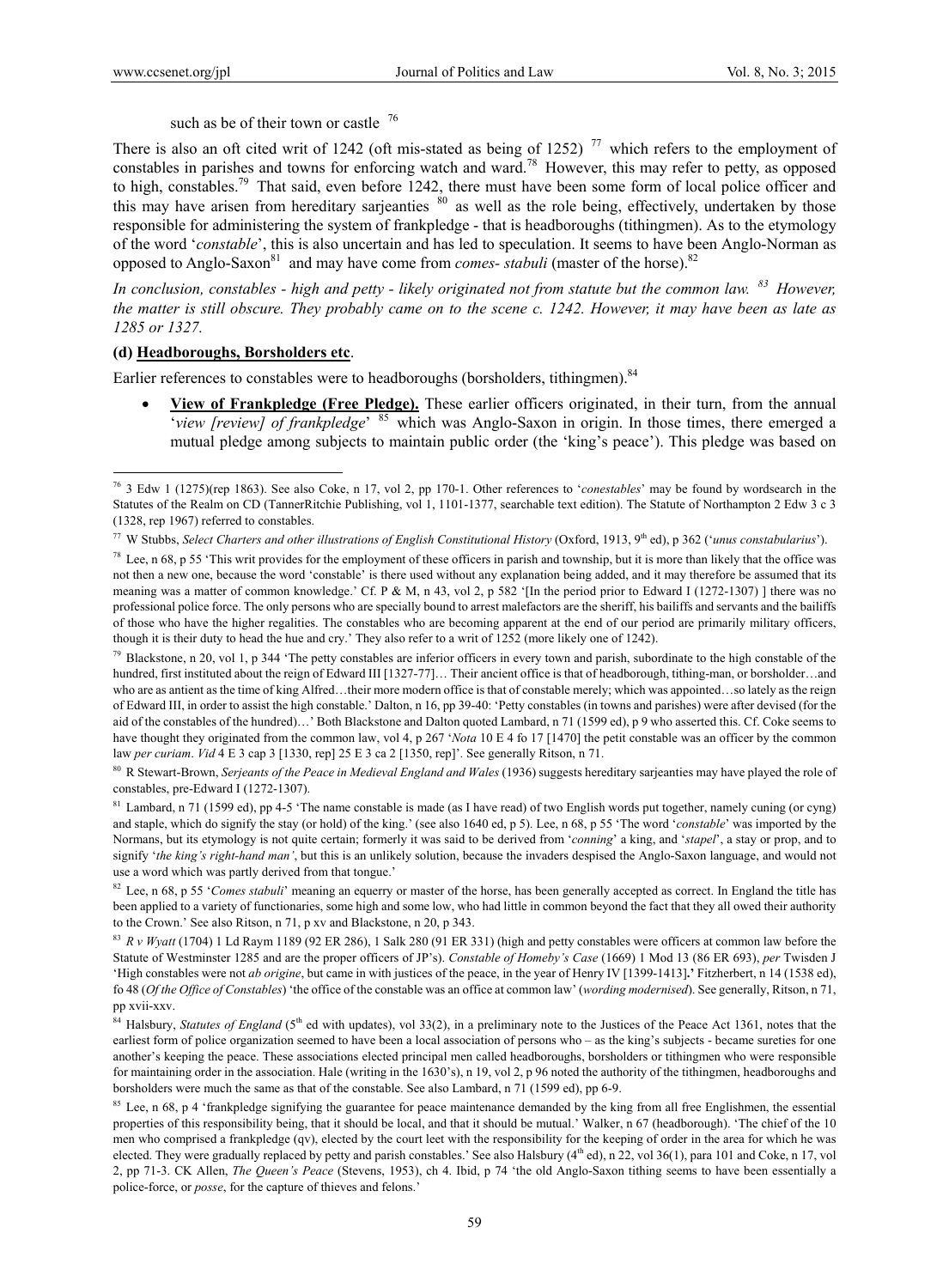the concept of allegiance to the sovereign – the frank pledge (free pledge) being the oath itself, which was given by the subject to a representative of the sovereign, to observe the king's peace. This system would seem to have been a very effective one in an England which - in Anglo-Saxon times - probably had a population of less than a million people (most of whom would have lived in small villages and towns) and where the system of law and order was otherwise scant;

- Who gave Frankpledge. This oath was given annually by able-bodied males over the age of 12<sup>86</sup> who were not otherwise exempt  $8^7$  (the reference to 'free' may have been that it was only given by 'free men' and not villains or slaves). It comprised an oath to observe obedience to the law both for them as well as their neighbours, the latter being a form of suertyship. <sup>88</sup> The oath was renewed annually at the view of frankpledge conducted by the sheriff at his tourn.89 The '*view of frankpledge*' later became synonymous with the court leet:<sup>90</sup>
- **Tythings & Hundreds**. As part of this system of frankpledge, freemen without a freehold were grouped together in a '*tything*' - a unit of ten households. Tythings were called *boroes* in some parts of England, the word signifying a pledge or surety.<sup>91</sup> The leader of each tything was called the '*headborough*'. Ten tythings made a '*hundred*' (or wapentake) which became an administrative (and judicial unit) and part of the overall division of the kingdom into shires (counties), presided over by a sheriff (shire reeve) who was responsible to an earl, himself responsible to the sovereign;
- **Police Role**. Tythingmen and hundredmen were required to pursue and arrest by way of '*hue and cry*' all those who broke the peace.<sup>93</sup> It is likely their leaders (headboroughs) adopted a more regular police role in this respect, being responsible for ensuring the king's peace in each tything or hundred by detaining malefactors.

As to the confusing nomenclature: <sup>94</sup>

 $\overline{a}$ 

 $93$  Lee, n 68, pp 4-5.

<sup>86</sup> Bracton, n 10, vol 2, p 351 said 12. So did Coke, n 17, vol 2, p 72 'every freeman at the age of 12 years'.Also, Lambard, n 71, p 8 (1640 ed). Cf. Mirror (writing c. 1290), n 11, p 9 'And turns of sheriffs and views of frankpledge were ordained, and that none of the age of fourteen years or upwards should be received in the kingdom beyond forty days, except men travelling in the guise of pilgrims or messengers, unless they were first pledged by freemen and sworn to the king by oath of fealty and afterwards received into a tithing.' See also Britton, n 9, pp 41,149-52 (see also note to the same). However, Coke thought 14 was a mistake, see n 17, vol 2, pp 121,147. See also AJ Robertson, *The Laws of the Kings of England from Edmund to Henry I* (Cambridge UP, 1925), p 185 *re* laws of Canute (1016-35), p 185 (which refers to age 12).

<sup>&</sup>lt;sup>87</sup> Britton, n 9, p 149 'of twelve years old or upwards, except clerks, and knights and their children, and women, who are not in tithings, and of their mainpast [ie. not members of their household, servants and retainers] they are; of vagrants through the country who are not of any one's mainpast, and are of suspicious character.' Also, p 41 (persons in religion, clerks, knights and their eldest sons, women). In Anglo-Saxon times, villians were probably also exempt, but, it seems, not after the Norman Conquest. Britton cites the Laws of William I (1066-87) 'all the villains shall be in frankpledge.' Cf. Robertson, n 86, p 241 (the Ten Articles of William I) 'Everyone who desires to keep the status of a freeman shall be in a frankpledge.' Also, p 267.

<sup>88</sup> See J Maxwell, chapter on *The English Police System* in PH Winfield, *Penal Reform in England* (Macmillan, 1946), p 61 'With the development of monarchial government under Saxon rule there evolved the accepted responsibility for the maintenance of public order, or as it was termed, the king's peace. Under this general responsibility every freeman in the kingdom, in accordance with common law, became a pledged constable or conservator of the king's peace holding office not by payment, but by the right and responsibility of citizenship. This system is generally referred to as the frankpledge system – frankpledge signifying the guarantee for peace maintenance demanded from the king by all his subjects. The two essentials of this individual responsibility were that it was local and that it should be mutual.'

<sup>&</sup>lt;sup>89</sup> Bellamy, n 69, p 90 'Twice a year the sheriff made his tourn of the hundred courts to receive presentments of offences both against the king's peace and against private citizens. At one of these sessions he made view of frankpledge. This was the old grouping together of most men into bands of about ten for purposes of public order. These were called tithings. The sheriff had to see that all able-bodied adult males, except nobles, clergy, and some categories of freemen, were in such a group. If a member of a tithing committed an offence the other nine were supposed to ensure his appearance in court when required, even by arresting him if they believed it was necessary. A fine was the penalty for failure. It was a system of anticipatory bail…'

<sup>&</sup>lt;sup>90</sup> Burn, n 14, vol 1 (1820 ed), p 571 'every of these pledges of [were] yearly presented and brought forth by their chief pledge at a general assembly for that purpose, which we yet in remembrance thereof do call the *view of frankpledge,* or the court leet.' See also Coke, n 17, vol 2, pp 68-73.

<sup>91</sup> Ibid, 'the companies [of ten men] are yet in some places of England called *boroes*, of the said word *borge, borrow, or borhoe*, signifying a pledge or surety; and in other places they are called tythings, because they contain …ten men with their families.' See also P & M, n 43, vol 1, pp 568-71.

<sup>&</sup>lt;sup>92</sup> The '*hue and cry*' was regarded as fresh suit. Thus, an innocent man arrested by the same had no remedy against his pursuers. To obtain satisfaction, the victim had to discover the author of the false report. See Lee, n 68, p 35 and Coke, n 17, vol 3, pp 116-7. Also, Walker, n 67 (hue and cry). Allen, n 85, p 84 considered that the hue and cry in Anglo-Saxon times was aimed, above all, at cattle theft.

<sup>94</sup> Burn, n 14, vol 1 (1820 ed), p 570 'The word *constable* is evidently a compound; but it seems to be uncertain for whence it has been originally derived.' See also ns 81 and 82.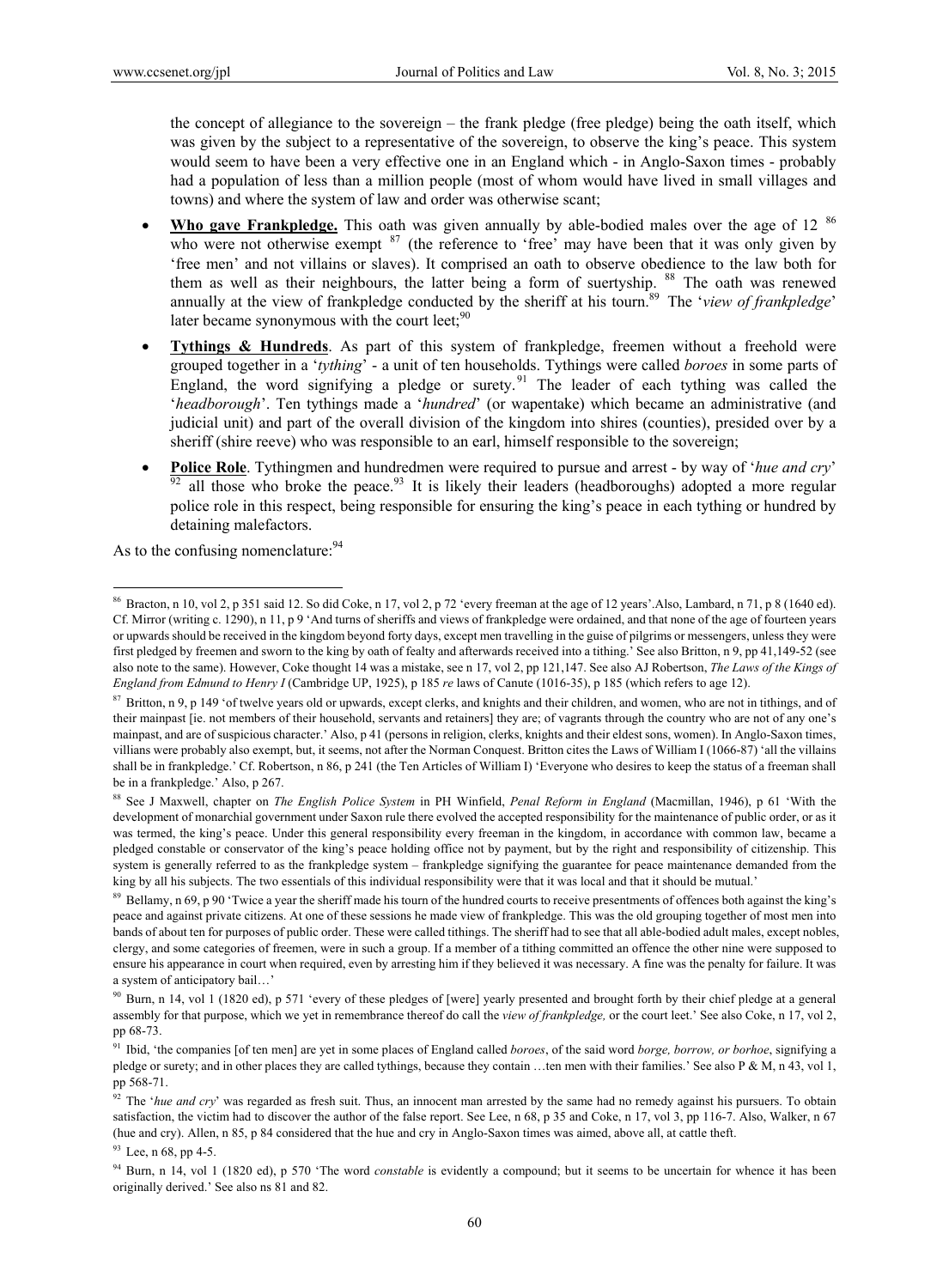Headborough, borsholder, and chief-frankpledge are three words which describe the same functionary. The latter of Norman, and the two former of Saxon origin. Borsholder = borhes-ealder - *borhes* (often written borough as in 'headborough'), meaning pledge or surety.<sup>95</sup>

Thus, constables - and their pre-cursors - were legally charged with '*keeping the peace*.' 96 To escape from the detention of such a person (or a sheriff or his underlings) whether using force (ie. prison breach) or without force (ie. escape) or with the forcible assistance of others (ie. rescue), was an offence. As a result, the converse must have developed. That is, it became an offence for a sheriff (or constable) to illegally detain a person – whether by arresting him or imprisoning him.

*In conclusion, the precursor to the constable was the headborough (borsholder).*<sup>97</sup>

### **(e) Stocks & Pillory**

 $\overline{a}$ 

From an early time, a person could be punished by being placed in the stocks or pillory. The stocks usually held a person sitting down by the legs, the pillory standing up by the arms and head.  $98^\circ$  As to these:

- When the stocks first came into use it is unclear.<sup>99</sup> However, an Act of 1351 decreed that stocks were to be built in every town.<sup>100</sup> The pillory was Anglo-Saxon;<sup>101</sup>
- *'False imprisonment'* included where a person was illegally placed in the stocks <sup>102</sup> or the pillory. Also, any '*cage*'.103

John Rastell, *Les Termes de la Ley*, the 1<sup>st</sup> edition which was in 1528, defined imprisonment to include the stocks, as follows:

Imprisonment is the restraint of a man's liberty, whether it be in the open field, or in the stocks or cage

 $103$  See text to n 104.

<sup>&</sup>lt;sup>95</sup> Ibid, p 4, n 1. See also Burn, n 14, vol 1 (Constable), p 571 'head or elder of the boroes and chief of the pledges are all one; and in some shires where every third borough hath a constable, there the officers of the other are called *thirdborowes*.'

<sup>&</sup>lt;sup>96</sup> Lambard (writing 1581), n 13, pp 141-2 'But as the keeping of the peace is more [e]specially recommended to the charge of justices of the peace, constables, petit-constables, borsholders, tithing men, and such like officers: so be they also armed with a larger measure of authority.' Burn, n 14, vol 1 (Constable), p 577 'Every high and petty constable are by the common law conservators of the peace' (quoting Hawkins, n 18, vol 2, c 8 s 6). Jacob, n 71 ( $2<sup>nd</sup>$  ed, 1720), p 2 'High constables are appointed over hundreds, and petty constables are for towns and parishes within the hundred, as assistants to the high constables; and headboroughs, tithingmen, *etc* are for particular boroughs, hamlets, tithings and villages. The petty constables and tithingmen are not subordinate to the high constable in any thing that proceeds from his own authority merely, tho' this power is of a larger extent than theirs; and in places where there are no constables, but tithingmen, *etc* there the authority of such parish-officer equals that of the constable, within his limits; for he is in effect the constable of the peace.'

 $97$  By 1599, they were being treated as one and the same, n 174. Arrest would also have been made by ordinary citizens, pursuant to their obligation to assist in the '*hue and cry*'. Pulton (writing in 1609), n 15, p 12 'If a hue and cry be levied and pursued that a horse of such a colour or mark, so many beasts of such a sort, or age, or so many sheep of such a brand be stolen, and one is taken leading or driving of the said horses, beasts, or sheep: it is lawful for any man to apprehend and stay him, and to commit him to the constables of the town where he is apprehended, and by them to be put into the stocks, or safe kept, until he be delivered by due course of law, though he be not of evil fame, or name, but a man of good credit: for seeing the law by the hue and cry has accused him, by a course of law, he must be again acquitted and discharged: And in this case he that is so taken though he be after acquit of the felony, shall not have an action of trespass, false imprisonment, or other remedy against him, that did apprehend him.' Pulton cited 5 Hen 7 pl 10 fo 4a-5a (1489), Seipp Index, no 1489.41 (trespass for housebreaking, imprisonment *etc*). Translations of many of the 22,000 cases in the Yearbooks have been published online by professor David Seipp in the form of an Index, www.bu.edu/law/faculty/scholarship/yearbooks).

<sup>98</sup> See OED, n 36 (definition of stocks and pillory). For crimes for which a person was placed in the pillory see JM Beattie, *Crime and the Courts in England 1660-1800* (Princeton University Press, 1986), pp 464-8.

 $99$  Lee, n 68, pp 77-8 noted 'In the absence of proper lock-ups the village stocks were commonly used by the parish constable to secure his man until he could conveniently bring him before a magistrate but, as time went on, confinement in the stocks became the normal mode of punishment for minor offences.' A constable could put a person committing a BOTP in the stocks, see *Fulwood v Gascoigne et al* (1588)(123 ER 1034).

<sup>&</sup>lt;sup>100</sup> 25 Edw III stat 2 c ii (1351). The stocks fell into disuse in the early 19<sup>th</sup> century. See Walker, n 67 (stocks) and EF Du Cane, *The Punishment and Prevention of Crime* (Macmillan & Co, 1885), p 14 (last use of the stocks was after 1860). The pillory was abolished in 1837. Ibid.

<sup>&</sup>lt;sup>101</sup> See the Statute of the Pillory and Tumbrel c. 1266 (*Judicium Pillorie*)(rep 1710). See also Lee, n 68, p 79. Coke, n 17, vol 3, p 219 'Pillory is a French word, and it is derived of the French word *pilastre* a pillar, *columna*…this punishment is very ancient, for the Saxons called it *heals fang*…'. A leet could be forfeited for not having a pillory. Ibid.

<sup>&</sup>lt;sup>102</sup> For a case relating to the stocks, Pulton (writing in 1609), n 15, p 12 'In an action of trespass of assault, battery and imprisonment, the defendant pleaded that the plaintiff menaced to kill him, therefore he requested the constables to arrest the plaintiff to find sureties of his good behaviour, and the constables, and the defendant with them, did come and arrest him, and put him into stocks until he did find sureties: and this was allowed to be a good justification.' Pulton referred to 3 Hen 4 pl 3 fo 8b-9a (1402), see Seipp Index, n 97, 1402.003 (trespass for assault, battery, wounding and imprisonment). See also *Scarret v Tanner* (1592) Owen 105 (74 ER 933), Kingsmill (counsel) 'If a man that is threatened complain to the constable, he may compel the party to find surety for his good behaviour, and may justify the imprisoning him, or putting him in the stocks', referring to 22 Edw 4 p 16 fo 35b (1482), Seipp Index, n 97, 1482.133.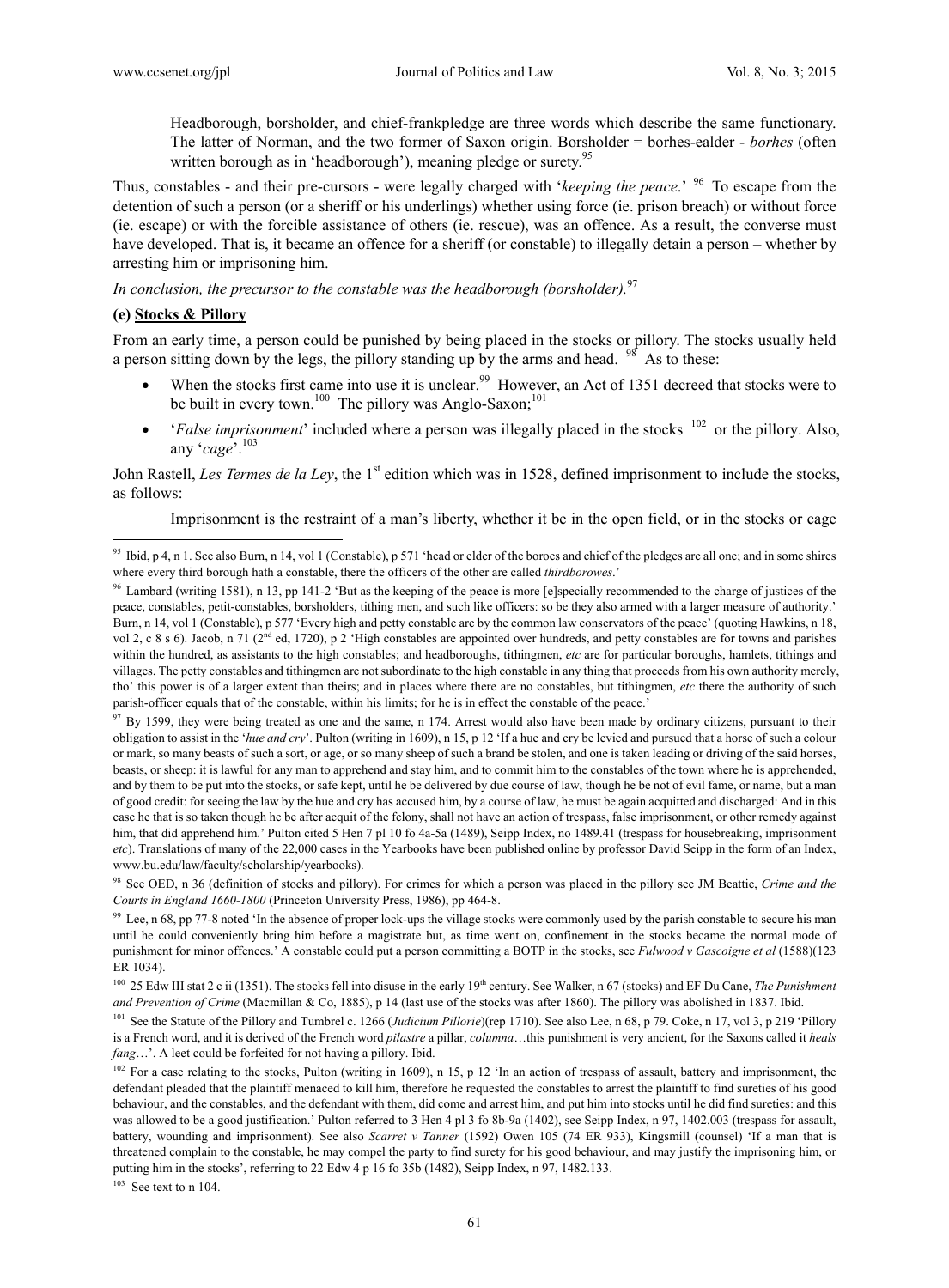in the streets, or in a man's open house, as well as in the common gaol. And in all these places the party so restrained is said to be a prisoner, so long as he has not his liberty freely to go at all times to all places whether he will, without bail or mainprize.<sup>104</sup>

*In conclusion, 'imprisonment' in legal terms, included detention in the stocks, pillory and cage.* 

### **(f) Conclusion – What Comprised False Imprisonment: 1290-1600**

The position on what comprised '*false imprisonment*' up the 17<sup>th</sup> century seems best summarised by Coke, in volume 2 of his *Institutes of the Laws of England*, published in 1641.<sup>105</sup> Coke noted that '*imprisonment*' covered not just being detained in a prison. It also covered being detained in the custody of the king's officer. Thus, while noting that, at common law, to break out of the king's prison was a felony regardless of the crime for which the person was committed, Coke observed:

And so it is of a felon that is under custody of the king's officer (which is an imprisonment in law) and divers men do rescue or take him by force out of the custody of the king's officer, this is a felony in them all by the common law.<sup>106</sup>

The reference to '*police officer'* would have included any sheriff (and his underlings), constable, headborough *etc.* Coke also stated:

*Nota*, he that is in the stocks, or under lawful arrest, is said to be in prison, although he be not *infra parietes carceris* [within the walls of a prison]:<sup>107</sup> and therefore this branch extendeth as well to a prison in law, as to a prison in deed.<sup>108</sup>

In short, from an early time, false imprisonment was a crime covering illegal detention in a prison,<sup>109</sup> the stocks *or the pillory. Also, by a constable or other legal officer. Further, detention could be in a building or not.* 

### **(g) False Imprisonment: 1290 – 1600: Civil Remedy Came to Prevail**

Although the crime of false imprisonment existed at least by 1240, certain things are unclear:

- It is unclear in the period from 1240 1600 how many people *were* actually imprisoned 110 or fined for this offence. One suspects that, as royal prisons took over from franchise prisons and royal justice improved, the number diminished;
- It is also unclear *how many* victims sought criminal as opposed to civil redress.<sup>111</sup> One would imagine that a victim, once released, often found it easier (and more beneficial to assuage his anger) to obtain damages rather than retaliation. Further, one would suspect that the courts would, generally, have been reluctant to imprison errant sheriffs and police constables - not only to prevent antagonising

<sup>&</sup>lt;sup>104</sup> The citation is from J Rastell, *Les Termes de la Ley* (printed by S Rycroft & J Rawlins,1708 ed). See also 22 Edw 3 Lib Ass pl 85 fo 104b-105a (1348), Seipp Index, n 97, 1348.293ass (Thorpe CJ noted that it was said to be imprisonment where one was arrested by force and against his will, although it was in the high street or elsewhere even if he was not imprisoned in a house).

<sup>105</sup> His commentary was in relation to the *Statutum de Frangentibus Prisonam* 1295 (repealed 1948), see McBain, n 1.

<sup>&</sup>lt;sup>106</sup> Coke, n 17, vol 2, p 588. Also, vol 2, p 482 'every restraint of the liberty of a freeman is an imprisonment, although he be not within the walls of any common prison'. This wording was followed by many subsequent legal writers.

<sup>&</sup>lt;sup>107</sup> Ibid. See also S Sheppard, *The Selected Writings of Sir Edward Coke* (Liberty Fund, 2003), vol 3, p 1234 (speech in Parliament on 25 March, 1628) 'No restraint ever so little, but it is an imprisonment.'

<sup>108</sup> Ibid.

<sup>109</sup> Britton (c 1290), n 9, ch 12 (*Of Prisoners*), pp 36-7 'We will that a prison be accounted a place limited by us within certain bounds for the keeping of the bodies of men, which bounds we forbid on pain of death any one to pass with a felonious intent of escaping...'

 $110$  Since the punishment for false imprisonment was intended by the law to be retaliatory (see n 63), if the victim who had been illegally detained, had been '*loaded with irons*', then the errant jailer was required to suffer the same. For the general power of citizens to arrest in the case of suspected felony, constables' powers of arrest, an increasing reluctance of the court to uphold local customs on the power of arrest and remedies prior to *habeas corpus* (where the offender was himself imprisoned for falsely imprisoning others), see J Baker, *The Oxford History of the Laws of England, vol VI, 1483-1558* (Oxford UP, 2003), pp 88-91 (and *habeas corpus*, pp 91-4). For cases of false imprisonment with retaliation see AH Thomas, *Calendar of Plea and Memoranda Rolls 1323-1364* (Cambridge UP, 1926),p 224 (plea before mayor and sheriffs of London on 11 March 1349. One JS imprisoned in Newgate for unpaid debt to R. Jury upheld an acquittance. R sentenced to imprisonment) and AH Thomas, *Calendar of Early Mayor's Court Rolls 1298-1307*, p 208 (plea in August 1305 for false imprisonment for debt in Newgate).

<sup>&</sup>lt;sup>111</sup> A rather similar position prevails in the case of common innkeepers who refused travellers lodging when requested. Although, they could be prosecuted both criminally and civilly it is difficult to find any case of the former. See GS McBain, *Abolishing the Strict Liability of Hotelkeepers* [2006] JBL, Oct. 705-55. For early cases of false imprisonment in the civil context (trespass, with assault and battery also being pleaded), see ID Thornley (ed), *Year Books of Richard II 11 Richard II 1387-1388* (Ames Foundation, 1937), pp 168,175,179, 247.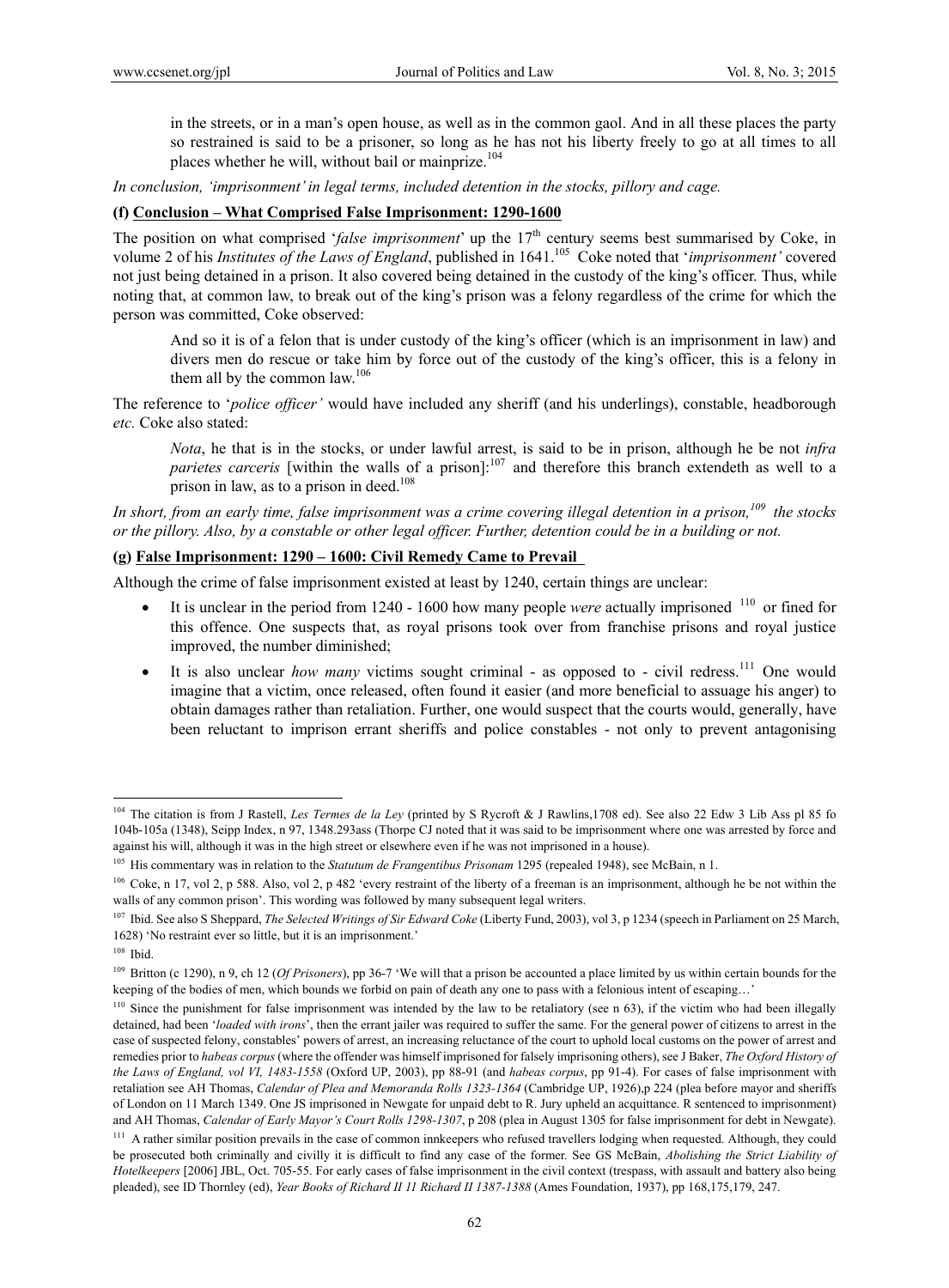$\overline{a}$ 

powerful people in the case of the former but that, if done too often, no one would want to take on the  $job.<sup>112</sup>$ 

Statham, whose Abridgment was published c. 1490, cited 5 cases of false imprisonment (*faux emprisonement*), making reference to Yearbook cases.<sup>113</sup> It is noticeable that these cases concentrate on the *civil* remedy which was initiated by an action for trespass (more specifically, referred to as one for false imprisonment).

- **Arrest by Sheriff.** Reporting on a Yearbook case in  $1411^{114}$  before the Common Pleas which comprised an action for trespass for the seizure of a horse for a debt, Statham noted 'If a man sues [brings] an action against another, and he shows to the sheriff that I was myself the person, whereas I was not, and the sheriff arrests me, I shall have a writ of false imprisonment against them both. By Hankford and Thirning;'<sup>115</sup>
- **Form of Writ**. Reporting on a Yearbook case in 1364 where a man was arrested in Essex and imprisoned in a village in Shropshire until he paid a fine, on the issue whether separate writs of false imprisonment were required, Statham noted 'In false imprisonment, the plaintiff counted that he took him in a vill in one county, and carried him into another county, and there imprisoned him. And the writ was challenged because it was for different trespasses in different counties. Fyncheden [Sjt]: We cannot have any other writ, for we cannot have a writ of the taking by itself, nor of the imprisonment by itself; therefore the writ was adjudged good, *etc.*; 116
- **Summons.** Reporting on a Yearbook case of 1440 before the Common Pleas in a writ for debt, Statham noted, 'If a summons issues against JS, and the *Capias* [*ad Satisfaciendum*] issues against AS, and the sheriff takes JS; when JS shows this matter to the court, the process will be amended, and he shall plead with the plaintiff, and yet he shall have a writ of false imprisonment against the sheriff. And where the sheriff takes him by virtue of a *Capias*, and does not return the writ *etc.*, which case is opposed to the other case, *etc*:
- **Joinder in a Writ**. Referring to an unidentified case in 1276, Statham noted 'Two cannot join in a [writ of] false imprisonment';<sup>118</sup>
- **Escheator.** Referring to an unidentified case in 1457, Statham reported 'If the escheator takes the goods of a man who is outlawed, and does not mention them in his account, the other - when he is restored to a legal position - shall have a writ of false imprisonment against him, for if he has not accounted for them, he cannot justify, *etc.* By the opinion of the court in Trespass *Coram Rege*, *etc*., to wit: that he imprisoned him until he made a fine,  $etc.$  The case was not identified by Klingelsmith.<sup>119</sup>

References to false imprisonment (*faux emprisonment*) may also be found in the Abridgments of Fitzherbert (in 1577) <sup>120</sup> and of Brooke (in 1586).<sup>121</sup> Many of these also relate to the civil remedy as opposed to the criminal

<sup>&</sup>lt;sup>112</sup> The position was the same as in the case of escape *etc*. A jailer who voluntarily (or negligently) let a prisoner escape in the case of felony or treason, legally, shared the same fate and, in the case of a misdemeanour, he was fined. However, I suspect that it was unlikely that jailers were so punished – not least since no one would then want to look after prisoners accused of these crimes, especially treason. See McBain, n 1, especially cases in which Holt CJ was judge in which he seems to have gone out of his way to protect Newgate jailers from whom prisoners committed for alleged treason had escaped, see McBain, n 1, n 178 and *R v Fell* (1698) 2 Salk 272 (91 ER 237) and *R v Kendall and Row* (1695) 1 Salk 346 (91 ER 304).

<sup>113</sup> Statham, n 25, vol 2, pp 713-4. I cite from the Klingelsmith translation.

<sup>&</sup>lt;sup>114</sup> YB Mich 13 Hen IV, p 3, pl 5 (1411). See 13 Hen 4 pl 5, fo 2a-b and Seipp Index, n 97, 1411.054. Reference is also made by Klingelsmith to Fitzherbert, n 26, *Faux Imprisonment*, 11. See also Ibid, *Trespas,* 14, 55, 243.

<sup>&</sup>lt;sup>115</sup> William Hankford was CJ of the King's Bench 1413-23 (and a judge of the Common Pleas from 1398, which he was with reference to this case). William Thirning was CJ of the Common Pleas from 1396-1413. See J Sainty, *The Judges of England 1272-1990* (Selden Society, 1993).

<sup>116</sup> YB Mich 38 Ed III, p 29, pl 37 (1364). See 38 Edw 3 pl [37] fo 29(a) and Seipp Index, n 97, 1364.128. Reference is also made by Klingelsmith to Fitzherbert, n 26, *Faux Imprisonment*, 9.

<sup>117</sup> YB Trinity, 19 Hen VI, p 80, pl 10 (1440). See 19 Hen 6 pl 10 fo 80a-b and Seipp Index, n 97, 1441.053. Reference is also made by Klingelsmith to Fitzherbert, n 26, *Faux Imprisonment*, 12. Kingelsmith notes 'He ends a little more abruptly than does Statham, and does nothing to assist in clearing up the obscurity of the last phrase.' The writ of *Capias ad Satisfaciendum* was a writ of execution after judgment where a man had no lands or goods on which the unpaid debt might be levied. It was to take the body of the debtor and imprison him until satisfaction of the debt was made.

<sup>118</sup> Reference is made to a case in Paschal 4 Ed I [1276]. Klingelsmith notes 'We have no early printed Year Books for the reign of Ed I [1307-27]. It is not yet known how many years of that reign there may be in manuscript. Probably more than has usually been thought possible.'

<sup>119</sup> She states 'The case has not been identified in Y.B. Trinity, 35 Hen. VI, or in the early abridgments.' Cf. 35 Hen 6 fo 99r, Seipp Index, n 97, 1457.041 abr.

<sup>120</sup> See n 26. Fitzherbert (*faux emprisonment*) refers to 13 cases which can be tracked *via* Seipp Index, n 97 (eg. Fitzherbert no 7 refers to 2 Hen 7 p l fo 15b-16a, Seipp Index n 97, no1487.024. Action for false imprisonment. Whether common fame sufficient to arrest).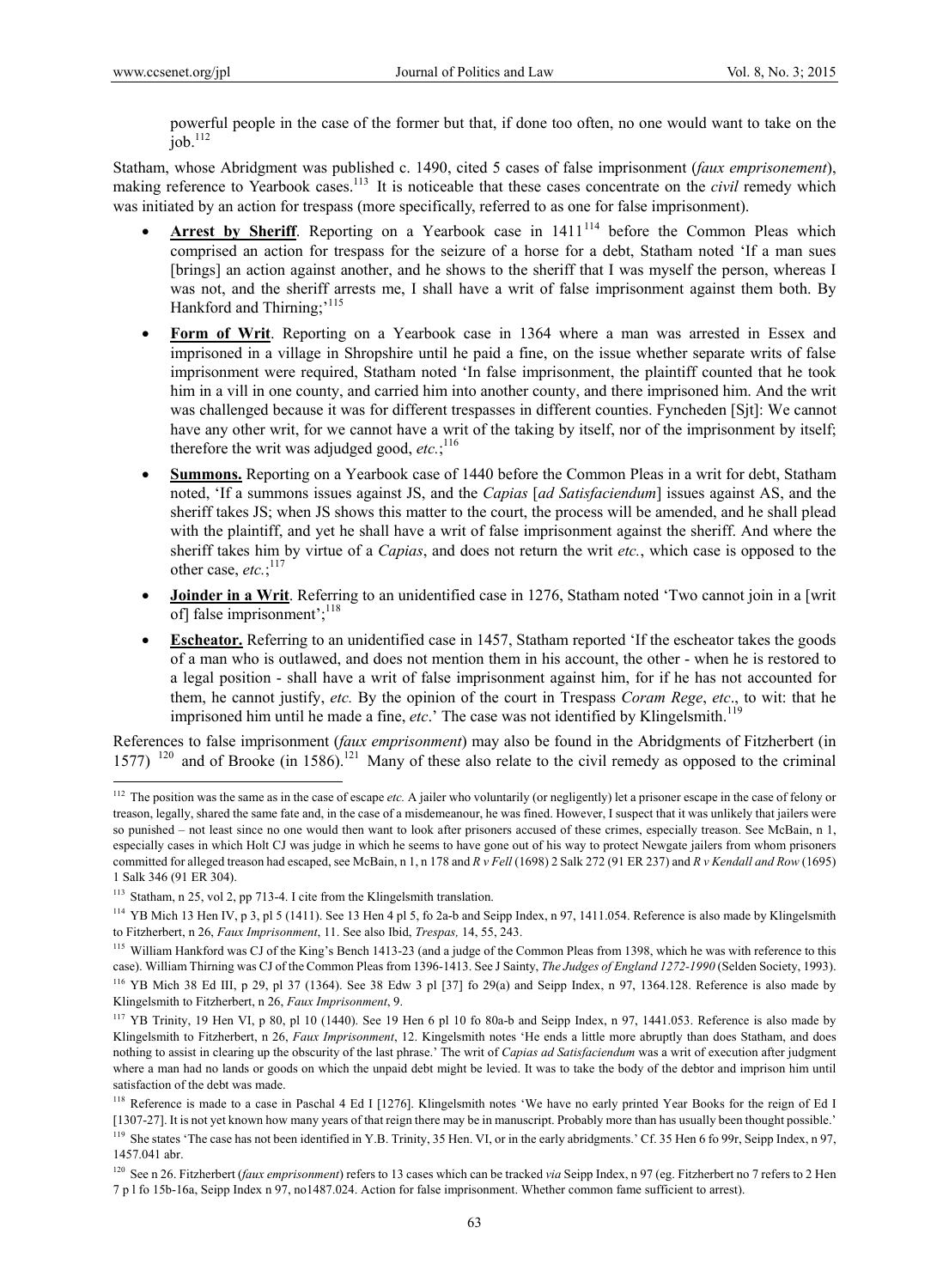one. Law dictionaries also emphasised the former. Thus, John Cowell, in his *Law Dictionary or Interpreter* (1607), defined false imprisonment as follows:

False Imprisonment. *Falsum imprisonamentum*, is a trespass committed against a man by imprisoning him without lawful cause. It is also used for a writ which is brought upon this trespass, FNB fol 86,88. *Vide* Cooke [Coke], and the New Book of Entries, *verbo* false imprisonment.<sup>122</sup>

*In conclusion, by 1600, the offence of false (illegal) imprisonment included: (a) illegally imprisoning a person in a prison, the stocks or the pillory; (b) a police official (whether constable, tythingman etc) illegally detaining a person. Detention could be anywhere - whether in a building or the open fields. Indeed, the offence had changed very little from when Bracton wrote about it, c. 1240.*

#### **5. False Imprisonment: 1600 - 1800**

Pulton, writing in a useful text on the criminal law, *De Pace Regis et Regni* (1609), summarised the law on false imprisonment in a succinct fashion:

Imprisonment is where a man is arrested by force, and against his will, and is restrained of his liberty, and put in a common gaol, or other gaol, in a cage, or in the stocks, or otherwise kept in the high street, or open field, if he be in restraint, and cannot go at liberty when he will, but is bound to become obedient to the will of the law, and is in the custody of the law. And in all the cases aforesaid, the party so restrained, is said to be a prisoner, so long as he has not his liberty, freely to go at all times, when he will, without bail, mainprise, or other restraint:

And therefore if one person do arrest, imprison, or otherwise restrain another person of that liberty, without sufficient and lawful cause, the party grieved may have an action of false imprisonment, or an action of trespass against him that do so arrest, or imprison him, and recover damages against him. And the king shall also have a fine of him, for that his law is contemned, and his peace is broken, in that one of his subjects presumes to imprison another without sufficient warrant of him, or his law; seeing imprisonment of an other by only [probably should be 'any'] act, will, or commandment (without offence of the law) is one of the king's most royal prerogatives, and only annexed to the majesty, dignity, and imperial crown of his realm …

But in many cases one person may arrest, imprison and restrain an other of his liberty and no action of false imprisonment, action of trespass, or other remedy will be had against him. …As first it is a lawful imprisonment which is done by the absolute commandment of the king, the chief sovereign head of the common weal by his own mouth, or by the privy council, (which speak and direct by his authority) or by the absolute commandment of the king's justices 123 (*spelling modernised*).

After citing various instances of lawful imprisonment and various cases relating to false imprisonment,<sup>124</sup> Pulton states:

By which foresaid cases, and many more, it appears that imprisonment is lawful, and sufficiently authorised by the common laws and statutes of this realm in divers respects, and for many crimes, and there is by it no [BOTP], nor offence to the law, when it is inflicted by the warrant of the law: for it advances as much the justice and peace of the realm to have offenders punished, as to have the innocent protected. But the imprisonment which tends to the [BOTP], and the offence of the law is, when one person or more upon his or her own authority, either in revenge of some supposed wrong received, or in

 <sup>121</sup> See n 27. Brooke (*faux imprisonment*) refers to 43 cases which can be tracked *via* Seipp Index, n 97.

<sup>&</sup>lt;sup>122</sup> The reference is to A Fitzherbert, *New Natura Brevium*, first published in 1534 (last ed, 1793), to the wording of the relevant writ of trespass. I cite from the 1718 ed of the same (printed by E Nutt & R Gosling, rep Univ of Michigan library), see 86K (p 192) 'And if a man do imprison another, then the form of the writ of trespass is…'. See also 88A (p 194 ('And there is another writ of a house broken into and prisoner taken away thus…'. Also, 88D ('And if a man taketh his villain and puts him into the stocks, and others come and break the stocks, and let him out, he shall have an action of trespass, and the form is…). Also 88P ('And another for taking him and imprisoning him in one place, and from thence carrying of him to prison in another place, and there detaining him in prison).' Also 98C ('And if a man take another man and imprison him, and compel him to make a statute merchant, or a release, or an acquittance, he shall have an action of trespass for the same, and the writ shall recite the matter, and the detaining in prison of him e*tc'*). See also E Coke, *Booke of Entries* (1671)(*False Imprisonment*).

<sup>&</sup>lt;sup>123</sup> Pulton, n 15, p 10-1. See also Dalton, n 16 (writing in 1619), p 306 'Imprisonment, is where a man is arrested against his will, and is restrained of his liberty, but putting him into the gaol, cage, or stocks, or into some house, or otherwise keeping him in the high street, or open field, so as he cannot freely go at liberty when and wither he would.' Also, 'An arrest is the apprehending, and first restraining of a man's person, depriving it of his own will and liberty; and may be called the beginning of imprisonment.'

 $124$  Ibid, pp 12-4.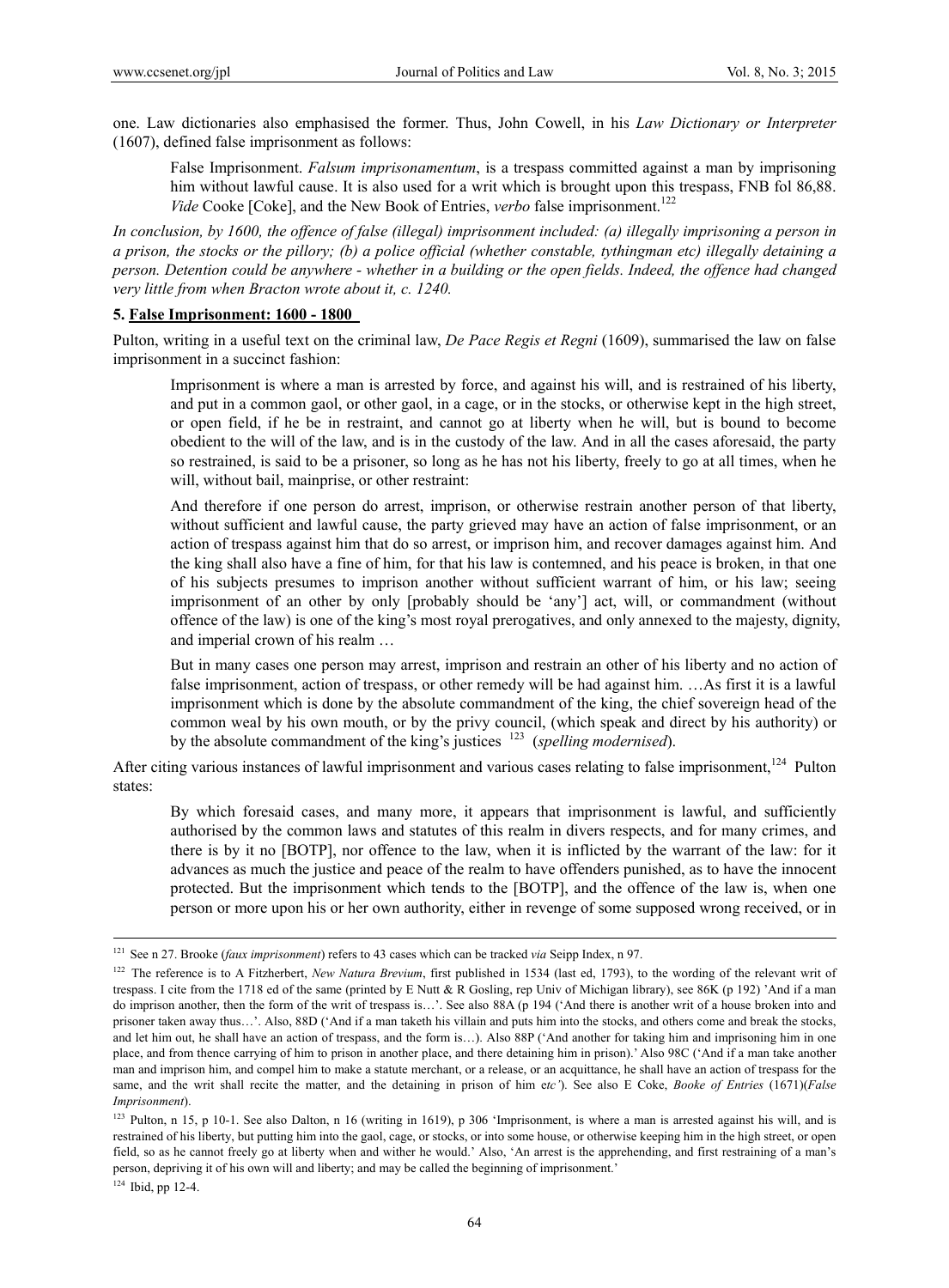hope of a private gain expected, or for some other cause, will of his or their own authority imprison or arrest an other; for the redress whereof the party grieved shall have an action of false imprisonment, or an action of trespass, and recover his damages. And the same offender which before did wrongfully imprison an other, shall then upon his conviction by verdict, or his own confession, be himself lawfully imprisoned, until he hath paid to the king a fine.125 (*spelling modernised*)

Other legal writers also considered the position,<sup>126</sup> as did the Abridgments of: Hughes (in 1660-3),<sup>127</sup> Rolle (in 1668),  $^{128}$  Sheppard (in 1675),  $^{129}$  Nelson (in 1725-6),  $^{130}$  Bacon (in 1736),  $^{131}$  and Viner (in 1741-57).  $^{132}$ However, little was really added to the statement of Pulton save that '*false imprisonment*' became more closely allied with the civil remedy, as opposed to the criminal one – doubtless, because of the greater utilisation of the former as opposed to the latter. Thus, Giles Jacob, *Catalogue of all the Writs and Processes, that issue out of the Several Courts at Westminster* (only edition, 1717) stated:

False Imprisonment. *Falsum Imprisonamentum* is a writ brought upon a trespass committed against a man by imprisoning him without cause, or unlawfully detaining him.<sup>133</sup>

Blackstone (writing in 1768) summarised the position in his time:

To constitute the injury of false imprisonment there are two points requisite: 1. The detention of the person; and, 2. The unlawfulness of such detention. Every confinement of the person is an imprisonment, whether it be in a common prison, or in a private house, or in the stocks, or even by forcibly detaining one in the public streets. $134$ 

Unlawful, or false, imprisonment consists in such confinement or detention without sufficient authority: which authority may arise either from some process from the courts of justice; or from some warrant from a legal officer having power to commit, under his hand and seal, and expressing the cause of such commitment; or from other special cause warranted, for the necessity of the thing, either by common law, or act of parliament; such as the arresting of a felon by a private person without warrant, the impressing of mariners for the public service, or for the apprehending of waggoners for misbehaviour in the public highways. $135$ 

False imprisonment also may arise by executing a lawful warrant or process at an unlawful time, as on a Sunday;  $^{136}$  or in a place privileged from arrests, as in the verge of the king's court. This is the injury.

<sup>&</sup>lt;sup>125</sup> Ibid, pp 14-5. See also Dalton, n 16 (writing in 1619), p 307 'The liberty of a man is a thing specially favoured by the common law of this land: And therefore if any of the k[ing's] subjects shall imprison another without sufficient warrant of him, or his law, the party grieved may have his action and shall recover damages against the other; and the k[ing] also shall have fine of him: For imprisonment of another, without offence of the law, is one of the k[ing's] royal prerogatives, and only annexed to the Crown'. (spelling modernized).

 $126$  That said, Hawkins (the 1<sup>st</sup> ed was in 1716-21, see n 18) did not have much to say. The last edition of Hawkins was in 1824.

<sup>&</sup>lt;sup>127</sup> See n 29, vol 2 (under the title '*False Imprisonment: and Imprisonment*', referring to 27 cases). It may also be noted that, by the time of James I (1603-25) the '*tything*' had died out. It was re-placed by the parish - with the parish constable, to some extent, taking the role of tythingman. Maxwell, n 88, p 66 'During the reign of James I the tything could no longer be said to exist, due to the growth of trade, the increase of population and the improved facilities of moving from one part of the country to another and gradually the parish took the place of the tything, whilst the parish constable gradually replaced the tythingman.' See also Lee, n 68, p 120.

<sup>&</sup>lt;sup>128</sup> See n 28.

<sup>&</sup>lt;sup>129</sup> See n 30. See also J Herne, *The Pleader* (London, 1657) (*'False Imprisonment'*). He cites 5 precedents of false imprisonment (cases in 1607-8, 1619 & 1621) in which assault and battery were also pleaded (this likely gave later legal writers the impression false imprisonment was a category (species) of assault and battery, when it is not, see **6**).

<sup>&</sup>lt;sup>130</sup> See n 31.

<sup>&</sup>lt;sup>131</sup> See n 32.

<sup>132</sup> See n 33.

<sup>&</sup>lt;sup>133</sup> G Jacob, *A Catalogue of all the Writs and Processes, that Issue out of the Several Courts at Westminster etc (E Nutt, 1717), p 59. See also,* for example, R Kilburn, *Choice Precedents upon all Acts of Parliament relating to the Office and Duty of a Justice of the Peace* (1715), p 287 (a warrant for false imprisonment) 'These are in his majesty's name to command you… to bring before me or some other of his majesty's justices of the peace for the said county, the body of [X] to answer to all such matters and things as on his majesty's behalf shall be objected against them by [Y] for *falsely and unlawfully* imprisoning her by the space of six hours…'.(*italics supplied*). See also J Chitty, *A Practical Treatise on the Criminal Law* (1826), vol 3, p 835 (indictments *re* false imprisonment) '*unlawfully, and injuriously*, against the will and without the consent of [Y] and also against the laws of this realm, without any legal warrant, authority, or justifiable cause whatsoever, did imprison and detain…'. Also, p 839 'without any legal warrant or authority, and also without any reasonable or probable cause whatsoever, and contrary to the laws of this realm, unlawfully did imprison and detain in prison…'

<sup>&</sup>lt;sup>134</sup> Blackstone cites Coke, n 17, vol 2, p 588, see the text to ns 106  $\&$  108.

 $135$  He cites 7 Geo III c 42 (1766, Act on Highways, rep).

 $136$  He cites 29 Car II c 7 (1677, Act on Sunday Observance, rep).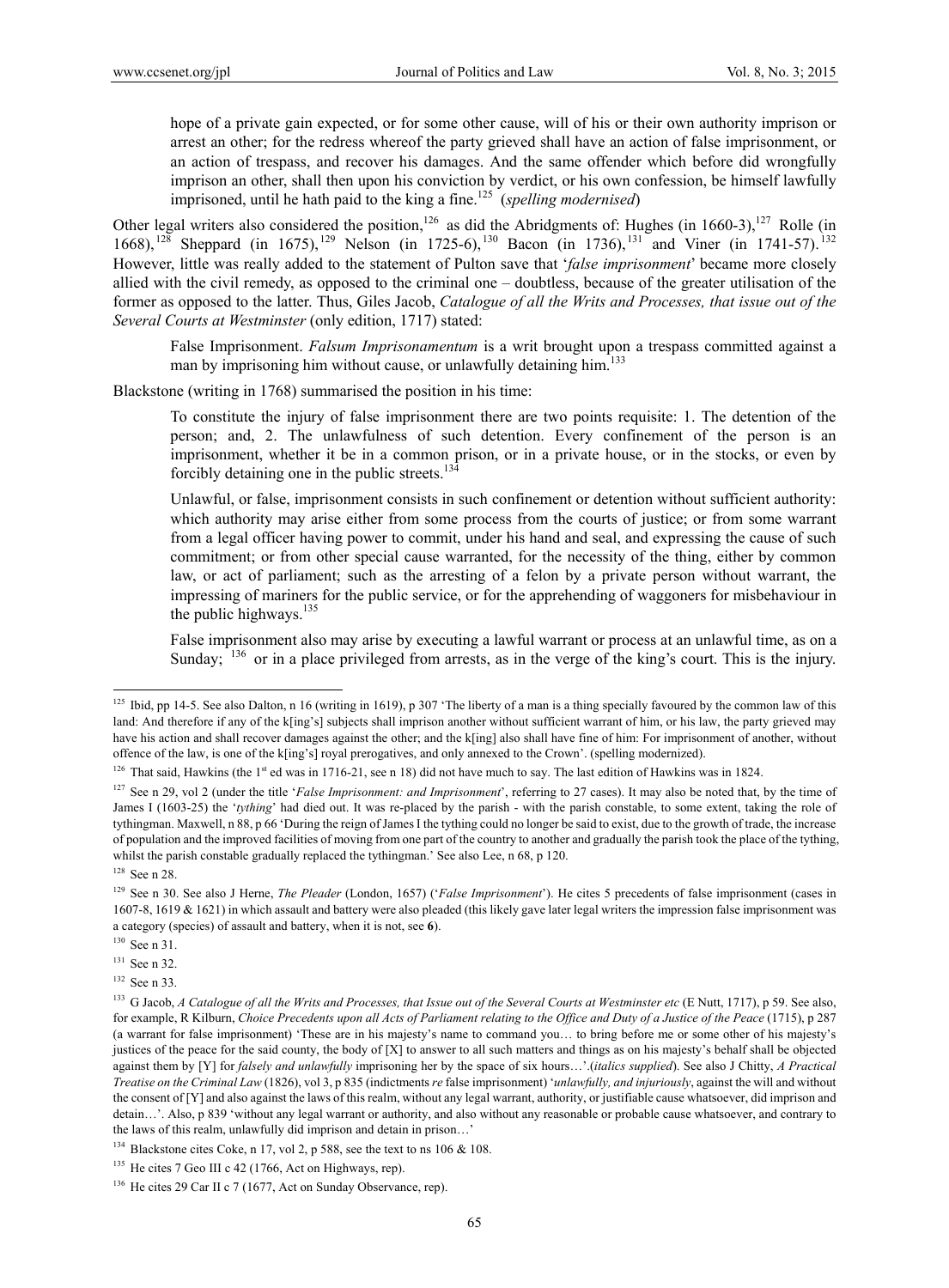Let us next see the remedy: which is of two sorts; the one *removing* the injury, the other making *satisfaction* for it.137 (*wording divided for ease of reference*).

Blackstone then notes the means of removing the injury were by a writ of: (a) mainprize; <sup>138</sup> (b) *odio and atia*; <sup>140</sup> and (d) *habeas corpus*.<sup>141</sup> Noting that these writs were antiquated save for *habeas corpus*, Blackstone discussed the latter at length before concluding:

The satisfactory remedy for this injury of false imprisonment, is by an action of trespass, *vi et armis,* usually called an action of false imprisonment; which is generally, and almost unavoidably, accompanied with a charge of assault and battery also: and therein the party shall recover damages for the injury he has received; and also the defendant is, as for all other injuries committed with force, or *vi et armis*, liable to pay a fine to the king for the violation of the public peace.<sup>142</sup>

*In conclusion, false imprisonment, essentially, comprised the illegal detention of a person - whether in prison or otherwise - and by whomsoever. As Blackstone pointed out, the remedy for illegal detention was to secure a writ of habeas corpus (the other writs had become obsolete). As for punishment, a party could proceed civilly by an action for trespass (more particularly, an action of false imprisonment) in which damages were sought. Alternatively, the party committing the unlawful detention was liable 'to pay a fine to the king for the violation of the public peace'. Blackstone notes, elsewhere, that imprisonment was also part of the punishment.*<sup>143</sup>

### **6. False Imprisonment: 1800 -1883**

From the  $19<sup>th</sup>$  century, in legal texts, the concept of false imprisonment tended to be discussed very much in the context of the *civil*, as opposed to the *criminal*, offence. This is not especially surprising.

- With 19<sup>th</sup> century reforms to the penal system and the professionalization of the police and jail system, the chances of persons being illegally arrested and imprisoned were much reduced. Further, such instances were rarely deliberate. Rather, they arose from mistake or negligence;
- Therefore, to imprison (or fine) errant JP's, gaolers and police constables was of little legal benefit. The civil remedy was to be preferred;
- Further, when the criminal offence of false imprisonment was discussed in legal texts, the offence now tended to be treated - not as a separate substantive offence - but as a '*species*' (category) of assault.

As to various legal texts which evidence this:

#### **(a) East (1803) & Buller (1788)**

East, in his *Treatise on the Pleas of the Crown* in 1803,<sup>144</sup> stated:

What has been said before respecting common assaults and batteries will suffice also to excuse the

<sup>&</sup>lt;sup>137</sup> Blackstone, n 20, vol 3, pp 127-8.

<sup>&</sup>lt;sup>138</sup> Ibid, p 128 'The writ of mainprize, *mancaptio*, is a writ directed to the sheriff, (either generally, when any man is imprisoned for a bailable offence, and bail hath been refused; or specially, when the offence or cause of the commitment is not properly bailable below) commanding him to take sureties for the prisoner's appearance, usually called mainpernors, and to set him at large. Mainpernors differ from bail, in that a man's bail may imprison or surrender him up before the stipulated day of appearance; mainpernors can do neither, but are barely sureties for his appearance at the day: bail are only sureties, that the party may be answerable for the special matter for which they stipulate; mainpernors are bound to produce him to answer all charges whatsoever.'

<sup>139</sup> See n 51.

<sup>140</sup> Blackstone, n 20, vol 3, p 129 'The writ *de homine replegiando*, lies to replevy a man out of prison, or out of the custody of any private person, (in the same manner that chattels taken in distress may be replevied, of which in the next chapter) upon giving security to the sheriff that the man shall be forthcoming to answer any charge against him. And, if the person be conveyed out of the sheriff's jurisdiction, the sheriff may return that he is eloigned, elongates; and which a process issues (called a *capias in withernam*) to imprison the defendant himself, without bail or mainprize, till be produces the party. But this writ is guarded with so many exceptions, that it is not an effectual remedy in numerous instances, especially where the crown is concerned. The incapacity therefore of these three remedies to give complete relief in every case has almost entirely antiquated them, and has caused a general recourse to be had, in behalf of persons aggrieved by illegal imprisonment to… the writ of *habeas corpus*, the most celebrated writ in the English law.'

<sup>&</sup>lt;sup>141</sup> Ibid, p 131 'the great and efficacious writ in all manner of illegal confinement, is that of *habeas corpus ad subjiciendum*; directed to the person detaining another, and commanding him to produce the body of the prisoner within the day and cause of his caption and detention, *ad faciendum, subjiciendum, et recipiendum*, to do, submit to, and receive, whatsoever the judge or court awarding such writ shall consider in that behalf.' For these writs see also Coke, n 17, vol 4, pp 181-2.

<sup>142</sup> Blackstone, n 20, vol 3, p 138.

<sup>&</sup>lt;sup>143</sup> Ibid, vol 4, p 218 'Inferior degrees... of false imprisonment are also punished by indictment (like assaults and batteries) and the delinquent may be fined and imprisoned.'

<sup>144</sup> EH East, *A Treatise of the Pleas of the Crown* (London, 1803).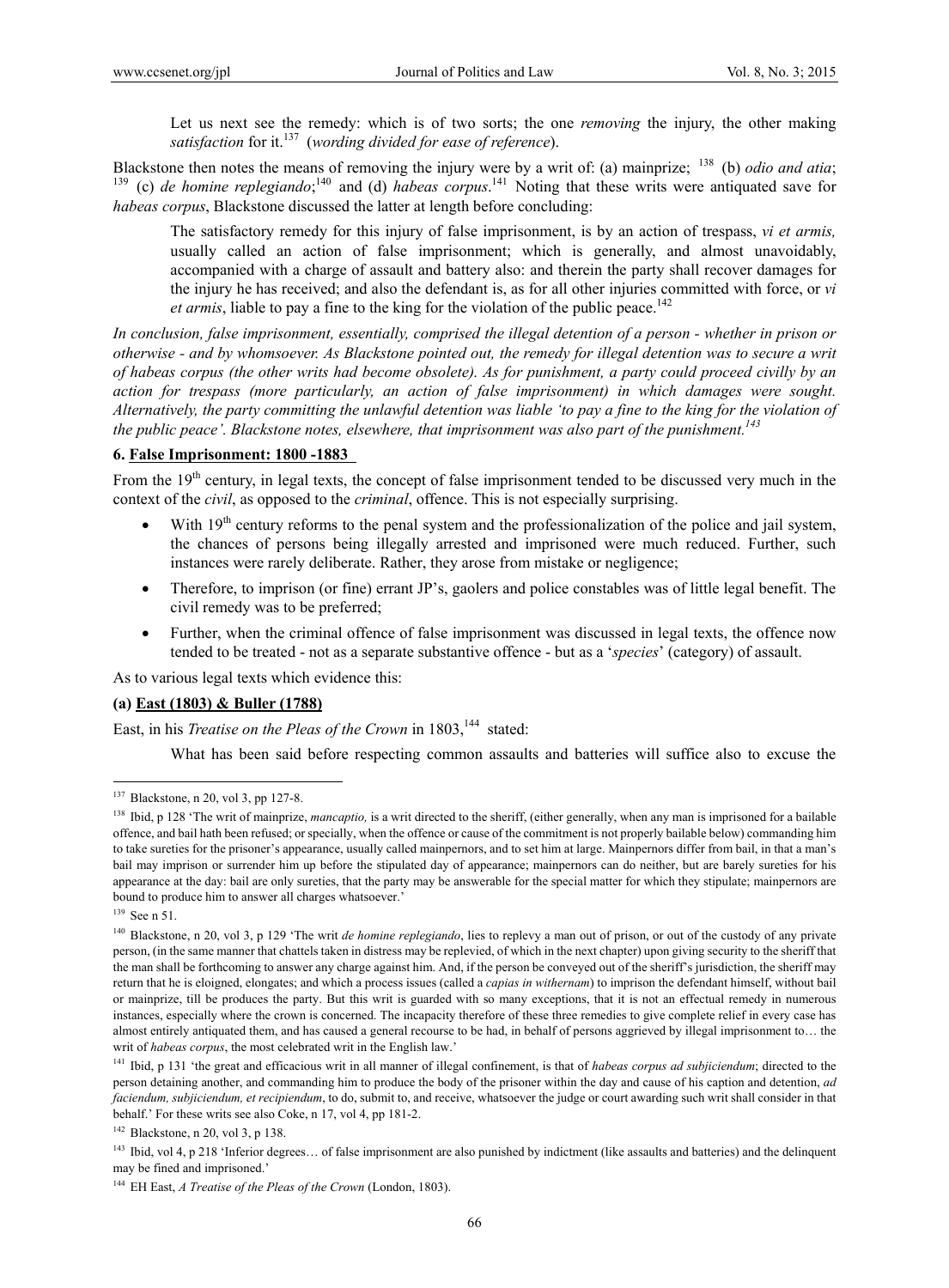brevity of this chapter.<sup>145</sup> The subject of false imprisonment is amply discussed in books treating of the civil redress of the party injured, which are in common use.<sup>146</sup> In one of these it is described to be every restraint of a man's liberty under the custody of another, either in a gaol, house, stocks, or in the street, whenever it is done without a proper authority. Whatever is a legal justification of the imprisonment, may be given in evidence under the general issue, upon an indictment; as in the case of an assault: and the punishment for this offence is as in the case of other misdemeanours.<sup>147</sup>

As to Buller whom East cited, in his *Introduction to the Law relative to Trials at Nisi Prius* (1788), Buller stated:

Every restraint of a man's liberty under the custody of another, either in a gaol, house, stocks, or in the street, is in law an imprisonment; and whenever it is done without a proper authority, is false imprisonment, for which the law gives an action; and this is commonly joined to an assault and battery; for every imprisonment includes a battery, and every battery is an assault.<sup>148</sup>

Cases Buller mentioned included *Doyley v Whiter* (1608)<sup>149</sup> where an action of false imprisonment was brought against a sheriff and *Middleton v Price* (1742) where a court bailiff was accused of false imprisonment.<br><sup>150</sup> Reference was also made to the Constables Protection Act 1750 (still extant in part) which accorded so protection for constables acting pursuant to JP's warrants (as well as to persons acting under their orders).<sup>151</sup>

### **(b) Russell (1819) & Archbold (1822)**

The legal writer, Russell, in the first edition of his *Crimes and Misdemeanors* in 1819 - a seminal work which was to last until 1964 -  $152$  stated.

An unlawful imprisonment is also an assault; for it is a wrong done to the person of a man, for which, besides the private satisfaction given to the individual by action, the law also demands public vengeance, as it is a breach of the king's peace, a loss which the state sustains by the confinement of one of its members, and the infringement of the good order of society.<sup>153</sup> To constitute the injury of false imprisonment, there must be an unlawful detention of the person. With respect to the detention, it may be laid down that every confinement of the person, whether it be in a common prison, or in a private house, or by a forcible detaining in the public streets, will be sufficient.<sup>154</sup>

And such detention will be unlawful unless there be some sufficient authority for it, arising either from some process from the courts of justice, or from a warrant of a legal officer, having power to commit under his hand and seal, and expressing the cause of such commitment; or arising from some other special cause sanctioned, for the necessity of the thing, either by common law or by act of parliament.<sup>155</sup> And the detention will be unlawful, though the warrant or process, upon which it is made, be regular, in

<sup>&</sup>lt;sup>145</sup> That said, East did not discuss false imprisonment in the context of assault and battery, see pp 406-27.

<sup>&</sup>lt;sup>146</sup> East referred to Buller, *Nisi Prius* 22 (see text and n 148) and to Bacon, n 32, vol 6, p 569 (see eg 5<sup>th</sup> ed (1798), edited by M Gwillim, *Trespass.* For actions of false imprisonment, see pp 569-75).

<sup>&</sup>lt;sup>147</sup> East, n 144, p 428. East also notes that 'The most aggravated species of false imprisonment is the stealing and carrying away, or the secreting of any person, sometimes called kidnapping, which is an offence at common law, punishable by fine, imprisonment, and pillory.'

<sup>&</sup>lt;sup>148</sup> F Buller, *An Introduction to the Law relative to Trials at Nisi Prius* (London, 1788), p 22. His statement that every imprisonment includes a battery is incorrect.

<sup>&</sup>lt;sup>149</sup> Cro Jac 323 (79 ER 276) (action for false imprisonment of plaintiff's wife). See also Herne, n 129, p 489.

 $150$  Str 1184 (93 ER 1115). See also 1 Raym 740 (91 ER 1395)(1700) (collector of taxes cannot justify an imprisonment for non payment of taxes).

<sup>&</sup>lt;sup>151</sup> 24 G 2 c 44 (rep) (no writ shall be sued against a JP for what he shall do in the execution of his office until notice in writing of the intended writ has been delivered to him or left at the usual place of his abode *etc*. No action shall be brought against a constable or other officer or any person acting under his order for any thing done in obedience to a JP's warrant until demand is made for a perusal and a copy of such warrant *etc*.). For discussion of the Constables Protection Act 1750, see GS McBain, *Our Criminal Law should only be 200 Years out of Date – and it should be Consolidated* (2014) Rev of European Studies, vol 6, no 2, pp 1-35.

<sup>&</sup>lt;sup>152</sup> The last edition was edited by JWC Turner.

<sup>&</sup>lt;sup>153</sup> Reference was made to Hawkins, n 18, vol 1, c 60 s 7 (1739 ed). In the 1<sup>st</sup> edition of his work (in 1716-21) Hawkins stated: 'It seems also the better opinion, that he who is threatened to be imprisoned by another, has a right to demand the surety of the peace, for every unlawful imprisonment is an assault and wrong to the person of a man. And the objection, that one wrongfully imprisoned may recover damages in an action *etc* and therefore needs not the surety of the peace, is as strong in the case of battery as imprisonment, and yet there is doubt, but that one threatened to be beaten may demand the surety of the peace.'(repeated in 3<sup>rd</sup> ed in 1739). Reference was also made by Russell to Blackstone, n 20, vol 4, p 218 (see text to n 137).

<sup>&</sup>lt;sup>154</sup> Reference was made to Coke, n 17, vol 2, p 589 (see text to ns 106 & 108) and to Blackstone, n 20, vol 3, p 127 (see text to n 137). Also to Comyn, n 34, vol 4, '*Imprisonment*.'

<sup>&</sup>lt;sup>155</sup> Reference was made to Blackstone, n 20, vol 3, p 127(see text to n 137).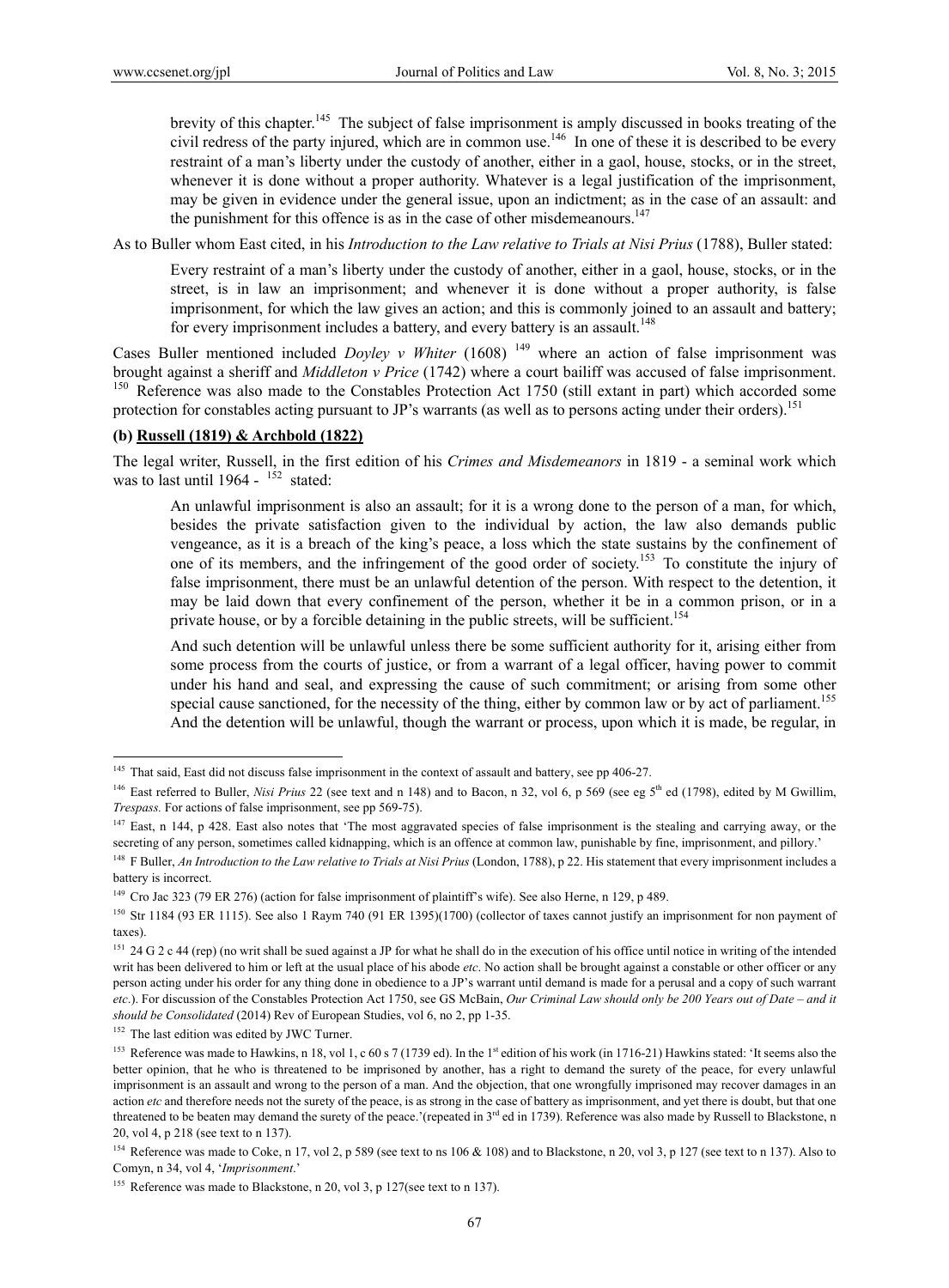case they are executed at an unlawful time, as on a Sunday; or in a place privileged from arrests, as in the verge of the king's court. 156 …It has been supposed that every imprisonment includes a battery<sup>157</sup>...but this doctrine was denied in a recent case, where it was said by the court that it was absurd to contend that every imprisonment included a battery.'158 (*wording divided for ease of reference*).

Archbold considered only the criminal offence of false imprisonment and allied it with assault and battery. Thus, in the  $1<sup>st</sup>$  edition of his work in 1822, Archbold stated that false imprisonment was a misdemeanour at common law, punishable with a fine or imprisonment and:

All the prosecutor has to prove, is the imprisonment; it is for the defendant to shew that he was justified in what he did, and that the imprisonment was lawful. And every confinement of the person is an imprisonment, whether it be in a common prison, or in a private house, or in the stocks, or even by forcibly detaining one in the public streets.<sup>159</sup> ...

If the prosecutor fail in proving the imprisonment, he may proceed to prove the second count for the assault and battery.<sup>160</sup>

Archbold then provided a sample indictment of an assault and false imprisonment.<sup>161</sup>

*In conclusion, in the early 19<sup>th</sup> century, the tendency in legal texts was to view the offence of false imprisonment more in its civil, than its criminal, context. Also, to view the criminal offence as a species of assault.* 

### **(c) Gabbett (1843) & Paterson (1877)**

Gabbett, in his *Treatise on the Criminal Law* (1843), stated:

Unlawful imprisonment is another species of assault, for which, besides the private satisfaction given to the individual by action, an indictment may be maintained as a breach of the king's peace, affecting the public by the confinement of one of its members, and as an infringement of the good order of society. To constitute this injury, there must be unlawful detention of the person; which may be not only in a common prison, or in a private house, but also in the public streets...<sup>162</sup>

We shall have occasion in another part of this work to inquire what arrests are lawful; either by public officers, or private individuals; and shall here only lay it down in general, that every arrest or detention of the person is unlawful, which is not justified by the process of some court of justice, or the legal warrant of a magistrate; or which does not arise out of the necessity of the case, or is not sanctioned by common law, or act of parliament.<sup>163</sup> (*wording divided for ease of reference*)

Paterson, in his *Commentaries on the Liberty of the Subject and the Laws of England relating to the Security of the Person* (1877), adopted a similar approach of allying false imprisonment with assault and battery. He stated:

<sup>156</sup> Reference was made to 29 Car II c 7 (1677, rep). Also, to Comyns, n 34, vol 4, '*Imprisonment.*'

<sup>157</sup> Cf. Hawkins, see n 153 (*re* assault).

<sup>&</sup>lt;sup>158</sup> WO Russell, *A Treatise on Crimes and Misdemeanors* (1<sup>st</sup> ed, 1819), vol 1, pp 864-6. The wording in Russell had not changed by the 6th ed, issued in 1896. However, reference was also made to *Bird v Jones* (1845) 7 QB 742 (115 ER 668) where a person attempting to go in a particular direction was prevented from going in any direction but one, not being that in which he endeavoured to pass. Held, this was not an imprisonment - whether the person had, or had not, a right to pass in the first mentioned direction). This case contains useful observations on the concept of imprisonment.

<sup>&</sup>lt;sup>159</sup> Archbold cited Coke, n 17, vol 2, p 589 (see text to ns 106 & 108) and the *Case of Sir Miles Hobart and William Stroud* (1630) Cro Car 210 (79 ER 784) (every place where a person is restricted of his liberty is a prison. However, if a person be committed to a particular place, and instead of confinement within the walls he goes at large, he may be indicted for a misdemeanor, although he had the jailer's permission). Also cited is Comyns, see n 156.

<sup>160</sup> JF Archbold, *Pleading and Evidence in Criminal Cases* (London, 1822), p 254.

<sup>161</sup> Ibid, p 253. After citing that JS assaulted JN and wounded him, it continues, p 253, that 'JS...against the laws of this realm, and without any legal warrant, authority, or reasonable or justifiable cause whatsoever, did imprison, and detain so imprisoned there for a long space of time, to wit, for the space of ten hours then next ensuing...to the great damage of the said JN, and against the peace of our lord the king, his crown and dignity.' For a similar indictment in 1749, *W Stubbs & G Talmarsh, The Crown Circuit Companion* (H Lintot, 1749), p 129 and for one in 1819, see J Chitty, *A Practical Treatise on the Criminal Law* (Philadelphia, 1819), vol 4, p 835 (assaults and false imprisonment).

<sup>&</sup>lt;sup>162</sup> Gabbett quotes Thorpe CJ, see n 104. See also D Keane & CT Smith, *Selwyn's Abridgment of the Law of Nisi Prius* (Stevens & Sons, 1869), ch 24. *Inter alia*, it notes: 'False imprisonment is a restraint on the liberty of the person without lawful cause; either by confinement in prison, stocks, house, *etc*, or even by forcibly detaining the party in the streets against his will. For this injury an action of trespass lies, usually termed an action for false imprisonment.'

 $163$  At pp 82-3. He quotes Blackstone, n 20, vol 3, p 127 (see text to n 137).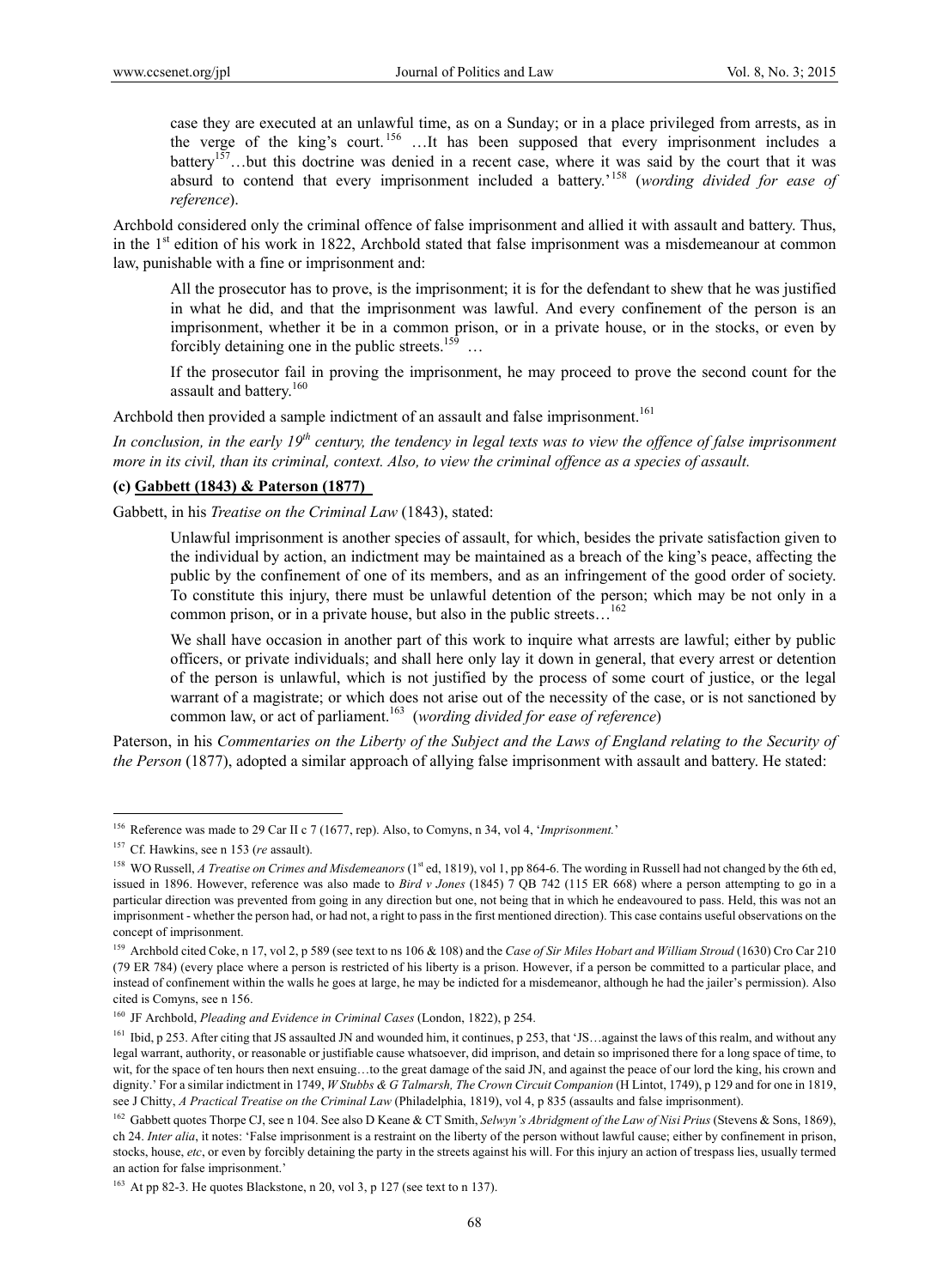Every restraint of a man's liberty or keeping the custody of another, either in a gaol, or in a house, or in the stocks, or even in the street, is in law an imprisonment, for which the law gives an action. And it is commonly joined to assault and battery, for every imprisonment includes a battery, and every battery an assault. One of the remedies for this false imprisonment is an action of damages, and this remedy it is now necessary to explain.<sup>164</sup>

Paterson also stated:

The four remedies described by Coke in case of unlawful imprisonment are (1) an action on the statute or great charter [ie. Magna Carta]; (2) an indictment; (3) a *habeas corpus*; (4) an action for false imprisonment.<sup>165</sup> But practically there are only two remedies, namely, by action, or by *habeas corpus*.

If the imprisonment has been temporary, arising from mistake or on some ground discovered to be untenable, and the imprisonment is past, then the appropriate remedy is by action. If the imprisonment is continued and persisted in, then the appropriate remedy is by writ of *habeas corpus*. The former generally releases all kinds of mistakes, however trivial, after the imprisonment has ceased. The latter goes to the root of the matter and copes with every conceivable difficulty involved in a continuing imprisonment, which is illegal, but which is sought to be stopped at once.<sup>'166</sup> (*wording divided for ease of reference*)

Paterson then discussed the civil remedy in detail, but not the criminal one. <sup>167</sup>

### **(d) Harris (1881) & Stephen (1883)**

Harris, in his *Principles of the Criminal Law* (1881), linked false imprisonment with assault. Thus, he stated:

False imprisonment is a misdemeanor at common law, punishable by fine or imprisonment, or both. All that the prosecutor has to prove is the imprisonment; it is for the defendant to justify what he did. A count for common assault is usually added. Every confinement or restraint of the liberty of a person is an imprisonment; for example, by detaining a man in the streets. Though a party, on being shewn a magistrate's warrant, goes willingly at the desire of a constable, this is an imprisonment which the constable may be called upon to justify.' <sup>168</sup>

Finally, Sir James Fitzjames Stephen, the great criminal jurist, published his *History of the Criminal Law of England* in 1883. It did not deal with false imprisonment as such.<sup>169</sup> Nor did Stephen's other works. <sup>170</sup> However, it seems clear that Stephen also regarded false imprisonment as a species of assault since, in his *Digest of the Criminal Law: Crimes and Punishments* (1883), art 241 (assault and battery and assault defined) he declared:

An assault is…(c) the act of depriving another of his liberty, in either case without the consent of the person assaulted, or with such consent if it is obtained by fraud.<sup>171</sup>

In conclusion, by the 19<sup>th</sup> century, the criminal offence of false imprisonment was treated as a species of assault. Further, reference to the civil offence pre-dominated. It may also be noted that the crime itself had also become very much simplified, in that it was - as a result of changes – in effect, limited to illegal detention in: (a) her

<sup>&</sup>lt;sup>164</sup> J Paterson, *Commentaries on the Liberty of the Subject and the Laws of England relating to the Security of the Person* (Macmillan & Co, 1877), vol 2, p 191.

<sup>165</sup> He cited Coke, n 17, vol 2, p 55 (commentary on Magna Carta, c 29 which provided, *inter alia*, that '*no freeman shall be taken or imprisoned*...but by lawful judgment of his peers.'). See also JH Baker, An Introduction to English Legal History (4<sup>th</sup> ed, 2002, pp 472-4). Dalton, n 16, p 307 'And by this statute of Magna Carta, every arrest or imprisonment, and every oppression against the law of the land, is forbidden; and if any judge, officer, or other person, against the law, shall usurp any jurisdiction, and by colour thereof, shall arrest, imprison, or oppress any man, it is punishable by this statute.' See also Comyns, n 34, vol 4, p 379 (1792 ed) 'If a man be imprisoned without cause, there may be an indictment against him, who did the wrong, upon the statute [Magna Carta].'

<sup>166</sup> Paterson, n 164, vol 2, p 193.

<sup>&</sup>lt;sup>167</sup> It may be noted that Paterson, as to *rationale* for false imprisonment, stated, n 164, p 194: 'The action for false imprisonment is founded on the doctrine, that a man's liberty is too precious a thing to be interfered with even for a few moments, and whether the person, who so interfered, made a mistake and acted inadvertently or deliberately, is of no consequence. He who interferes with another's liberty must take the risk of his own mistakes; and hence it is immaterial, what was the wrongdoer's motive, or how he came to do the wrongful act. It is enough to be aggrieved that he suffered the wrong; and whoever caused that wrong, whether master, or servant, or agent, must be responsible in damages. Most of such actions arise out of persons, or their servants, erroneously giving others into custody of a constable, and the length of the imprisonment is altogether immaterial, except as rendering the damages, which are recoverable, greater or less in amount.'

<sup>&</sup>lt;sup>168</sup> SF Harris, *Principles of the Criminal Law* (Stevens & Haynes, 2<sup>nd</sup> ed, 1881), p 188.

<sup>&</sup>lt;sup>169</sup> It may be noted Stephen also did not deal with assault or battery in any detail in his work.

<sup>170</sup> See eg. JF Stephen, *A General View of the Criminal Law of England (*1863).

<sup>171</sup> FJ Stephen, *A Digest of the Criminal Law: Crimes and Punishments* (Macmillan & Co, 1883), p 177.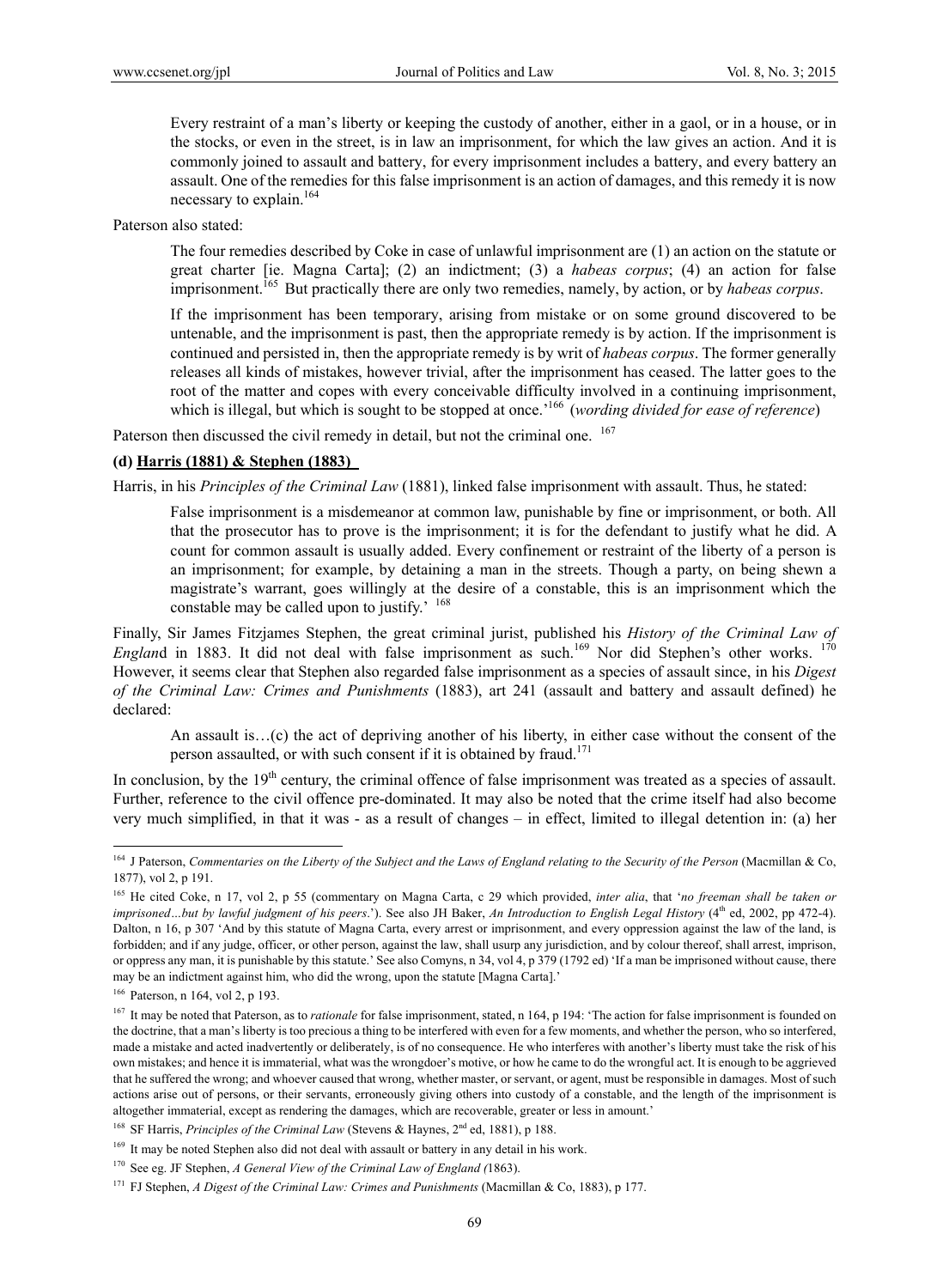Majesty's prisons; or (b) by police constables, for the following reasons:

- **Prisons.** By 1883, all prisons were Crown prisons franchises of prisons having lapsed or been terminated. Also, the process of imprisonment had been professionalised, as had the jailers. Thus, the prospect of a person being falsely imprisoned was much reduced, since a prison would only receive persons pursuant to the appropriate judicial orders:<sup>172</sup>
- **Police Constables.** With the professionalization of the London police force from 1829 <sup>173</sup> and that in the counties from 1839, there were no longer any headboroughs (borsholders) or high constables.<sup>174</sup> There were only police constables.<sup>175</sup> Further, local police forces were soon to be a thing of the past. So too, private police forces.<sup>176</sup> Also, high sheriffs had become a ceremonial office.<sup>177</sup> Finally, police constables had a fairly extensive protection when acting pursuant to a JP's warrant,<sup>178</sup> as did JP's themselves;
- **Private Persons**. The '*hue and cry*' was obsolete by the  $19<sup>th</sup>$  century,<sup>179</sup> and the presence of a professional police force generally precluded the need for constables to request the assistance of private persons in detaining people. Thus, actions against private persons for false imprisonment were more rare;
- **Pillory and Stocks**. The pillory was abolished in 1816 for all offences apart from perjury. In 1837, it ended for good.<sup>180</sup> The stocks was obsolete by 1880;
- **Civil Remedy**. The civil remedy for false imprisonment (damages) was more often utilised than the criminal one (the remedial writ being *habeas corpus*)*.* Thus, one does not come across cases of jailers and constables being imprisoned for false imprisonment, although they may have been fined;

False imprisonment, incorrectly, also tended to be treated as a '*species*' (category) of assault. Finally, it is also remarkable how little commentary was dedicated by  $19<sup>th</sup>$  century legal writers to the offence of false imprisonment.

*In conclusion, the offence of false imprisonment was much simplified by the end of the 19th century. Avail to it was also diminished. Finally, there was a marked tendency to treat false imprisonment as a species of assault – something which was only corrected by legal writers in the mid-20<sup>th</sup> century.* 

# **7. False Imprisonment: 1883 - 1965 <sup>181</sup>**

 $172$  Prior to 1829, the reputation of police constables was very low and they got up to all sorts of nefarious activities of which falsely imprisoning people was likely one. See also Allen, n 85, p 96 (quoting House of Commons report).

<sup>&</sup>lt;sup>173</sup> Lee, n 68, p 176 noted that, by 1829, there were 5 classes of peace officers (excluding special constables): (a) parochial constables, whon were elected annually in a parish or township and who served gratuitously; (b) their substitutes or deputies; (c) salaried bow street officers; (d) stipendiary police constables; (e) stipendiary water police. Of these (a)-(c) applied to London and its neighbourhood only.

<sup>174</sup> Ibid, pp 296-7, 'The office of high-constable (finally abolished in 1869) had long been purely nominal…' Lambard, n 71 (1599 ed), p 4 'The sundry names of constables, or high constables…and the diverse names also of constables, petty constables, tythingmen, borsholders, boroeheads, headboroes, chief pledges, and such other…are all (in effect) but two, that is to say, constables and borsholders: for these two words do contain as much as all the rest of those names, and to those two all the rest of them may be reduced…' (*spelling modernized*). See also, p 9 (the office of borsholders, tithingmen, headboroughs, boroughheads, third boroughs and chief pledges, is the same as that of petty constables).

<sup>&</sup>lt;sup>175</sup> *Lewis v Cattle* [1938] 2 KB 454,457 (every police officer holds the office of constable).

<sup>&</sup>lt;sup>176</sup> The last local police force (in Hove) ended in 1898.

<sup>177</sup> See McBain, n 48, pp 39-40.

<sup>&</sup>lt;sup>178</sup> See the Constables Protection Act 1750, see n 151. See also Lee, n 68, p 159.

<sup>&</sup>lt;sup>179</sup> When did it become obsolete? P Colquhoun, *A Treatise on the Police of the Metropolis* ( $3<sup>rd</sup>$  ed, 1796), pp 200-1 'However doubtful the utility of this ancient method of detecting offenders may be, in a great metropolis, in the present extended state of society, it is plain, that it has been considered as an important regulation of police so late as the 8<sup>th</sup> George II (1735) since it was enacted in that year, (stat 8 George II, cap 16) that the constable who neglects making hue and cry, forfeits five pounds; and even the district is liable to be fined (according to the law of Alfred) if the felony be committed therein, and the felon escapes.' That said, one suspects that - even by 1735- it was rarely availed of. <sup>180</sup> Lee, n 68, p 159.

<sup>&</sup>lt;sup>181</sup> JC Smith and B Hogan, *Criminal Law* (Butterworths, 1965) pointed out - in the *Introduction* to the first edition of their work - in the 20<sup>th</sup> century, the principal university legal texts dedicated to criminal law comprised: (a) Kenny (see n 24); (b) Cross and Jones (see n 24) and (c) Glanville Williams, *Criminal Law: The General Part* (2<sup>nd</sup> ed, 1961). Glanville Williams did not discuss false imprisonment (although he did in his later textbook, see n 24 (3<sup>rd</sup> ed, edited by Baker). For its part, Cross and Jones (2<sup>nd</sup> ed, 1949), n 24 said almost nothing on false imprisonment save for, p 136, 'it may be observed that false imprisonment, which may be committed without any assault or battery, by unlawfully unlocking a person in a room, for instance, is a common law misdemeanour.' To the list of Smith  $\&$  Hogan might be added Russell ( $1<sup>st</sup>$  ed 1819, last ed, 1964), albeit this was then more a practitioner's work.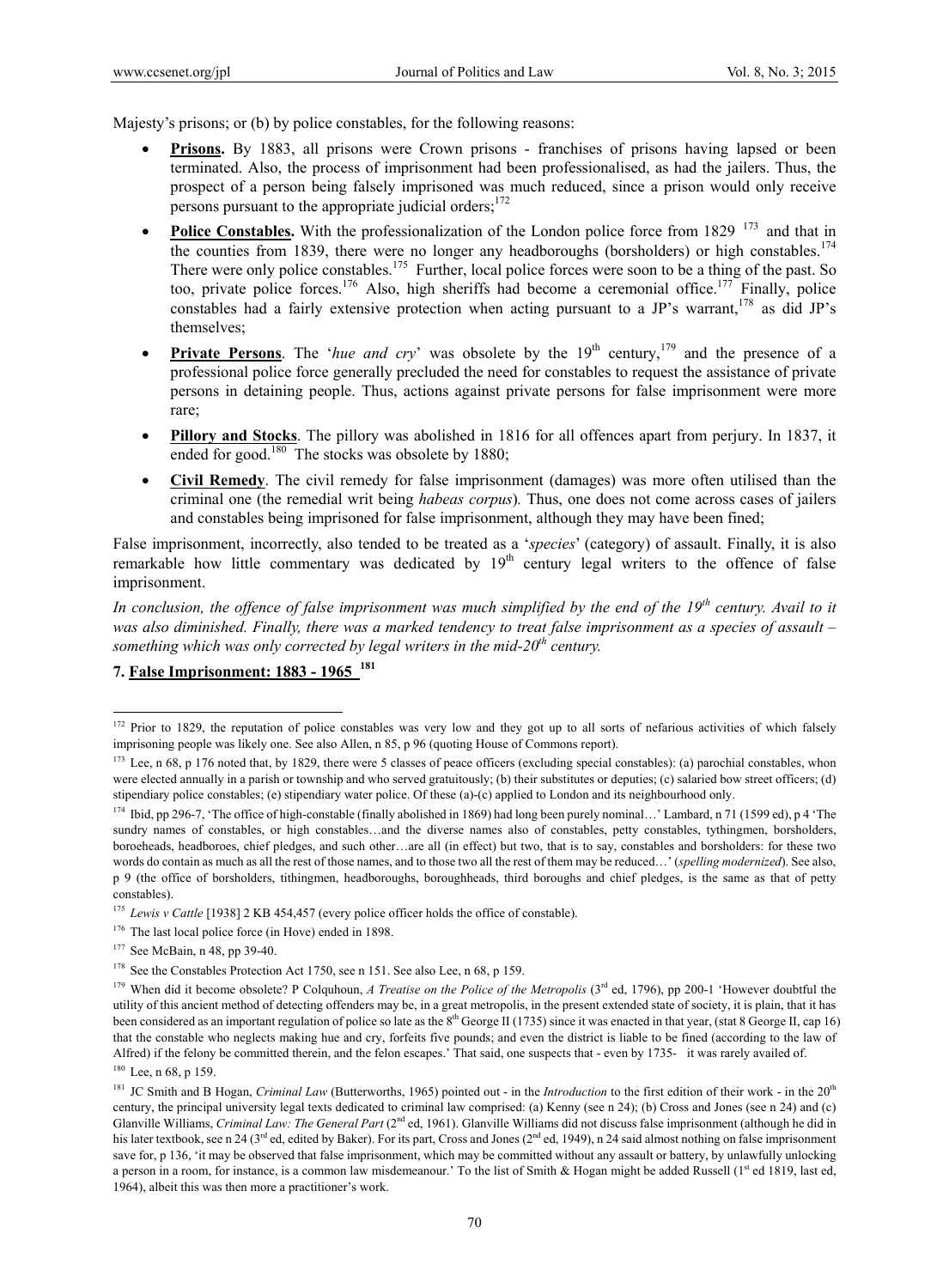#### **(a) Kenny (1902-66)**

Kenny, in the first edition of his *Outlines on Criminal Law* did not deal with the offence of false imprisonment beyond stating, in the context of assault, that:

To deprive another person of his liberty will usually involve touching or threatening to touch him: and thus the tort of false imprisonment usually involves an obvious assault.<sup>182</sup>

However, to treat false imprisonment as a form of assault is incorrect; it has long been a substantive offence in its own right. Further, false imprisonment does not necessarily involve either assault or battery. These points were made by Turner (in 1945).<sup>183</sup> He stated, with reference to a discussion on assault:

It may be well at this point to refer to the crime of false imprisonment, for in some authorities it is confused with assault.

Indeed, false imprisonment is sometimes treated as though it were merely a special form of assault. Thus, in both Kenny and Stephen it is discussed only in connection with assault and not dealt with as a distinct and separate crime at all. This is strange, for long ago Coke pointed out<sup>184</sup> that false imprisonment had been an indictable misdemeanour since Magna Charta,<sup>185</sup> and neither he nor Comyns nor Blackstone identifies it with assault. Russell says,<sup>186</sup> 'It usually, but not necessarily, involves an assault,' which is true, for in most instances where false imprisonment occurs, assault and battery will also in fact have been committed. Statements have, however, been made to the effect that mere wrongful deprivation amounts, *per se*, to an assault. Hawkins <sup>187</sup> has been given as authority for this proposition. Hawkins' words are '…he who is threatened to be imprisoned by another has right to demand the surety of the peace; for every unlawful imprisonment is an assault and wrong to the person of a man', but as he proceeds to argue with reference to battery it would seem that he had in mind an imprisonment involving physical force, especially as when defining and discussing assault he says nothing of false imprisonment. Nevertheless in *Pocock v Moore* <sup>188</sup> where the plaintiff, being given into the custody of a constable and being called upon to accompany him, had done so without being touched, Abbott LCJ said '…if the constable tell the party charged that he must go with him, on which the other, in order to prevent the necessity of actual force being used, expresses his readiness to go, and does actually go, this is an imprisonment. Then, as every false imprisonment includes an assault, the plaintiff may recover on the count for a common assault.' His Lordship's words would seem to indicate that he envisaged a threat by the constable of the application of force, and if so this case is within the ordinary principles of assault.<sup>189</sup>

In the case of  $R$  v Linsberg<sup>190</sup> an accoucheur had been prevented from leaving his patient by being locked in the room. He was not touched. There were three counts in the indictment, one for assault and false imprisonment, the second for false imprisonment, and the third for common assault. From the report it may be suggested, with respect, that neither the counsel, nor the judge, appreciated that false imprisonment was itself an indictable misdemeanour. Counsel for the prosecutor said, '…the prisoner will plead guilty to the second count of the indictment, but that count, not alleging any assault and battery, does not charge an indictable offence.' Counsel for the Crown thereupon sought to establish that false imprisonment was assault, by reference to *Pocock v Moore*, <sup>191</sup> *Hunter v Johnson* 192 and

<sup>191</sup> See n 188.

<sup>&</sup>lt;sup>182</sup> See eg. CS Kenny, *Outlines of Criminal Law* (13<sup>th</sup> ed, 1929), p 153.

<sup>183</sup> D Davies *et al, The Modern Approach to Criminal Law* (Macmillan,1945), chapter by JWC Turner, *Assault at Common Law,* pp 344-55.

<sup>&</sup>lt;sup>184</sup> Reference was made to Coke, n 17, vol 2, p 55 (discussion on Magna Carta), see n 165. Also, to Comyns, see n 156.

<sup>&</sup>lt;sup>185</sup> Reference was made to Magna Carta, c 29, see n 165.

<sup>&</sup>lt;sup>186</sup> Reference was made to Russell, n 158 ( $9<sup>th</sup>$  ed, 1936), p 590.

<sup>&</sup>lt;sup>187</sup> Reference was made to Hawkins, n 18, vol 1, ch 60, s 7 (see  $3<sup>rd</sup>$  ed, 1739).

<sup>&</sup>lt;sup>188</sup> (1825) Ry & Mood 321 (171 ER 1035). The case concerned a trespass for an assault and false imprisonment, with a count for common assault. A constable was directed by the defendant to take the plaintiff on a charge of felony. The constable told the latter 'You must go with me.' The plaintiff did so without further compulsion. Held this was sufficient imprisonment to support an action and that the plaintiff's failing to prove imprisonment, he might recover on a count for common assault.

<sup>&</sup>lt;sup>189</sup> In a fn he stated: 'The attention of the court does not seem to have been drawn to the case of *Arrowsmith v Le Mesurier* (1806) 2 Bos & Pul (NR) 211 when Mansfield CJ ruled there could be an arrest without any physical touch.' See also J Oldham, *The Mansfield Manuscripts* (Univ of North Carolina Press, 1992), vol 2, ch 16 (for cases on false imprisonment which came before Mansfield CJ).

<sup>&</sup>lt;sup>190</sup> (1905) 69 JP 107 (false imprisonment without any belief of the existence of any legal authority, although no actual assault or battery took place, is an indictable offence).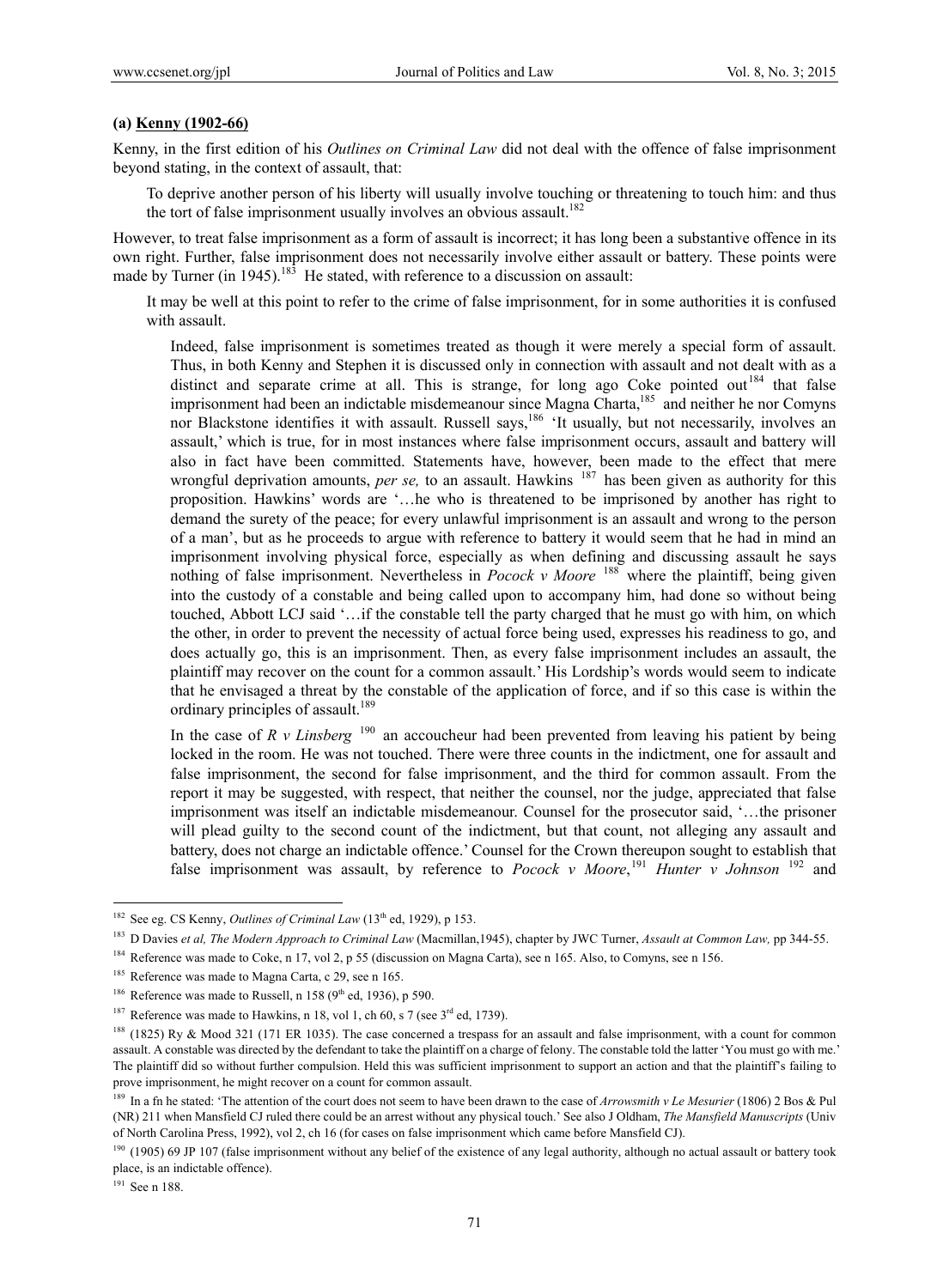Hawkins.<sup>193</sup> The Common Sarjeant, in summing up, said:<sup>194</sup> 'A very important question arises in this case. Does false imprisonment without any actual assault and battery constitute an indictable offence? I am satisfied by the authorities quoted that the mere imprisonment is an assault and can be, and is in this case, an indictable offence.'

In each of the cases referred to in *R v Linsberg* it will be found that the facts justify the conclusion that the accused person had presented the other party with the alternative of submitting quietly or of suffering the application of physical force and this is in effect a threat of physical force sufficient to amount to an assault on the general principles above stated. It is therefore submitted that the dicta of the authorities in dealing with false imprisonment necessitate no modification in these principles.

If a person were in a room, and another person, in order to keep him there, were secretly to lock the door from the outside, this would be false imprisonment, but to treat it as an assault would involve a divergence from the principles of assault laid down by all the authorities since Hawkins much more wide than the authority of *Pocock v Moore* or  $R$  *v Linsberg*, on the facts of these cases, could warrant.<sup>195</sup>

In the final edition of Kenny (in 1966), Turner made the same point:

 False imprisonment is a specific crime at common law although its frequent association with assault and battery has tended

to obscure this fact, so that some writers have mistakenly treated it as a special instance of assault. It has, however, been an indictable misdemeanour from the earliest times.<sup>196</sup>

The confusion of false imprisonment with assault has produced statements which have the effect of treating false imprisonment as amounting to 'constructive assault' when in fact no assault or battery has taken place (as in *R v Linsberg*, 197 where an *accoucheur* was locked in a room with his patient so that he could not leave her, although he was neither threatened with any force or touched); or statements that 'every false imprisonment includes an assault'. 198 Of course in very many cases of arrest and imprisonment the arresting officer has plainly intimated that he is about to take the prisoner by force, and this is sufficient to constitute assault by the ordinary principles even if the man goes quietly without in fact being touched.199 (*wording divided for ease of reference*)

### **(b) Harris (1950) & Russell (1964)**

Where false imprisonment was discussed in  $20<sup>th</sup>$  century texts, it was, generally, in little detail. For example, Harris, *Principles and Practice of the Criminal Law* (1950), provided:

False imprisonment is a common law misdemeanour, [*fine and imp*]; it may also be the subject of civil proceedings. The prosecution need only prove the imprisonment by the defendant, who must then show that it was justified…

Every confinement of the person is an imprisonment, whether it be in a common prison or in a private house...or even by forcibly detaining one in the public streets.<sup>200</sup> It must, however, amount to a total restraint of liberty for some time, however short; merely to prevent a person from going along a particular road or in a particular direction is not an imprisonment.<sup>201</sup> But there may be an imprisonment although the person is not touched, but submits to the restraint, as, eg., if a person is told by a constable to go with him and obeys; and there may be a constructive imprisonment although the person imprisoned does not know that he is under restraint, as, eg, where, without knowing it, he is under the

<sup>&</sup>lt;sup>192</sup> (1884) 13 OBD 225 (since the Elementary Education Acts did not authorize the setting of lessons to be prepared at home by children attending a board school, the detention at school of a child after school hours by a master for not doing her homework was unlawful. It rendered the master who detained the child liable to be convicted of an assault).

<sup>&</sup>lt;sup>193</sup> Hawkins, n 18, vol 1, ch 60, s 7 (he does not cite the edition but see eg.  $3<sup>rd</sup>$  ed, 1739).

<sup>&</sup>lt;sup>194</sup> At p 108.

<sup>&</sup>lt;sup>195</sup> See Davies, n 183, pp 350-1.

<sup>&</sup>lt;sup>196</sup> He cited Coke, n 17, vol 2, p 55 who refers to Magna Carta, c 29, see n 165. Turner also cited Comyns, see n 156. Turner noted that 'Blackstone does not identify it with assault.' (this is correct, see n text to n 137, although later writers of legal texts tended to do so).

<sup>197 (1905) 69</sup> JP 107. Reference is also made to *Arrowsmith v Le Mesurier* (see n 189).

<sup>198</sup> Reference is made to *Pocock v Moore* (see n 188) where *Arrowsmith v Le Mesurier* (see n 189) was not cited.

<sup>199</sup> Turner, n 24, vol 1, p 222.

<sup>&</sup>lt;sup>200</sup> Reference is made to Archbold.

<sup>201</sup> Reference is made to *Bird v Jones,* see n 158.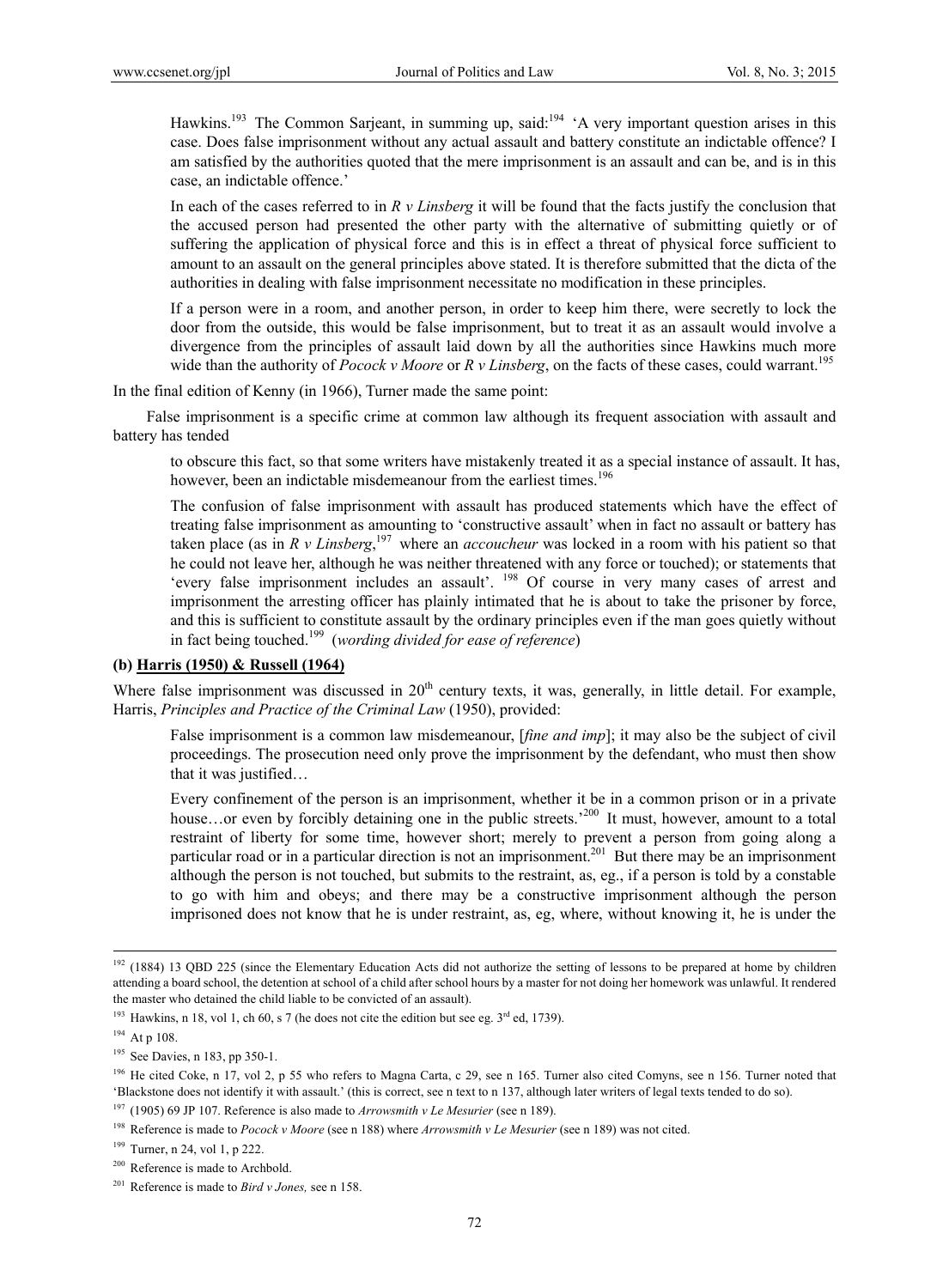restraint of constables stationed to prevent him from leaving a particular place.<sup>202</sup> (*wording divided for ease of reference*)

Turner, in the final edition of Russell *On Crime*, in 1964 stated:

False imprisonment is unlawful total restraint of the liberty of another, whether by constraining him or compelling him to go to

a particular place or by confining him in a prison or police station or private place, or by detaining him against his will in a public place. It usually but not necessarily involves an assault or battery or some degree of threatened violence to the person; but the essential element in the offence is the unlawful detention of the person or the unlawful restraint of his liberty.

Such interference with the liberty of another's movements is unlawful unless it can be justified at common law or by statute as having been made under the lawful process or order of a court of justice or a competent official, or in the exercise of a lawful authority to arrest without such warrant or order in respect of an offence committed, or to restrain the person imprisoned from committing some crime or act dangerous to others…

False imprisonment is indictable at common law as well as actionable, and punishable by a fine and (or) imprisonment. But it is unusual to proceed by indictment for false imprisonment alone, though the fact of illegal detention may be stated as a matter of aggravation in an indictment for assault and battery.<sup>203</sup> (*wording divided for ease of reference)*

### **(c) Smith & Hogan (1965)**

The first edition of Smith and Hogan (1965) noted as to false imprisonment:

False imprisonment, like assault and battery, is both a misdemeanour at common law and a tort. The civil remedy is much more commonly invoked and most of the cases on the subject are civil actions. But, as will appear, it is probable that there are some important distinctions between the crime and the tort. False imprisonment is committed where D unlawfully and intentionally or recklessly restrains P's freedom of movement from a particular place…

Though some of the older authorities speak of false imprisonment as a species of assault it is quite clear that no assault need be proved….[also] a battery is not necessarily an imprisonment…The imprisonment must be 'false', that is, unlawful…204 (*wording divided for ease of reference)*

*In conclusion, 20th century text writers re-asserted the accuracy of false imprisonment being a substantive offence in its own right, as opposed to being a species of assault or battery.* 

#### **8. Review of the Offence of False Imprisonment: 1240 - Date**

False imprisonment, as an offence, has been remarkably consistent and uncomplicated from the time of Bracton (c 1240). It has comprised the offence of illegally detaining a person and - while the caselaw and legal analysis has concentrated in particular on illegal detention in prisons, by police officers and in the stocks - it was established early on <sup>205</sup> that it could apply anywhere - including in a public street or in the open. The only '*glitches*' that have occurred in the offence seem to be as follows:

- **Confusion with Assault and Battery**. Not before, but after, Blackstone wrote on false imprisonment (in 1768), false imprisonment was often treated by legal writers as a species of assault (or battery). This may have arisen from judicial statements that every false imprisonment was an assault. Not only was (and is) this legally incorrect - since false imprisonment can be committed without any assault or battery - but it ignores the fact that false imprisonment, at least by the time Bracton wrote (c.1240), was treated as a substantive offence in its own right;
- **Misleading Description**. The reference to '*False Imprisonment*' has been mis-leading for too long. '*False*' is no more than the old Anglo-Norman (Law French) term for illegal or unlawful and, thus, when the former was no longer used, it would have been better to call it '*Illegal Imprisonment*'. Further, '*Emprisonment*' which - in early medieval times - would have connoted some form of detention within

 $202$  Ed. AM Wilshere (Sweet & Maxwell, 1950), p 285.

<sup>203</sup> Turner, n 24, vol 1, pp 690-1.

<sup>&</sup>lt;sup>204</sup> JC Smith & B Hogan, *Criminal Law* (Butterworths, 1965), pp 277-8. There is a useful analysis of the caselaw. It may be noted that the wording in the text was little changed by the  $11<sup>th</sup>$  edition (2011).

 $205$  See n 104 (Thorpe CJ in a case in 1348).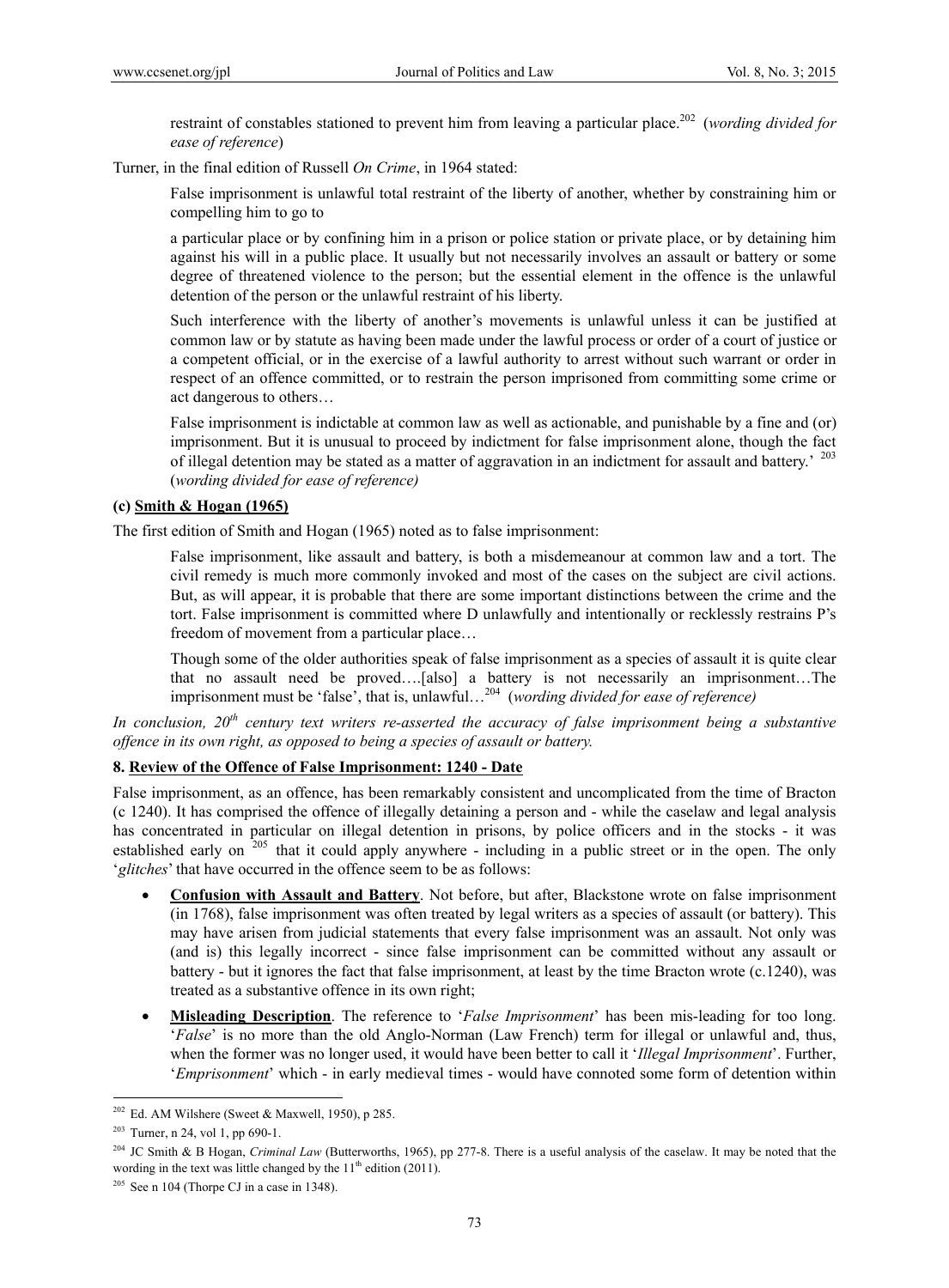a prison as we know it, is also misleading, since the offence can be committed in the open air. The key word, then, is '*detention*'. Thus, it would have been (and is) more helpful to refer to '*Illegal Detention'* - as to opposed to *'False Imprisonment';*'

• Legal Custody. Since the offence of false imprisonment comprised (until recently) a reference to unlawful detention in prisons and by police constables, its caselaw and analysis has concentrated on whether the custody was legal or not. Given this, it would have been useful by the early  $20<sup>th</sup>$  century, to codify - not just the offence - but also to clarify that it cannot be committed when a person is lawfully held in custody. Also, specifying what '*custody'* includes. This would then dovetail with the law on escape, prison breach and rescue.

### **9. False Imprisonment - Archbold & Modern Texts**

#### **(a) Archbold - 2014**

In modern times, the offence of false imprisonment is defined as an unlawful detention. Thus, Archbold (2014) states:

False imprisonment consists in the unlawful and intentional or reckless restraint of a victim's freedom of movement from a particular place – it is unlawful detention which stops the victim moving away as he or she would wish to move.<sup>206</sup>

Archbold also notes the following:

- **Parental Custody.** A parent will seldom be guilty of this offence in relation to his (or her) child since the sort of restrictions imposed upon children are usually well within the realm of reasonable parental discipline and are, therefore, not unlawful. However, there are many ways in which the prosecution might prove '*unlawfulness*' eg. (a) the existence of a court order and detention by the parent contrary to that order; (b) detention for such a period or in such circumstances as to take it out of the realm of reasonable parental discipline; whether that stage has been reached is a matter for the jury to decide provided that there is evidence fit for them to consider. Reference is made to *R v Rahman*; <sup>207</sup>
- **Acquittal or Expiry of term of Imprisonment.** Archbold refers to *Mee v Cruickshank* (1902) 208 and to *Migotti v Colvill* (1879).<sup>209</sup> The detention of a man on a warrant or process which is regular in form is unlawful if the warrant is executed at an unlawful time (such as in the case of civil process, on a Sunday) or in a privileged place (such as a royal court of justice or on a person privileged from arrest);
- **Confinement.** Archbold states: 'Every confinement of the person is an imprisonment, whether it is in a common [ie. public] prison or in a private house, or even in forcibly detaining a person in the public streets.' Reference is made to Coke  $210$  - although this is very dated since the stocks and franchised prisons Coke refers to, no longer exist. Archbold also states that merely preventing a man from proceeding along a particular way, if, without going along that way, he may still get to his desired destination, is not an imprisonment, reference being made to *Bird v Jones* (1845);<sup>211</sup>
- **Detention Court Order.** Archbold states: 'Detention to a specific order of a court is not actionable if the exigency of the order or warrant is disobeyed and the order is valid on the face of it.<sup>212</sup> Reference

 $211$  See n 158.

<sup>&</sup>lt;sup>206</sup> Archbold, n 4, para 19-417. See also Blackstone CP, n 23, para B2.74-7 'False imprisonment is a common-law offence, but is not often charged. It is much more common as a civil action in tort. The overlap with kidnapping and child abduction means that those offences are more likely to be charged than a simple false imprisonment...[It] is triable only on indictment. It is a class 3 offence...The maximum penalty is at large (common law offence).'

<sup>&</sup>lt;sup>207</sup> 81 Cr App R 349 (considering  $R \nu D$  [1984] AC 778). A Bangladeshi father abducted his daughter against her will with intent to take her to her country of origin. Held that, where a parent restrained a child's freedom of movement, it was false imprisonment if the restraint was unlawful. Unlawfulness was not restricted to cases where the parent acted in contravention of a court order. It included cases where the detention was for such a period - or in such circumstances – to take it out of the realm of reasonable parental discipline, which was a matter for the jury to determine. Blackstone CP, n 23, para B2.78.

<sup>&</sup>lt;sup>208</sup> 20 Cox CC 210 (the further detention of a prisoner after his acquittal and the court telling him that he was discharged was unlawful).

<sup>&</sup>lt;sup>209</sup> 4 CPD 233 (whether prisoner had been detained after his term of imprisonment had expired. How a calendar month was calculated). Cf Coke, n 17, vol 2, p 52 (published 1641) 'Imprisonment does not only extend to false imprisonment, and unjust, but the detaining of the prisoner longer than he ought, where he was at the first lawfully imprisoned…If the sheriff, or gaoler detain a prisoner in his gaol after his acquittal, unless it be for his fees, this is false imprisonment' (commenting on Magna Carta, c 29), see n 165.

<sup>&</sup>lt;sup>210</sup> Coke, n 17, vol 2, p 589, see text to ns 106 & 108.

<sup>212</sup> Archbold, n 4, para 19-332.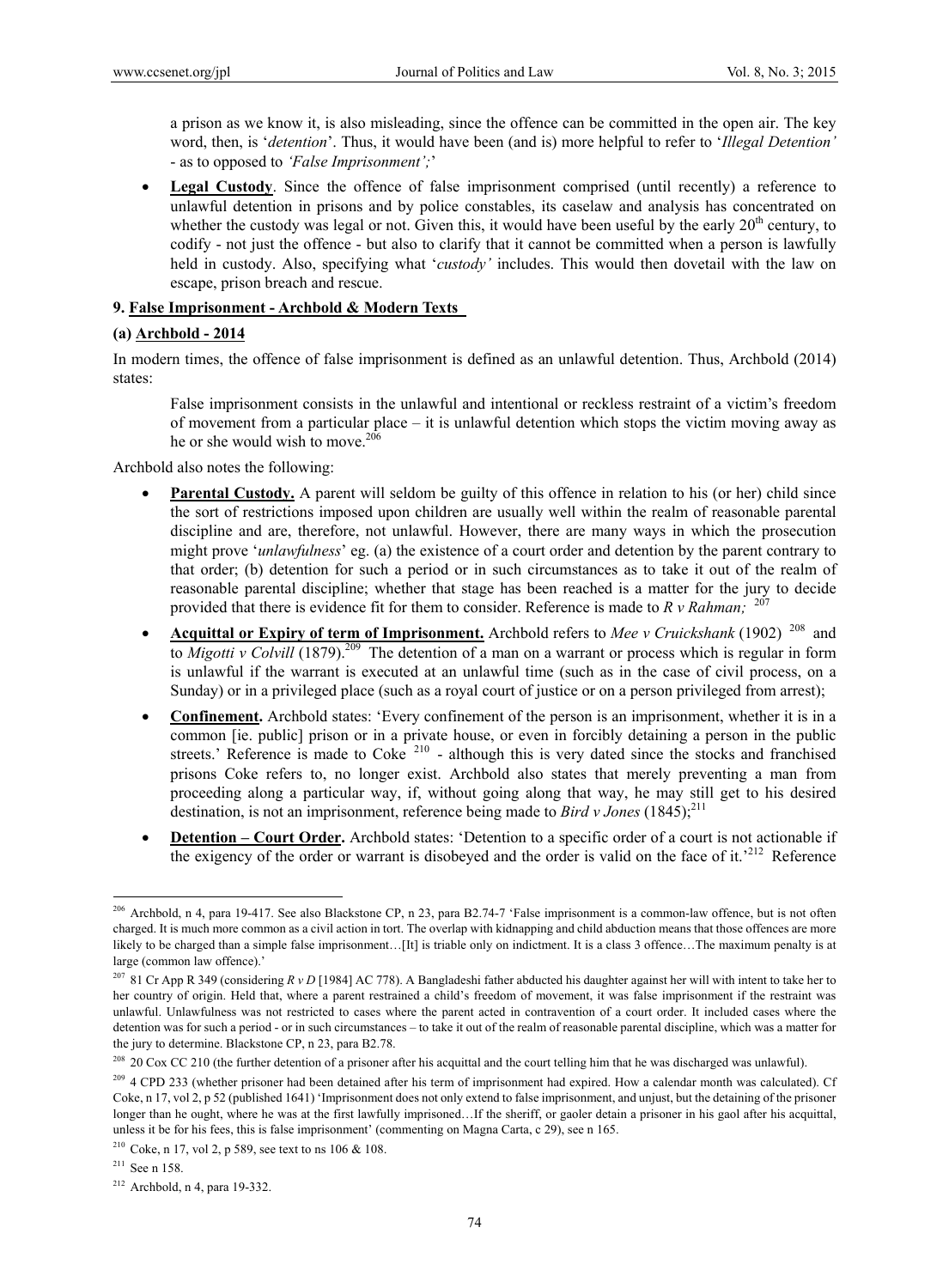is made to *Greaves v Keene* (1879)<sup>213</sup> and to *Henderson v Preston* (1888).<sup>214</sup> Also, where a warrant is issued, but it is used merely as a summons, and no arrest is made on it, and the party goes voluntarily before the magistrate, this is not an imprisonment. Reference is made to *Arrowsmith v Le Mesurier* (1806) <sup>215</sup> and *Berry v Adamson* (1827);<sup>216</sup>

 **Assault**. An act of false imprisonment may amount to an assault, the offence may be committed by mere detention without violence. Reference is made to *R v Linsberg* (1905) 217 and *Hunter v Johnson*  $(1884)^{218}$ 

### **(b) Other Modern Texts on Criminal Law**

Apart from Archbold, most modern texts on criminal law do not deal with false imprisonment.<sup>219</sup> Two that do, are Baker and Ormerod. Baker, *Textbook on Criminal Law* (2012) stated:

False imprisonment is the third traditional species of criminal trespass to the person, the other two being assault and battery (psychic and physical assault). It is a common law offence: but it differs from some common law offences in that no statute provides a ceiling to the possible punishment.<sup>220</sup> It is, therefore, punishable with imprisonment and fine at discretion. Proceedings for the offence are not brought lightly, because it is punishable only on indictment.

What is false imprisonment? This is an archaic name for the unlawful detention of a person. It usually involves the application of force to the body, when it amounts also to a physical assault. But false imprisonment is committed by a person who unlawfully turns the key on someone who is already in the room; and here there is no assault.<sup>221</sup> Logically, such an act should not have been regarded as falling within the notion of a trespass of the person, but it was made to do so  $2^{22}$ ...

False imprisonment is a total restraint of liberty, but it may be committed without physical detention for example, by compelling the victim to go to a particular place …223 (*wording divided for ease of reference*)

Baker also noted that prosecutions for false imprisonment are uncommon, and that the civil option tends to be preferred.224 Smith and Hogan's*, Criminal Law* (2011) stated:

False imprisonment, like assault and battery, is both a crime at common law and a tort. The civil remedy is commonly invoked and most of the reported cases on the subject are civil actions, but it features as a count in many indictments…there are some important distinctions between the crime and the tort. False imprisonment is committed where D unlawfully and intentionally or recklessly restrains V's freedom of movement from a particular place without lawful justification. '*Imprisonment*' is probably a wider term than, and includes, 'arrest'.<sup>2</sup>

 $^{213}$  (1879) 4 ExD 73. The plaintiff was detained for more than a year in custody for a debt pursuant to an order issued by a court officer (a solicitor) which had been improperly signed and issued. Kelly CB at p 75 'I should be glad if the legislature had pronounced how, in the case of an officer of the court committed for disobedience to an order or other contempt, his imprisonment is to last, but no such law exists.'

<sup>&</sup>lt;sup>214</sup> 21 QBD 362. A prison governor is protected when obeying a warrant of commitment valid on the face of it. An action of false imprisonment will not lie against him for the detention of a prisoner pursuant to the same.

<sup>215</sup> See n 189.

<sup>&</sup>lt;sup>216</sup> 6 B & C 528 (108 ER 546). A sheriff's officer to whom a warrant on a writ against A was delivered, sent a message to A asking him to fix a time to call and get bail. A did so. Held this was not an arrest and that an action for malicious arrest would not lie against a party suing out the writ, although he had no cause of action. This case followed *Arrowsmith*, see n 189.

<sup>217</sup> See n 190.

<sup>218</sup> See n 192.

 $^{219}$  See n 24. This is understandable since many are student texts or seek only to cover the principal criminal offences, not the whole law.

 $220$  See also n 206.

<sup>&</sup>lt;sup>221</sup> He cites  $R \nu$  *Linsberg*, see n 190.

<sup>&</sup>lt;sup>222</sup> Baker, *Glanville Williams Textbook on Criminal Law* (3<sup>rd</sup> ed), para 9-101 *et seq*. For a shorter analysis, see 2<sup>nd</sup> ed (1983), pp 217-8. See also G Williams, *Requisites of a Valid Arrest* [1954] Crim LR, pp 11-2.

<sup>223</sup> Ibid, para 9-103.

 $^{224}$  Ibid, para 9-101. Also, para 9-104 'Prosecutions for false imprisonment are uncommon because the damages obtainable in a civil action are likely to be far higher than the criminal penalty. Another effective remedy is an application for a writ of *habeas corpus*, and anyone who impedes the process on *habeas corpus* can be committed to prison for contempt of court.'

<sup>&</sup>lt;sup>225</sup> D Ormerod (ed), *Smith and Hogan's Criminal Law* (13<sup>th</sup> ed, 2011), p 678. For this proposition, Ormerod cites *R v Rahman* (1985), see n 207 and Brown [1977] Crim LR 291. This statement would appear indubitably correct since Bracton (c.1240) took imprisonment to cover arrest, as well as detention. See n 54.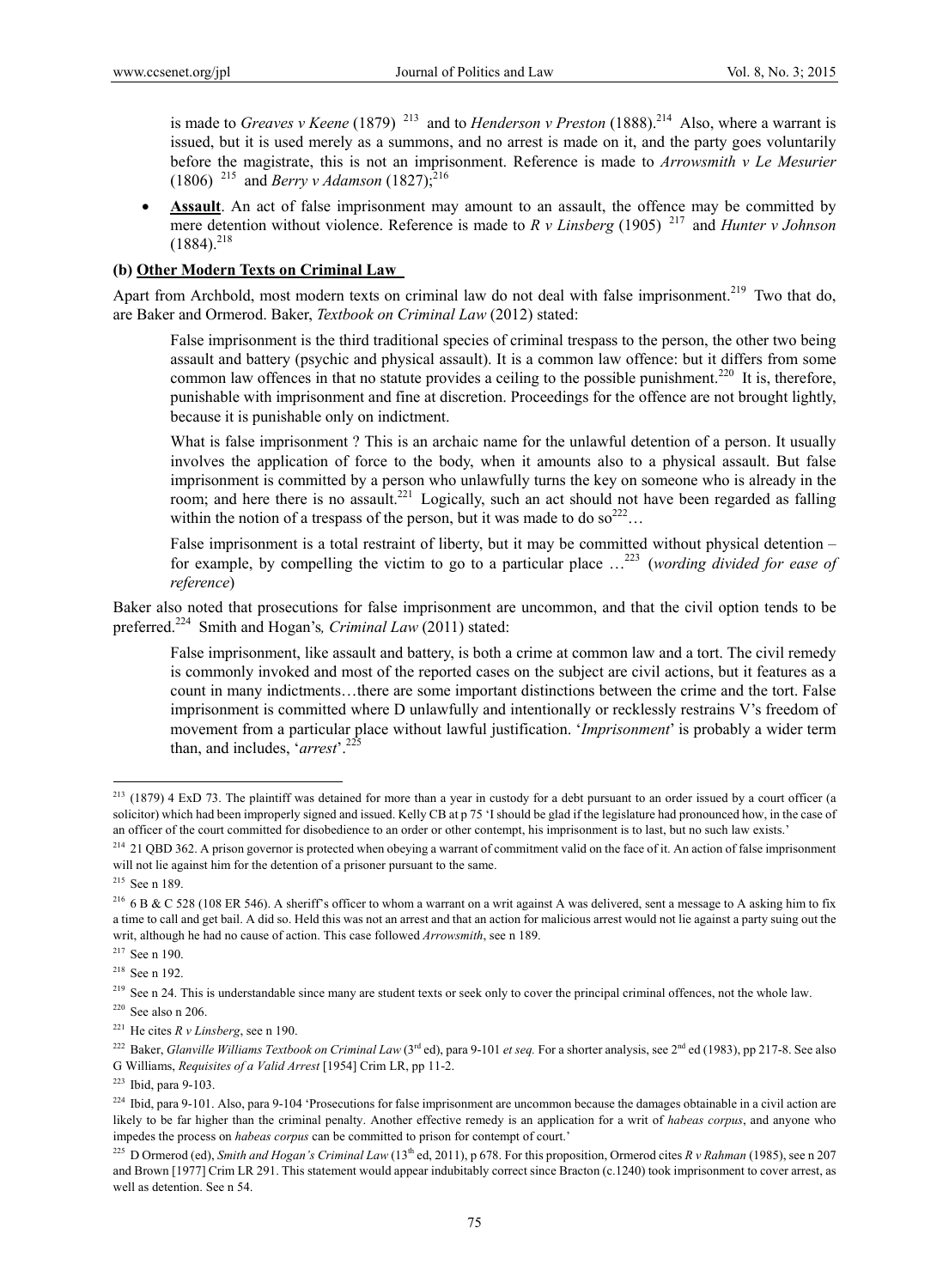Smith & Hogan also noted that '*imprisonment*' could include anywhere and analyses the nature of '*imprisonment*' in some detail. $^{226}$  Also,

Though some of the older authorities speak of false imprisonment as a species of assault, it is quite clear that no assault need be proved... A battery is not necessarily an imprisonment.<sup>227</sup>

It also commented that:

The imprisonment must be '*false*', that is unlawful. A convicted person sentenced to imprisonment may be lawfully confined in any prison and, as against prison officers so confining him in good faith, he has no 'residual liberty.'…A parent may lawfully exercise restraint over a child, so long as he remains within the bounds of reasonable parental discipline and does not act in contravention of a court order, or the Children Act 2004, s 58…The question of false imprisonment most commonly arises with the exercise of powers of arrest. If such powers are exceeded, there is false imprisonment...<sup>228</sup>

#### **(c) Defences**

In the first edition of his work in 1822, Archbold stated:

 The defendant must either prove that he did not did imprison [the victim] at all, or he must justify the imprisonment. The

grounds on which an imprisonment can be justified, may be considered under the following heads:

Archbold then set these out: being: (a) arrest under civil process (that is, pursuant to a court order); (b) arrest under warrant from a JP; (c) arrest without a warrant; (d) arrest for contempt of court; (e) arrest after an escape.<sup>229</sup> Presently, Archbold (2014) states the following:

An imprisonment or detention will be lawful if it is in pursuance of the sentence of a court, if it is an exercise of lawful restraint, or if it results from the exercise of a power of arrest conferred by law. In addition to these general justifications, there may be specific statutory justification for a particular restraint upon an individual's identity, such as the MHA [Mental Health Act] 1983 or the Merchant Shipping Act 1995, s 105. Of all the heads of justification, that which is likely to be most significant in practice is the exercise of the lawful power of arrest…

As to lawful restraint other than by way of arrest, a parent may restrain a child and a householder is entitled to use reasonable force to defend his property, and for this purpose he is entitled to be judged on the basis of the facts as he believed them to be, however unreasonably. It is unusual to proceed by indictment for false imprisonment alone, though the fact of illegal detention may be stated as a matter of aggravation in an indictment for assault and battery.<sup>230</sup>

In respect of defences, Archbold adopts the same approach as in 1822 referring to:

- (a) arrest under civil process, which it notes is largely abolished; $^{231}$
- (b) statutory arrest under criminal process pursuant to a warrant;  $^{232}$
- (c) arrest under criminal process without a warrant;
- (d) statutory powers. $^{233}$

<sup>&</sup>lt;sup>226</sup> Ibid, p 679 'The '*imprisonment*' may consist in confining V in prison, a house, even V's own house, a mine or a vehicle; or simply in detaining V in a public street or any other place.'

<sup>227</sup> He cites *Linsberg* (see n 190) and *Bird and Jones* (see n 158) respectively.

<sup>228</sup> Ormerod, n 225, pp 682-3. He then discusses various powers of arrest.

<sup>&</sup>lt;sup>229</sup> The caselaw is obsolete and so I do not set it out. Archbold also mentioned 'arrest under other authority' (feme covert, impressment etc). However, this is also obsolete.

<sup>230</sup> Archbold, n 4, para 19-425. Reference is made to *R v Faraj* [2007] 2 Cr App R 25 (householder entitled to use reasonable force to detain a person believed to be a burglar). The Merchant Shipping Act 1995, s 105 (master's power of restraint) provides that 'The master of any United Kingdom ship may cause any person on board the ship to be put under restraint if and for so long as it appears to him necessary or expedient in the interest of safety or for the preservation of good order or discipline on board the ship.'

<sup>&</sup>lt;sup>231</sup> Ibid.'Arrest under civil process is now abolished, except: (a) for contempt of court of a civil nature; and (b) in the circumstances and subject to the restrictions set out in the Debtors Act 1869, ss 4-6, and the Administration of Justice Act 1970, s 11. See also the Family Law Act 1996, s 47.'

<sup>&</sup>lt;sup>232</sup> Ibid. Archbold refers, in particular, to the Magistrates Courts Act 1980 (in respect of magistrates' courts) and the Senior Courts Act 1981, ss 80-1 (in respect of the Crown Court).

<sup>&</sup>lt;sup>233</sup> Reference is made to the PACE Act 1984, Pt 3. See Archbold, n 4, para 19-431.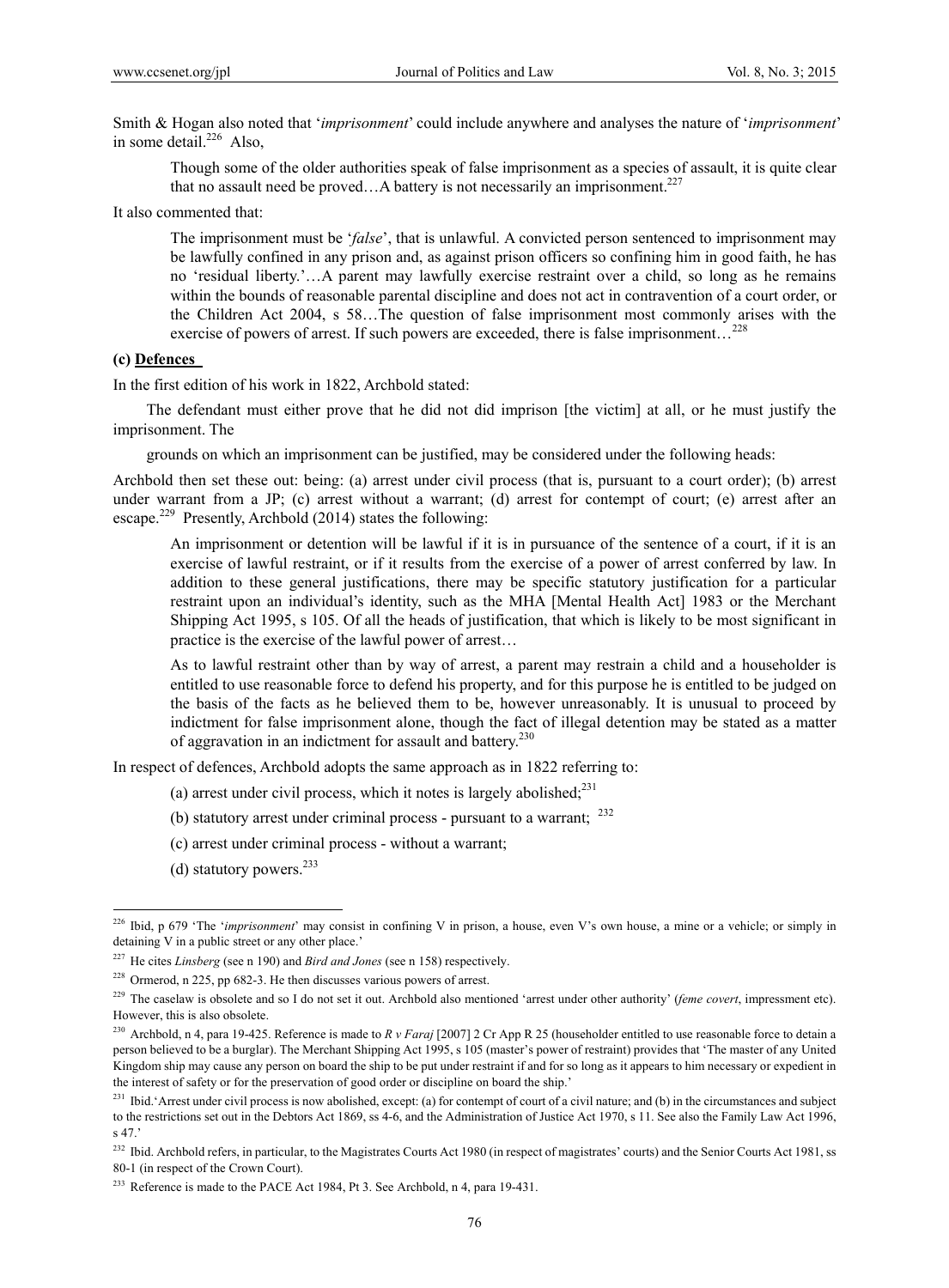It may be noted that all these cases relate, with one or two exceptions, to when a person is in the custody – whether that of a prison governor or officer, police constable or the court. Therefore, in any modern formulation of false imprisonment, it would useful to specify what is '*custody*' since this will cover most of the caselaw and, obviously, if a person is in *lawful* custody, the offence of false imprisonment cannot be committed. <sup>234</sup>

### **10. Statutory Offence of False Imprisonment – Possible Wording**

It is asserted that an offence of false imprisonment is still needed, since the same is not otherwise an assault, battery or kidnapping. It is also asserted that:

- This offence should now be statutory;
- To make it more intelligible to lawyers and laymen in modern times, the offence should be called '*Unlawful Detention'*, since '*faux*' means that and '*detention*' 235 (rather than '*custody*') 236 is also appropriate;
- The level of punishment should be clarified.  $237$  At present, the term of imprisonment that can be imposed is open-ended. $^{238}$  So too, the level of fine.

Possible wording for the statutory crime is provided in **Appendix A**. The definition of '*custody'* (the word '*detention*' could be used alternatively) would be the same as that in respect of escape, prison breach and rescue.239 This would dovetail these offences. As to the meaning of '*unlawfully detain*', the latter word is sufficiently wide - even in common parlance - to cover '*retention*' and '*restraint*.' Further, regard may be had to prior definitions of this offence. I do not refer to those prior to Pulton (1609) since they add little. However, I embolden those which refer to '*restraint*' and those to '*detention*':

**Pulton** (1609). 'if one person do arrest, imprison, or otherwise *restrain* another person of that liberty, without sufficient and lawful cause, the party grieved may have an action of false imprisonment.' (see **5**);

**Blackstone** (1768) 'To constitute the injury of false imprisonment there are two points requisite: 1. The **detention** of the person; and, 2. The unlawfulness of such detention. Every confinement of the person is an imprisonment, whether it be in a common prison, or in a private house, or in the stocks, or even by forcibly detaining one in the public streets… Unlawful, or false, imprisonment consists in such confinement or detention without sufficient authority.'(see **5**);

- **Buller** (1788) 'Every **restraint** of a man's liberty under the custody of another, either in a gaol, house, stocks, or in the street, is in law an imprisonment; and whenever it is done without a proper authority, is false imprisonment...' (see 5);
- **Russell** (1819) 'To constitute the injury of false imprisonment, there must be an unlawful *detention* of the person.' (see **6b**);
- **Gabbett** (1843). 'Unlawful imprisonment…to constitute this injury, there must be unlawful *detention* of the person…'(see **6(c)**);
- **Russell** (ed Turner, 1964) 'False imprisonment is unlawful total *restraint* of the liberty of another, whether by constraining him or compelling him to go to a particular place or by confining him in a

<sup>&</sup>lt;sup>234</sup> '*Lawful*' is not the same as '*legal*' since the latter has the connotation (in modern parlance) of it being the custody of a legal officer (police constable, prison officer *etc)*. However, being in such custody can still be unlawful, in that it is contrary to law.

<sup>&</sup>lt;sup>235</sup> OED, n 36 (detention) 'from *detinere*, to detain. The word is late in Eng[lish] and may have been taken immed[iately] from L [Latin]. The action of detaining, or condition of being detained. 1. keeping in custody , or confinement; arrest. …3. Keeping in a place; holding in one's possession or control; retention. 4. A keeping from going on or proceeding; hindrance to progress; compulsory delay.'

<sup>236</sup> Ibid, ''Custody' *custodia* [Latin] guarding, keeping. *custos, custodem*, keeper. 1. Safe keeping, protection, defence; charge, care, guardianship. 2. The keeping of the officers of justice (for some presumed offence against the law); confinement, imprisonment, durance.'

 $237$  The punishment should be less than that of kidnapping.

<sup>&</sup>lt;sup>238</sup> Greaves v Keene (1879) 4 ExD 73, per Kelly CB at p 75 'I should be glad if the legislature had pronounced how, in the case of an officer of the court committed for disobedience to an order or other contempt, his imprisonment is to last, but no such law exists.'

<sup>&</sup>lt;sup>239</sup> See McBain, n 1, p 172 (proposed statutory formulation of offence) '*Custody'* includes where a person is in custody when: (i) under arrest; (ii) held in a police station; (iii) awaiting trial; (iv) awaiting sentence; (v) serving a sentence; (vi) in transit to, or from, a designated place (including a prison van); (vii) attending a criminal court for trial or sentence; (viii) confined in any designated place; (ix) under the control, of the governor of a designated place; (x) under the control, of a prison officer or other officer of a designated place (and whether inside, or outside, a designated place for the purpose of work or for any other reason); (xi) while being taken or kept in custody in any place to which he is required or authorised under any criminal legislation.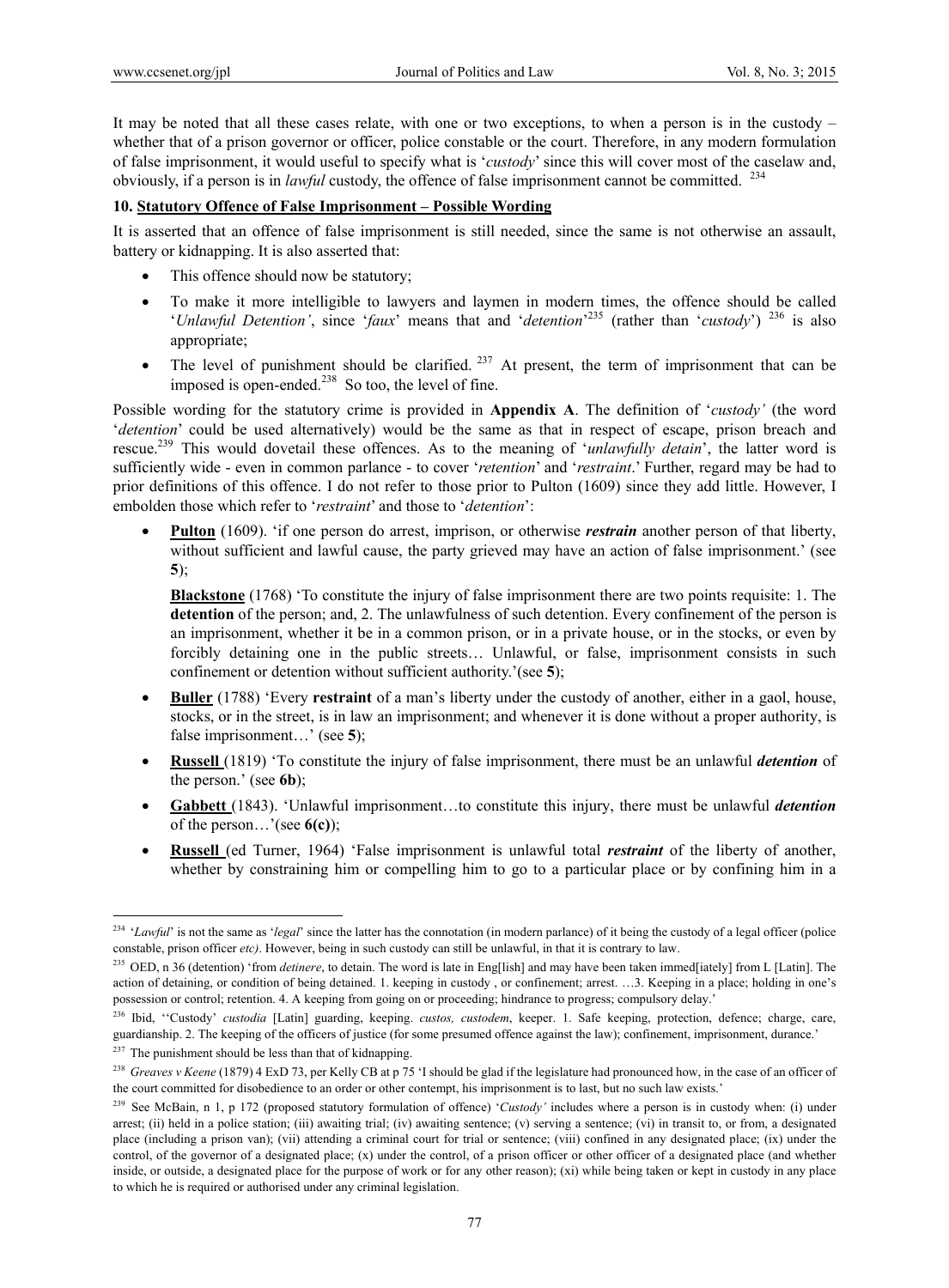prison or police station or private place, or by *detaining* him against his will in a public place.' (see **7(b)**);

- **Smith & Hogan** (1965) 'False imprisonment is committed where D unlawfully and intentionally or recklessly *restrains* P's freedom of movement from a particular place...' (see  $7(c)$ );<sup>240</sup>
- **Archbold** (2014) 'False imprisonment consists in the unlawful and intentional or reckless *restraint* of a victim's freedom of movement from a particular place – it is unlawful *detention* which stops the victim moving away as he or she would wish to move.' (see **9(a)**);
- **Baker** (2012) 'What is false imprisonment ? This is an archaic name for the unlawful *detention* of a person.' (see **9(b)**).

The key words, as Blackstone identified and which have been often repeated, are '*unlawful*' and '*detention*'. Others have used the word '*restraint*' (see above). However, this implies some physical act on a person, when there need not be. Writers prior to Blackstone tended to focus on imprisonment and arrest. However, these were (are are) simply examples of detention; they do not constitute the full ambit of the offence, not then and, certainly, not today.

One other matter may be referred to. In past cases, there was uncertainty as to whether arrest, *per se*, constituted detention (ie. a police constable or ordinary citizen requiring a person to come with him, without the consent of that person but under a sense of compulsion). Today, '*arrest*' - with or without warrant and whether any physical restraint is imposed or not - should comprise '*custody*.'

### **11. Conclusion - False Imprisonment**

Too much of our law (including our criminal law) is out of date. Our law needs to reflect modern modes of language and social conditions. In the case of false imprisonment, modernising the law would not appear to be difficult.

- The offence should be that of the '*unlawful detention of a person;*'
- If the detention is *lawful* detention as in the case where a person is in lawful custody (including prison and arrest which are, by far, the most common instances of it down the centuries) - then such detention is not an offence;
- Also, '*detention*' is a word that does not (unlike restraint) imply any physical control (including any assault or battery) which was never a pre-requisite of the offence anyway.

### **12. Refusing to Assist a Police Officer**

 $\overline{a}$ 

Refusing to assist a police officer in the execution of his duty in seeking to prevent a BOTP is also a common law offence. One which - like false imprisonment - has a long history.

- This offence has scarcely been considered in legal texts on criminal law. Usually, a few lines have been dedicated to it at most;
- This is likely because its origins are obscure and such a duty likely derives from Anglo-Saxon law, when the precursor to the police constable (called the headborough or borsholder) existed and when the concept of hue and cry first arose.

This article considers this offence and argues that it, also, should be made statutory. First, however, it is useful to commence with a modern statement on this offence, in one of the few texts on criminal law which deal with it. Archbold (2014) provides:

Refusing to aid and assist a constable in the execution of his duty, in order to preserve the peace, is an indictable misdemeanor at common law. In order to support such an indictment, it must be proved that the constable saw a [BOTP] committed; that there was a reasonable necessity for calling upon the defendant for his assistance; and that when duly called on to do so, the defendant, without any physical impossibility or lawful excuse, refused to do so. And it is no defence that the single aid of the defendant could have been of no avail: *R v Brown* (1841)…

An indictment for refusing to assist a constable in the execution of his duty, and to prevent an assault made upon him by persons in his custody on a charge of an offence made with intent to resist their lawful apprehension, is sufficient without stating how the apprehension became lawful; and it is

<sup>&</sup>lt;sup>240</sup> Substantially repeated in the 11<sup>th</sup> ed (see  $9(b)$ ) 'False imprisonment is committed where D unlawfully and intentionally or recklessly **restrains** V's freedom of movement from a particular place without lawful justification…'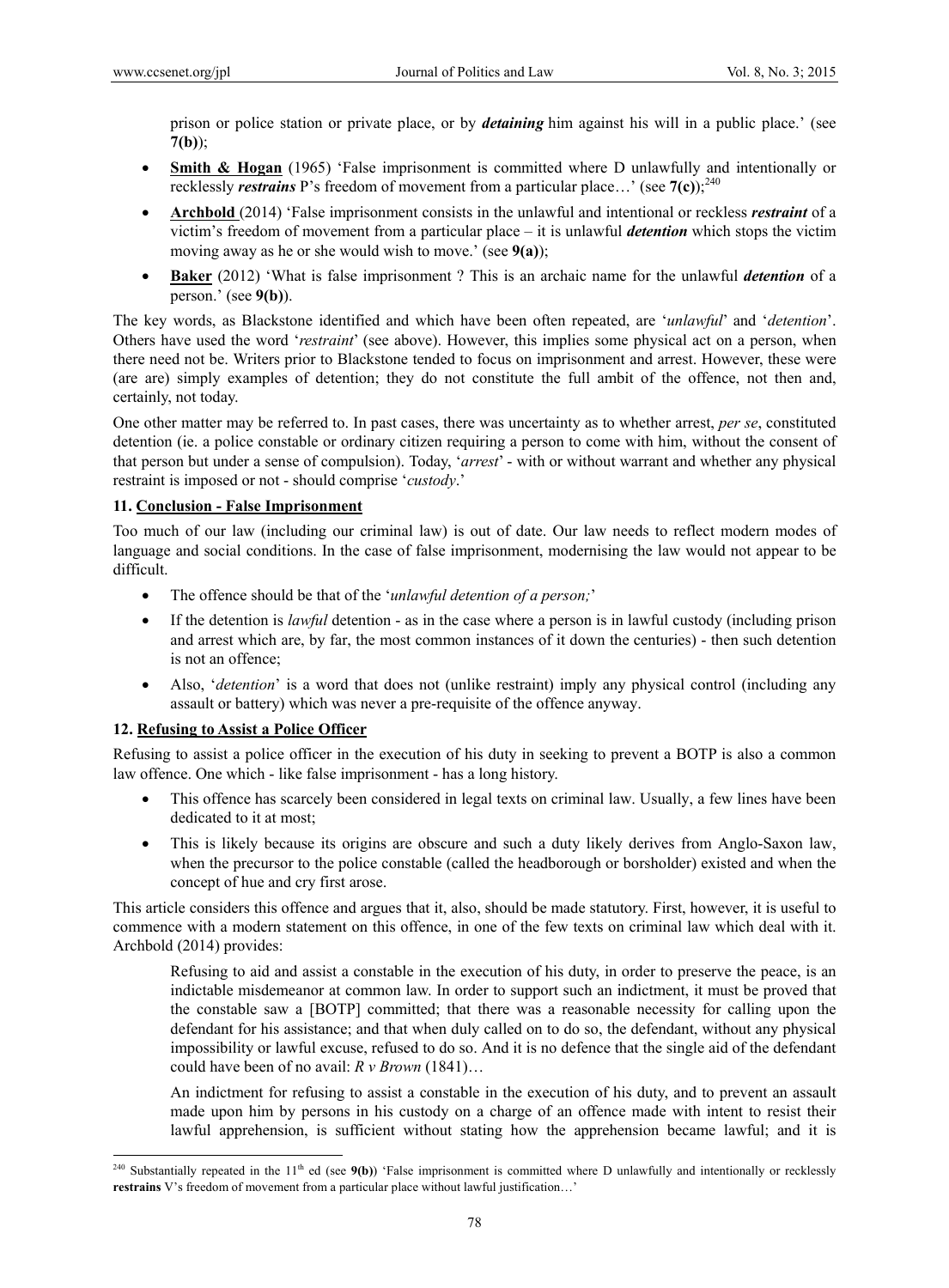sufficient if it states a refusal to assist, without the further allegation that the prisoner did not, in fact, assist: *R v Sherlock* (1866).<sup>241</sup> (*wording divided for ease of reference*)

The kernal of the offence,therefore, is a refusal to '*assist a police constable in the execution of his duty, in order to preserve the peace.*' However, Archbold fails to analyse the origin of this offence. Nor on whom the obligation is placed. Consideration will now be given to this.

### **13. Refusing to Assist - Anglo-Saxon Origins**

As far as I aware, no text on criminal law since Staunford's Les Plees del Coron (1577)<sup>242</sup> - which is accredited with being the first text on criminal law - identifies an originating case for this offence. Nor do (it appears) the Abridgments (c. 1490-1822) <sup>243</sup> the Yearbooks (1268-1535),<sup>244</sup> the Selden Society reports (' $\overline{\text{SS'}}$ ),<sup>245</sup> the English Reports<sup>246</sup> or other early material.

- This would not seem especially surprising since police constables as we know them, probably only came into existence c.1285 or 1242 (see **4(c)**); yet their precursors (headboroughs, borsholders) existed in Anglo-Saxon times. However, the precise position as to the law as it existed over a 1000 years ago in England is obscure;
- That said, some legal acts and precepts continued after the Norman Conquest of 1066 and they had become, by then, deeply embedded into the legal and social fabric of society. Therefore, it is possible to make some statements - for example, with regard hue and cry - with a fair degree of certainty that they are accurate.

As for life in Anglo-Saxon times, it was harsh. There was a constant threat of invasion and civil disruption on a major scale. There was also a high level of personal violence. As a result, mutual protection associations were formed at a local, and a national, level.

- **National Obligations**. At a national level, subjects were obliged to satisfy the *trinoda necessitas* (the '*threefold necessity*'). Thus, they were obliged to assist with: (a) the suppression of internal insurrection; (b) the repelling of foreign invasion; and (c) the construction of bridges.<sup>247</sup> This threefold legal obligation was likely based on allegiance to the sovereign. That is, in return for protection by the same, the subject pledged allegiance to the sovereign which was manifested (in part) by performing these obligations.<sup>248</sup> In the case of (a) and (b), these obligations may still exist - to some extent;<sup>249</sup>
- **Local Obligations.** As to protection on a local scale, the ability of a sovereign to remain on his throne was dictated - in large measure - in not only be able to thwart threats from abroad or from other potentates (England was not united until late in Anglo-Saxon times), but also in maintaining public order in the many small villages and towns throughout England. His ability to do this was encapsulated in the '*king's peace*' - an expression reflecting the extent to which his legal powers, in practice, could be enforced.<sup>250</sup> In order to achieve this, as previously noted (see  $4(d)$ ), there was a system of mutual

 $241$  Archbold, n 4, para 19-336.

<sup>&</sup>lt;sup>242</sup> See n 12.

<sup>&</sup>lt;sup>243</sup> See ns 25-34.

<sup>&</sup>lt;sup>244</sup> The best hardcopy edition is that of Maynard (Vulgate, 1678), reprinted by LBE. See also Seipp Index, n 97.

<sup>245</sup> Vols 1-128. See selden.society.com. Also www.wshein.com/ which has put SS vols 1-99 online.

<sup>&</sup>lt;sup>246</sup> These are now online. See Sweet & Maxwell and Butterworths websites.

<sup>&</sup>lt;sup>247</sup> See generally, GS McBain, *Abolishing Obsolete Crown Prerogatives relating to Martial Law, Conscription & Billeting (2012)* International Law Research, vol 1, no 1, 13-62.

<sup>248</sup> See *Calvin's Case* (1608) 7 Co Rep (77 ER 377) 1a at 5a '*Protectio trahit subjectionem, et subjection protectionem*' ('protection draws allegiance and allegiance draws protection).' See generally, GS McBain, *Abolishing the Crime of Treason* (2007) 81 ALJ, pp 28-9.

<sup>&</sup>lt;sup>249</sup> The military obligation on subjects was institutionalized when William I (1066-87) instituted a system of land tenure based on military service. However, it became commuted to monetary payments (scutage) from the time of Henry II (1154-89) since professional soldiers were, generally, found to be of greater utility. This common law military obligation imposed on all subjects may still survive today, capable of being invoked by the Crown when the nation is in extreme necessity and the principle of '*suprema lex, salus populi*' effectively prevails. See generally, McBain n 247, as well as fn 253 to the same.

<sup>250</sup> B O'Brien, *God's Peace and King's Peace, The Laws of Edward the Confessor* (Univ of Pennsylvania Press, 1999), p 169 quotes one of these laws as stating: 'There are many types of the king's peace: one is given by his hand, which the English call *kings hand salde grid*, another [is given] on the day on which he is first crowned – this one lasts for eight days; at Christmas eight days and eight days at Easter and eight at Pentecost; another is given by his writ; another which the four roads have, that is Watling Street, Fosse Way, Iknield Way, and Ermine Street, of which two extend for the length of the kingdom, the others across the width; another held by the bodies of water on which victuals are brought by ship to cities and boroughs from various places. Moreover, the peace of his hand, on the days of his coronation, and of a writ, are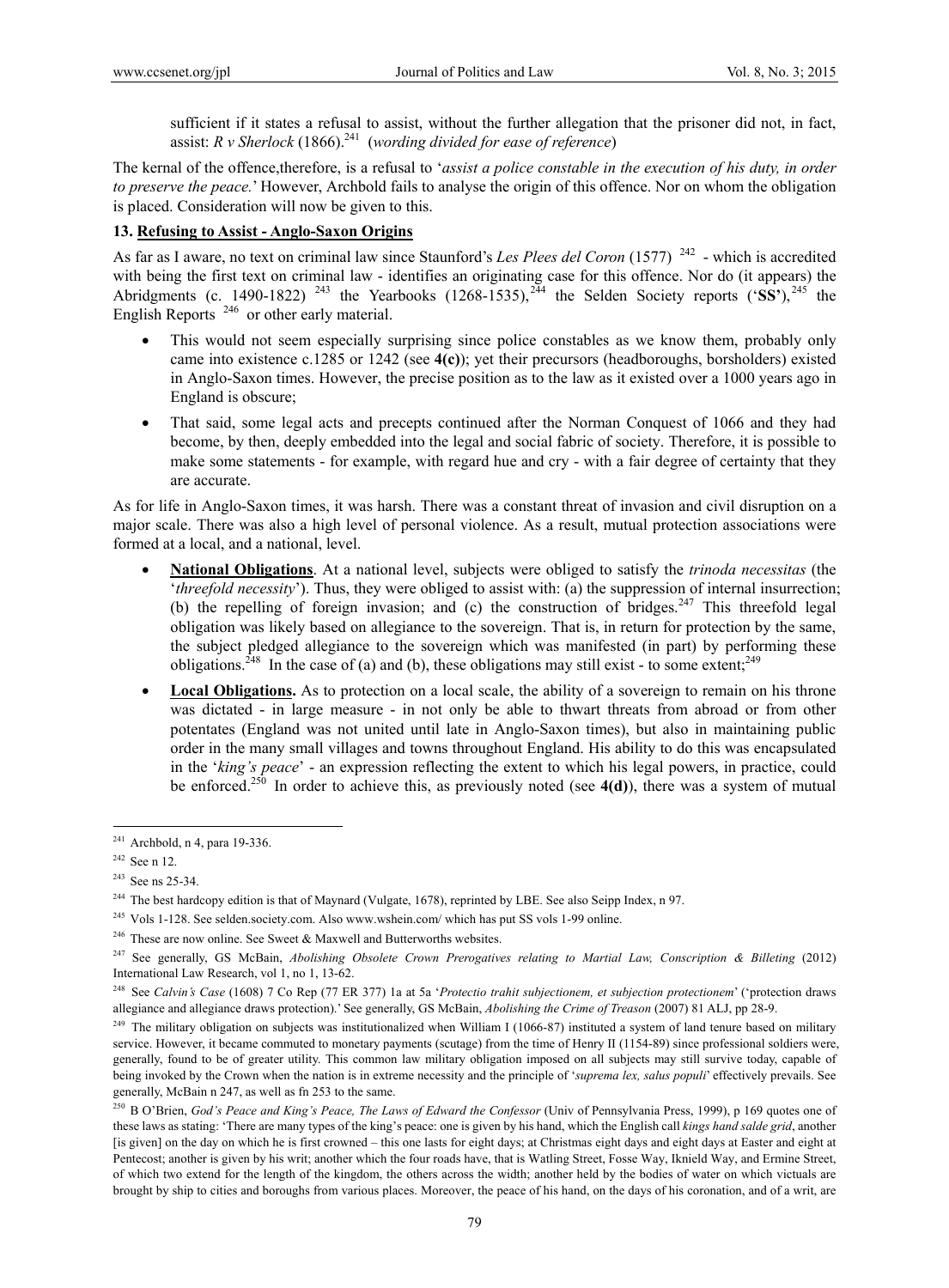surveillance and policing - reflected in the grouping of subjects into units, in which they pledged their own and their neighbour's upholding of the king's peace.<sup>251</sup> This was achieved and re-inforced by the giving of an oath or pledge (frank or peace pledge) in the presence of the king's officer - the shire reeve who later became the Norman sheriff. As the system became more institutionalised, frankpledge was performed at the same time when the sheriff came to judge criminal cases at the sheriff's tourn. And, with the franchising of the right to judge less important criminal matters to lords of the manor, frankpledge was performed at the court leet, the franchised criminal court. The result was that '*view of frankpledge*', '*law day'* and '*court leet'* came to signify the same thing although, originally, frankpledge would specifically have referred to the oath as such.<sup>252</sup>

Giving an oath was one thing. How was it to be enforced in practice ? When considering later texts (from the 16<sup>th</sup> century onwards) in relation to the offence of refusing to assist a police constable, they tended to cite this obligation very much in the context of:

(a) the obligation on subjects to participate in the hue and cry and the *posse (*see **14***)*;

(b) the power of sheriffs and constables to arrest;

(c) the obligation on subjects to help suppress riots, routs, unlawful assemblies and affrays;

(d) legislation imposing an obligation on subjects to assist the police powers (JPs's, sheriffs, constables *etc*).

Further, as the legal power of the high sheriff and his bailiffs to maintain the king's peace wained, that of JP's and constables increased.

*In conclusion, slowly, the obligation to assist a constable in the specific instances of (a)-(d), evolved into that of a general duty imposed by the common law on a subject to assist a constable in order to preserve the king's peace (ie. public order or the criminal law). It is asserted that the latter was first formulated by legal writers, as opposed to deriving from any specific court case. This evolution will now be discussed.* 

#### **14. Hue and Cry – Obligation to Assist**

**(a) Anglo-Saxon Times** 

The phrase '*hue and cry'* is still used today. It likely derived from Anglo-Saxon times, although the expression itself may be Anglo-Norman, a reference to the '*harou*'.253 Coke thought that it involved shouting and the blowing of a horn, for others to come to assist. <sup>254</sup> The addition of the latter seems reasonable since a human shout would not, generally, carry very far. 255

 As to *when* the hue and cry was employed one would surmise that - in early times, both Anglo-Saxon and Norman - it would have been used on all occasions where communal effort was needed to prevent a

under the judgment of the same penalty; similarly [the peace] of the four roads and the major waterways concerning assault.' See also P & M, n 43, vol 1, pp 44-5 and Allen, n 85, *passim*.

<sup>251</sup> See **4(d).** 

<sup>252</sup> See GS McBain, *Abolishing Various Obsolete Courts* (2012) Coventry LJ, vol 17, no 1, pp 26-7.

<sup>253</sup> Thus, JA Everard, *Le Grand Coutumier de Normandie* (c.1250's) (Jersey and Guernsey Law Review Ltd, 2009), ch 70 (*Of the Clamour for Robbery*), p 304 'In cases of robbery, the clamour is made in this form: I complain of Titio who assaulted me feloniously in the peace of God and of the lord king, and wounded me. He caused this wound to me and [drew] this blood and he took my cape in robbery, when it fell to me to cry '*harou*' [*under me harou oportuit clamare*].'

<sup>&</sup>lt;sup>254</sup> Coke, n 17, vol 3, p 116 ' [Of hue and cry] The one being an expression of the other. For *huer* in French to is to hoot or shout, in English to cry.' Ibid, vol 2, p 172 'Note, in legal understanding hue and cry is all one; in ancient records they are called *hutesium et clamor*, and here cry is used for both. And this hue and cry may be by horn and by voice, *avec hue et crie de corne et de bouche*.' (spelling modernized). Glanvil (c. 1189), n 64, pp 174-5 referred to hue and cry as '*clamor popularis*'. Bracton, n 8, vol 2, pp 350, 442 called it '*huthesium et clamorem*'. Britton (c.1290), n 9, p 42 'And for the maintaining of peace, we will that when a felony is committed, every one be ready to pursue and arrest the felons, according to our Statutes of Winchester [see n 267], with the company of horns and voices from township to township…' See also OED, n 36 (*hue and cry*) and, generally, Coke, n 17, vol 2, pp 170-3.

<sup>&</sup>lt;sup>255</sup> Burn (1820), n 14, vol 2, p 812 'since it appeareth by the old books...that hue and cry was anciently by horn and by voice, it may seem that these two words are not synonymous, but that this *hutesium* or *hooting* is by the horn and crying by the voice; which also accordeth with the French word *hutchet*, which signifieth a huntman's horn; so that hue and cry in this sense will properly signify a pursuit by horn and by voice…And this blowing of a horn, by way of notice or intelligence, in other cases as well as in the pursuit of felons, seemeth to have been in use of very ancient time; for amongst the laws of Eihtred [Wihtred] king of Kent [693-725], in the year 696, this is one 'if a stranger go out of the road, and neither shout nor blow a horn, he shall be taken for a thief.' Cf. FL Attenborough, *The Laws of the Earliest English Kings* (NY, 1963), laws of king Ine (king of Wessex, 688-726), p 43 'If a man from afar, or a stranger, travels through a wood off the highway and neither shouts nor blows a horn, he shall be assumed to be a thief, and as such may be either slain or put to ransom.'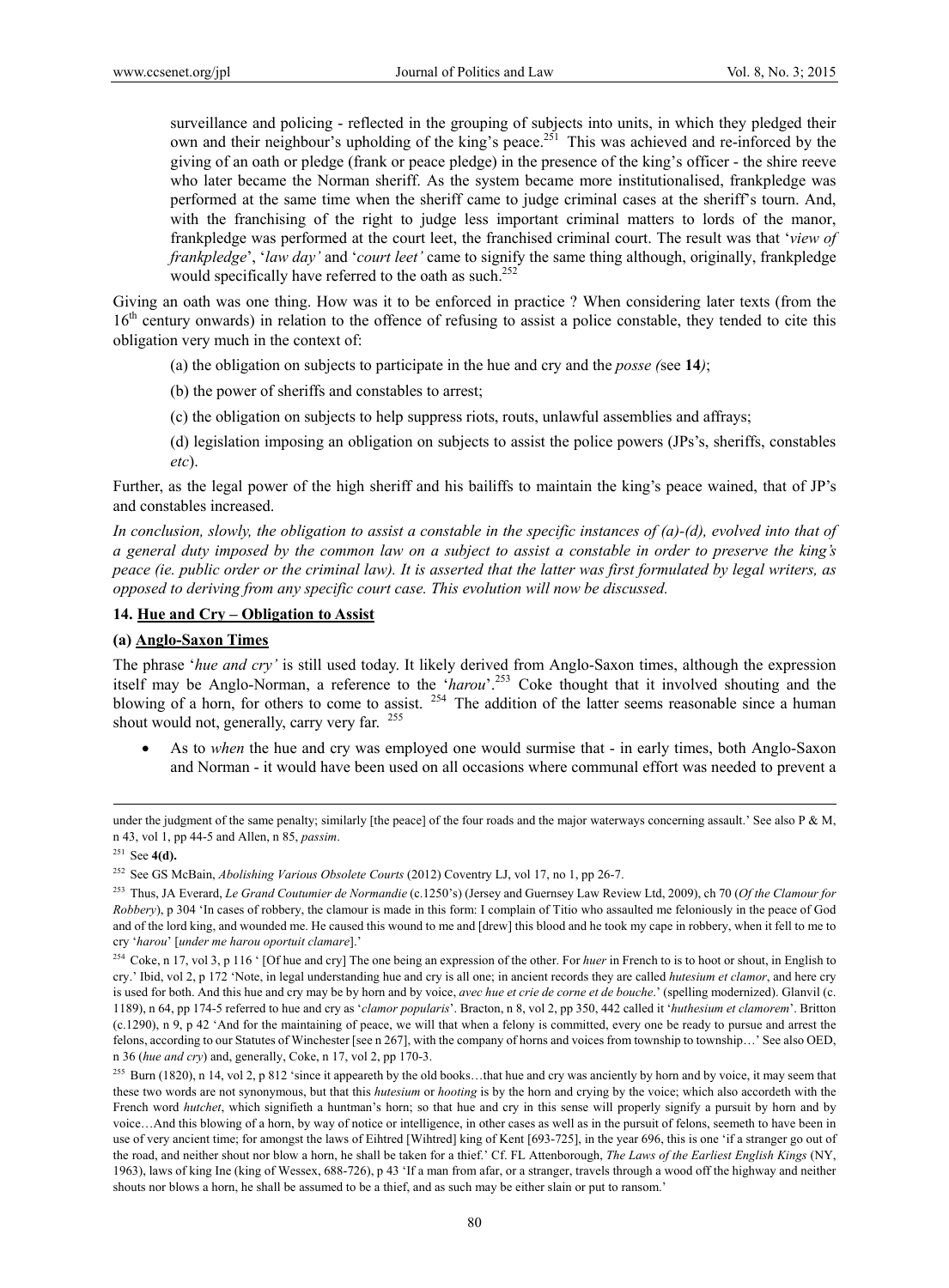[BOTP]. That is, when serious crimes (felonies) or violence involving a number of people (such as riots, routs, unlawful assemblies and affrays) were beyond the power of a single law enforcer (whether a sheriff, his underlings, a headborough or a constable) to quell and it was necessary to call on the assistance of others to suppress the disturbance and arrest the offenders. In the case of felons - persons who could expect summary execution when caught - help would be required, in particular, to catch them;

 The participants in hue and cry were those who had given the oath of frankpledge (peace pledge). They comprised able-bodied males over the age of 12 who had pledged to keep the peace. As a result, they were the persons obliged by their oath to assist the law enforcers.

In Anglo-Saxon times, it also seems clear that a person who neglected to participate in hue and cry, when required to do, was liable to a fine, at least. Thus, the laws of Aethelstan (927-39) provided that '*every man who neglects to give such help beyond the border shall forfeit 30 pence or an ox*.' 256 Similarly, the laws of Edmund I (939-46), stated the obligation as to the catching of thieves:

That men go without delay in pursuit of thieves. If the need is urgent, the chief official of the hundred shall be informed, and shall forthwith inform the chief officials of the tithings, and all shall go forth, as God shall direct them, until they succeed in coming upon the thief…And whosoever neglects this, and ignores the authority of the hundred - and the charge is established against him subsequently - shall pay 30 pence to the hundred, and on the second occasion 60 pence, half to the hundred and half to his lord. If he does it a third time, he shall pay half a pound. On the fourth occasion he shall suffer the loss of all that he possesses and be outlawed, unless the king allow him to remain in the country.' <sup>257</sup>

Thus, hue and cry was the frankpledge in action – a vital means of maintaining the king's peace (ie upholding the criminal law).

#### **(b) Anglo-Norman Times**

Considering the period prior to Edward I (1272-1307), Pollock and Maitland stated:

We have now to speak of the various processes which the law employs in order to compel men to come before its courts. They vary in stringency from the polite summons to the decree of outlawry. But first we must say a word of an offshoot of outlawry, of a species of summary justice that was still useful in the thirteenth century. When a felony is committed, the hue and cry (*hutesium et clamor*) should be raised. If, for example, a man comes upon a dead body and omits to raise the hue, he commits an amerceable offence, besides laying himself open to ugly suspicions. Possibly the proper cry is 'Out' 'Out' and therefore it is *uthesium* or *hutesium*. 258 The neighbours should turn out with the bow, arrows, knives, that they are bound to keep and, besides much shouting, there will be horn blowing; the '*hue*' will be '*horned*' from vill to vill.

Now if a man is overtaken by hue and cry while he has still about him the signs of his crime, he will have short shrift. Should he make any resistance, he will be cut down. But even if he submits to capture, his fate is already decided. He will be bound, and, if we suppose him a thief, the stolen goods will be bound on his back. He will be brought before some court (like enough it is a court hurriedly summoned for the purpose), and without being allowed to say one word in self-defence, he will be promptly hanged, beheaded or precipitated from a cliff, and the owner of the stolen goods will perhaps act as an amateur executioner.259 (*wording divided for ease of reference*)

Pollock and Maitland thought the process of hue and cry had it its origin in the days when a criminal taken in the act, was an outlaw.  $260$  Being outside the law, the 'out law' was subject to summary justice (lynch law) and could be executed then and there. Although Pollock and Maitland noted that hue and cry was generally used against felons (or suspected felons) and outlaws, they also noted it was not confined to cases of murder and theft

 $256$  Attenborough, n 255, p 165.

<sup>&</sup>lt;sup>257</sup> Robertson, n 86, p 17. Ibid, p 189, laws of Canute (1016-35) 'if anyone hears the hue and cry and neglects it, he shall pay the fine for insubordination to the king, or clear himself by the full oath.' Also, p 275 (so-called Laws of William I) 'if anyone hears the hue and cry and neglects it, he shall pay the fine for neglecting it to the king, or clear himself.'

<sup>258</sup> P & M, n 43 vol 2, p 579, n 1 'The famous Norman *Haro* seems to mean *Hither*.'

<sup>259</sup> Ibid, pp 578-9.

<sup>&</sup>lt;sup>260</sup> Ibid, p 580. They state of outlawry in the period they were writing about, 'It was still the law's ultimate weapon'. Also, outlawry 'involved, not merely escheat and forfeiture, but a sentence of death. If the outlaw was captured and brought before the justices, they would send him to the gallows so soon as the mere fact of outlawry was proved.'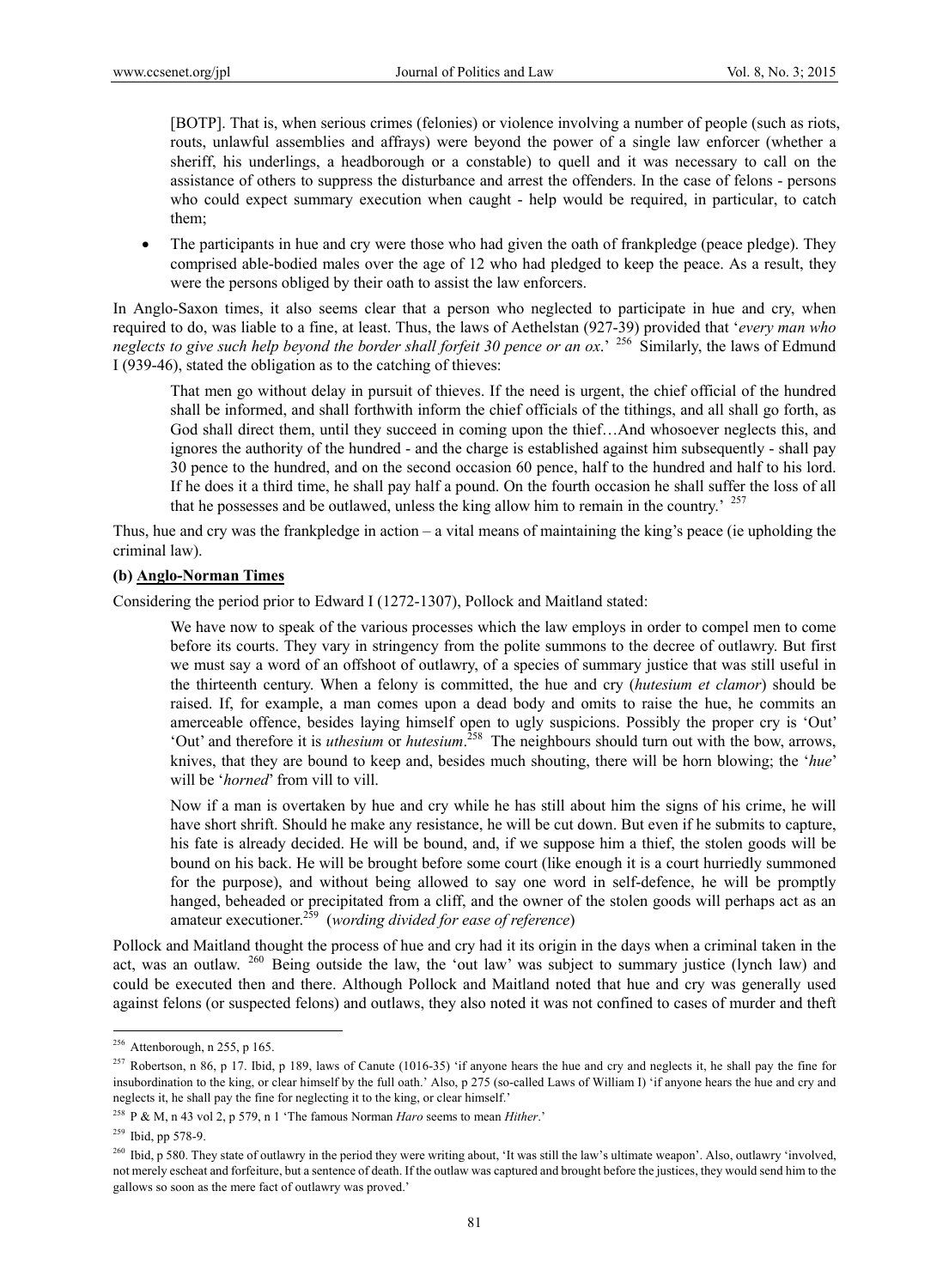and they cite one of forgery.<sup>261</sup> Thus, somewhat akin to the development of the concept of the 'king's peace', hue and cry began to encompass lesser crimes as society advanced and greater attempts were made to control, and suppress, all forms of violence - especially communal violence.

### **(c) Proclamation of 1195**

As to hue and cry by the  $12<sup>th</sup>$  century, Beard  $^{262}$  noted:

Henry II [1154-89] had placed the execution of his famous police measure, the Assize of Clarendon, in the hands of the sheriffs and royal justices. Following in part this Assize, Archbishop Hubert  $^{263}$  issued in 1195 a proclamation for the preservation of the peace. He sent through the realm the ancient oath requiring all men to observe the peace of the king and to assist in capturing all offenders against law and order. Knights especially assigned for the purpose were instructed to summon before themselves all men of fifteen years of age or over, and cause them to swear that they would not be outlaws, robbers, or thieves, or receivers and abettors of such, and furthermore that they would make pursuit *pro toto posse* whenever hue and cry was raised, and deliver all offenders to the knights assigned to receive them. The knights in turn were to surrender the prisoners into the hands of the sheriffs for safe-keeping.<sup>264</sup>

The form of this Proclamation of 1195 is said to have been as follows:

That all subjects of the kingdom of England [*omnes homines regni angliae*], shall, to the best of their power, keep the peace of their lord the king;<sup>265</sup> that they shall not be thieves or robbers, not yet harbourers of them, nor shall in any way abet them; and that whenever they shall be able to know of any malefactors of that character, they shall, to the best of their ability, endeavour to take them, and deliver them up to the sheriffs, and they shall on no account be liberated but by the lord the king, or his chief justice; and if they shall not be able to arrest them they shall give notice of them, whoever they may be, to the bailiffs of our lord the king.

When a hue and cry is raised for the pursuit of outlaws, robbers, thieves, or the harbourers of such, all shall join in pursuit of them to the best of their ability; and if they shall see any one, and it shall be clear that *he has not joined in the said pursuit, or that he has, without permission, withdrawn himself therefrom, they shall take the such same persons, as though they were the offenders, and deliver them to the sheriffs, not to be set at liberty, but by the king, or by his chief justice*.

Also, the knights who are appointed for that purpose, shall make all persons of their respective districts, of the age of fifteen years and upwards, appear before them, and shall make them swear that they will keep the peace of our lord the king, in manner above mentioned, and that they will not be outlaws, robbers, or thieves, nor the habourers of them, nor will they in any way abet them; and that they will, in manner above stated, make full pursuit of them and, if they shall take any one in the commission of an offence, will deliver them to the knights placed over them in their respective districts and for that purpose appointed, who shall deliver them into the custody of the sheriff;

and in like manner, on a hue and cry being raised for the purpose of pursuing the said offenders, *if they shall see any person, or if it shall be known to them that any person does not join in the pursuit, or if he shall, without leave, withdraw himself from the pursuit, they shall take him as the offender, and deliver him to the aforesaid knights, for the purpose of being delivered into the custody of the sheriff, as though he were the offender himself; and he shall not be liberated, except by the command of our lord the king or his chief justice. (italics supplied)266*

This obligation to participate in the hue and cry was encapsulated, nearly 100 years later, into the Statute of Westminster 1275, chapter 9 of which enjoined:

That all generally be ready [*touts communement soient prestes]* and apparelled, at the commandment

 $261$  Ibid.

<sup>&</sup>lt;sup>262</sup> CA Beard, *The Office of Justice of the Peace in England* (1904, rep. AMS Press, 1967), pp 178.

<sup>263</sup> Hubert Walter (d. 1205)(justiciar and archbishop of Canterbury), see Oxford English Dictionary of National Biography ('**ODNB**').

<sup>&</sup>lt;sup>264</sup> Beard, n 262, p 18. He cites Stubbs, n 77, see ( $9<sup>th</sup>$  ed), pp 257-8 who cites Roger of Hoveden, see n 266.

<sup>265</sup> RR Cherry, *Lectures on the Growth of Criminal Law in Ancient Communities* (Macmillan, 1890) pp 95-6, 'after the Norman Conquest, this limited geographical expression [ie. the king's peace] became that of a general king's peace during the reign of the sovereign. Thus, it became a matter of public order the breach of which arose from some act of violence. The need to show violence, in turn, became a legal fiction. Ibid, p 96 'The allegation of a violation of the king's peace thus gradually became a mere fictitious averment to confer jurisdiction; but for a long time a real distinction was made between cases where there was and where there was not a real [BOTP].'

<sup>266</sup> See HT Riley (trans), *The Annals of Roger of Hoveden, Vol 2 Pt 2 AD 1192 to 1201* (facsimile rep by Llanerch Publishers), pp 367-8.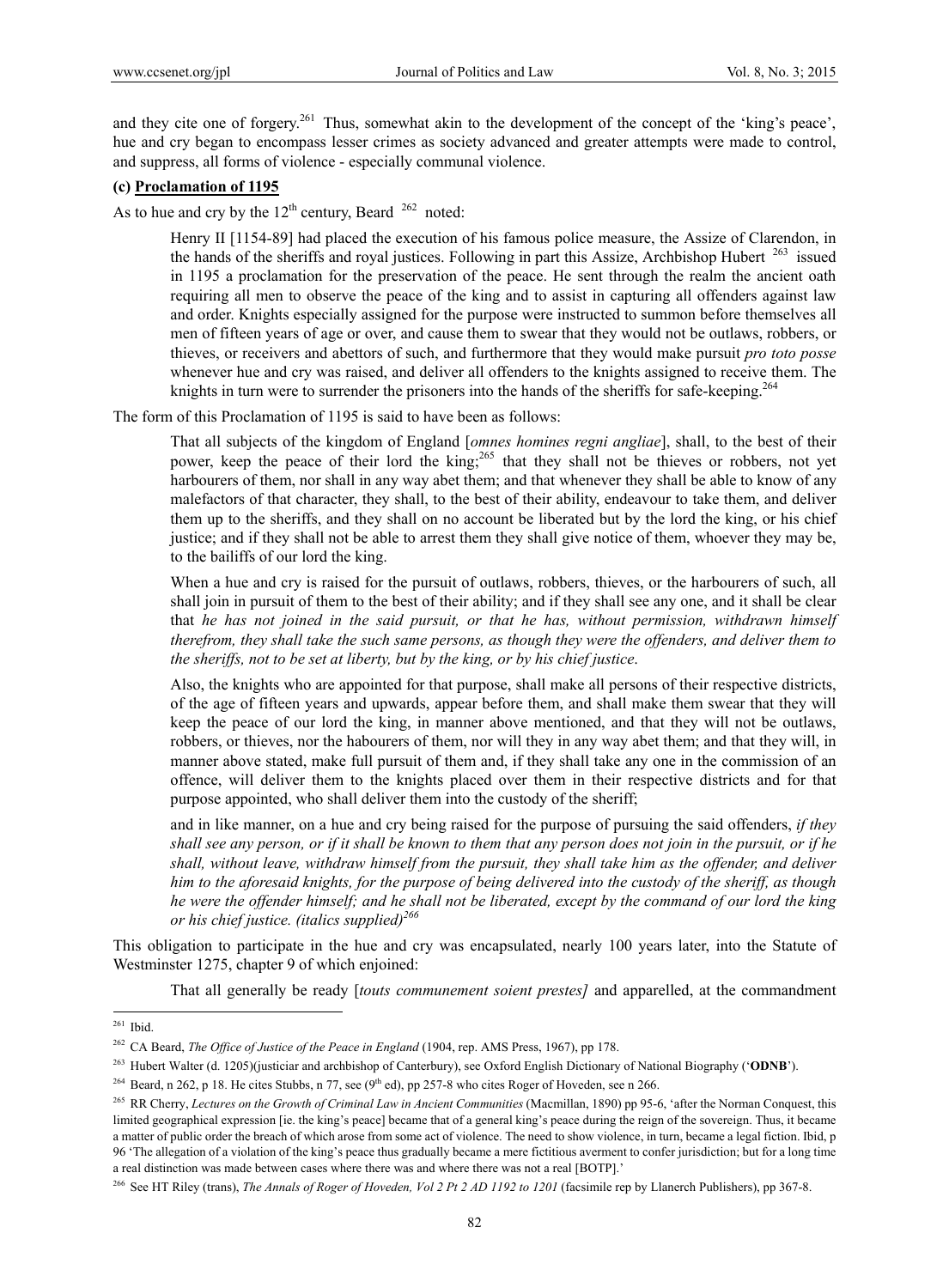and summons of sheriffs, and at the cry of the country [*crie de pays*], to [sue] and arrest felons, when any need is, as well within the franchise as without and they that will not do so, and thereof be attainted, shall make a grevious fine to the king.[*et ceux que ceo ne ferront, et de ceo soient attaintes, le roy prendra a eux grevement*].267

This chapter was not repealed until  $1887<sup>268</sup>$  By then, hue and cry was long obsolete. <sup>269</sup>

*In conclusion, from Anglo-Saxon times, there was an obligation on those who gave the oath of frankpledge to assist in the hue and cry.* <sup>270</sup> *A failure to do so, resulted in a fine. By 1275, the punishment for failing to assist in the hue and cry was a 'grevious' fine.*

### **15. Arrest, Riots, Routs, Affrays Etc - Obligation To Assist**

As Pollock and Maitland note, the early law on arrest is obscure - even in early medieval times.<sup>271</sup> Even more so then, in Anglo-Saxon times.

- However, even in Anglo-Saxon times, since the shire reeve (sheriff) and his underlings could not be everywhere, there must have been an individual at the village and town level who was primarily responsible for apprehending felons and either bringing them before the sheriff or executing summary justice;
- One would suggest this person was the headborough (borseholder). That is, the person responsible for the others in each tithing or hundred. Further, it is asserted this person was the forerunner of the petty and high constables.<sup>272</sup> Thus, it seems likely that the headborough was the one who - in Anglo-Saxon times - instigated the hue and cry, the one who led the *posse* and the one who was the leader in the arrest (detention) of the suspected malefactor. Also, the one who reported to the sheriff those who had failed to join in the hue and cry or the *posse.*

Thus, when the constable appeared c. 1285 (or 1242 or, indeed, before that, see **4(c)**), he gradually became the primary one to undertake such tasks - including the arrest of the malefactor. Progressing, then, from Anglo-Saxon times to those of early medieval England, one may note the statement of Bellamy:

Originally…the tithing and later the township had been responsible for the arrest of men who had committed homicide.<sup>273</sup> At this time arrest was very closely connected with the hue and cry and was a prime duty of the constables of the vill, who were expected to lead the pursuit…The power to arrest …suspects was carefully limited. Constables, bailiffs, and mayors in towns must be able to do it if they were to prevent breaches of the peace, but their action had to be based on their own knowledge of the misdeed. $274$ 

Because leading the hue and cry was the prime duty of the constable - and there was an obligation on able bodied

<sup>267 3</sup> Edw 1 c 9 (rep 1887). See also the statute, Of the Office of Coroner (*De Officio Coronator*) 4 Edw 1 (1276, rep 1887). It provided that: 'huy shall be levied for all [murders, burglaries and for men slain, or in peril to be slain] as otherwise is used in England; and all shall follow the huy and [cry][as near as can be] and he that does not, and is convict thereupon, shall be attached to be before the justice [of the gaol *etc*]' (spelling modernized). See also Hale, n 19, vol 2, p 87.

<sup>&</sup>lt;sup>268</sup> Sheriffs 1887, s 39 and Coroners 1887, s 45.

<sup>&</sup>lt;sup>269</sup> When hue and cry and cry became obsolete is unclear. However, this seems to have occurred by the 18<sup>th</sup> century, see n 179.

<sup>270</sup> As to the age of the men, that for frankpledge was 12. However, the Proclamation of 1195 refers to males of 15 and it seems that the *posse comitatus* (power of the county) was usually 15. As noted in the text to n 261, although the hue and cry was primarily directed against felons, and later text writers refer to this, it does seem that it also covered lesser crimes as well as the discovery of death bodies in public places (since they gave rise to the suspicion of felony). Walker, n 67 (*posse comitatus*)(the force of the county) 'In early English law, the force of able-bodied citizens of the county summoned and commanded by the sheriff to assist in maintaining public order, to pursue felons, or to participate in the military defence of the county. Attendance was enforced by the penalty of culvertage or turntail, which implied forfeiture of property and perpetual servitude. As the sheriff's authority declined, the *posse* became a purely civil body and, in time, the authority to call out such assistance was entrusted to justices and magistrates.'

<sup>&</sup>lt;sup>271</sup> Bellamy, n 69, pp 102-3. 'The powers of arrest possessed by the ordinary citizen were...ill-defined. Even FW Maitland could make little of them.' He refers to P & M, n 43, vol 2, pp 582-4. Ibid, p 582 'The law of arrest is rough and rude; it is as yet unpolished by the friction of nice cases.'

<sup>272</sup> See n **4(d).** 

<sup>&</sup>lt;sup>273</sup> See also Pugh, n 37, p 193 'Arrest, leading to imprisonment, was also effected by groups of villagers, often, no doubt, led or accompanied by a hundred officer, tithingman, or township constable. They had observed or suspected the occurrence of crimes, arrested the culprit on the spot, and either placed him in a nearby-house or lock-up or carried him across country to a gaol or castle. These are thirteenth-century instances.'

 $^{274}$  Bellamy, n 69, pp 102-3. He continues 'The justices of the peace only received the power in 1361 and for a period of eighteen months. In March 1364 they were given instead the power to take sureties for good behaviour from those who threatened bodily harm or arson. For the arrest of notorious suspects by the justices a special commission was usually necessary.'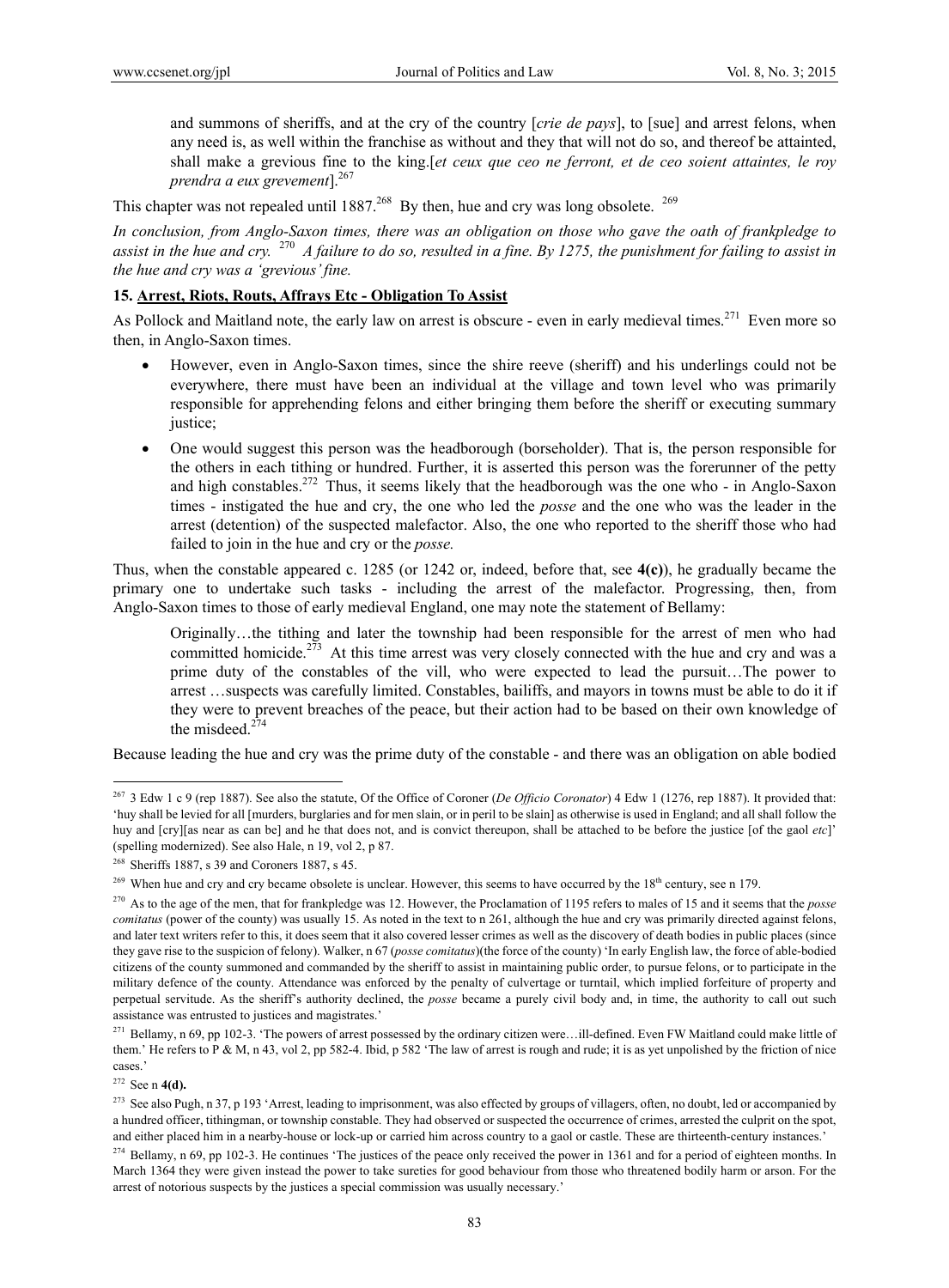men to participate in the latter and to pay a fine if they did not - then it would seem inevitable that, in law, refusing to participate in the *hue and cry* became refusing to assist the *person* conducting the same, the constable.

- The difficulty, is to pin-point when this actually occurred.<sup>275</sup> That is, when the courts posited a separate offence of refusing to assist the constable, as opposed to fining able-bodied subjects for not participating in the hue and cry;
- One would suggest that this occurred when the king's peace expanded and subjects participated not just in catching felons, but in preventing other breaches of the peace.

In this latter respect, legislation made it an obligation for male subjects not otherwise exempt to participate in the *posse* in order to quell riots, unlawful assemblies and routs - which obligation was extended (in 1488) to assisting the constable to suppress affrays. As to this:

### **(a) Riots, Unlawful Assemblies & Routs**

In 1393, 1411 and 1414 legislation imposed an obligation on subjects to assist sheriffs and '*other ministers*' (which expression came to include constables) in suppressing riots and major disorders. Thus,

- **Act of 1393.** Chapter 8 provided that: 'none shall make such assemblies, riot, or rumour against the peace in no wise; and if any such assembly be begun as soon as the sheriffs and other the king's ministers may thereof have knowledge, they will with the strength of the county [ie. the *posse*] and country, where such case shall happen shall set disturbance against such malice with all their power, and shall take such offenders, and them put in prison, till due execution of the law be of them made; and that all lords and other liege people of the realm, shall be attending with all their strength and power to the sheriffs and ministers aforesaid;<sup>' 276</sup>
- **Act of 1411**. Chapter 7 section 8 provided that: 'if any riot, assembly, or rout of people against the law be made in [parts] of the realm, that the justices of peace, three or two of them at least, and the sheriff or under-sheriff of the county where such riot, assembly, or rout shall be made hereafter, shall come with the power of the county [ie. the *posse*] if need be, to arrest them, and shall arrest them: <sup>277</sup>
- **Act of 1414**. Chapter 8 provided that: 'And that the king's liege people, being sufficient to travel in the county where such routs, assemblies, or riots be, shall be assistant to the justices, commissioners, sheriff or under sheriff of the same county, when they shall be reasonably warned, to ride with the said justices, commissioners, and sheriff, or under sheriff, in aid to resist such riots, routs, and assemblies, upon pain of imprisonment, and to make fine and ransom to the king.<sup>278</sup>

Thus, subjects were obliged to help JP's and sheriffs stop riots *etc*. by joining the *posse* 279 and, in time, constables came to become one of these '*other ministers*', as well as take the place of the sheriff and his deputies.

#### **(b) Affrays**

 $\overline{a}$ 

The obligation on subjects to assist was further extended by caselaw in 1488 to the offence of affray. Affray comprised the offence of men fighting in a public place, to the fear of other subjects. Coke surmised that the word

<sup>&</sup>lt;sup>275</sup> Cf. P & M, n 43, p 582 'The constables who are becoming apparent at the end of our period [ie prior to the reign of Edward I [1272-1307] are primarily military officers, though it is their duty to head the hue and cry'. They cite Stubb's writ of 1242 (see n 77).

<sup>276 17</sup> Ric 2 c 8 (1393, rep 1967). Also called the Riots and Tumult Suppression Act 1393. Fitzherbert, n 14 (1538 ed)( *Of the Office of Constables*) cited this Act stating 'Sheriffs and other the king's ministers may take the power of the county [ie. the *posse*] to repress assemblies and riots, in outrageous number and to commit them to prison. It seems by these words (the king's ministers) the constables of towns have power to do so by this act as well as the sheriffs.' See also Allen, n 85, p 49.

<sup>&</sup>lt;sup>277</sup> 13 Hen IV c 7 s 1 (rep 1948). Also called the Riot Act 1411. See also Russell (in 1819), n 158, vol 1, p 385.

<sup>278 2</sup> Hen V st 1 c 8 (rep 1948). Also called the riot Act 1414. Fitzherbert, n 14 (1538 ed)(*Of the Office of Constables*) cited this Act stating 'Constables and all the king's liege people that are able to travel within the county must be assisting and aiding to the justices of peace and the sheriffs to repress great riots and unlawful assemblies, upon pain of imprisonment, and to make fine and ransom.'(spelling modernized). The word '*travel*' appears to be a mis-reference to '*work*' (ie. able bodied men), see *R v Pinney* 5 C & P 262 (172 ER 926), p 260 (note).

<sup>&</sup>lt;sup>279</sup> Russell, (1819), n 158, vol 1, p 130 stated that it was a 'high offence to refuse to assist the king for the good of the public... in wars by personal service for defence of the realm against rebellion or invasion: under which class may be ranked the neglecting to join the *posse comitatus*, or power of the country, being thereunto required by the sheriff or justices, according to the statute 2 Hen V c 8 [ie. the Act of 1414] which is a duty incumbent on all that are fifteen years of age under the degree of nobility, and able to travel [work].' See also Blackstone, n 20, vol 4, p 122 and Lambard, n 13, p 315.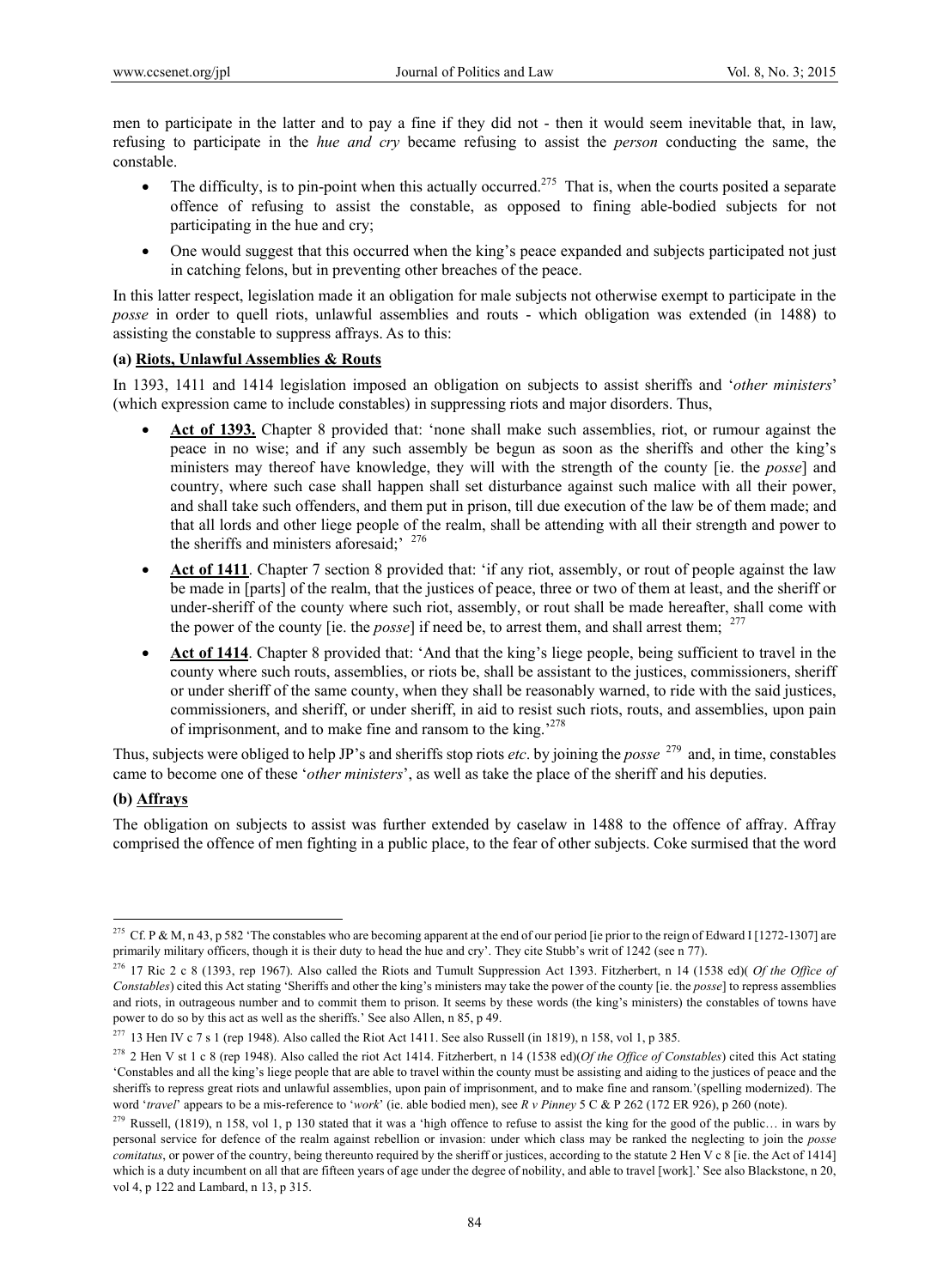derived from the French '*affrayer*'.<sup>280</sup> He stated it was an offence in a person to fail to assist a constable who sought to stop an affray:

if the sheriff, justice of peace, constable, or other conservator of the peace do not part the affrayers for the preservation of the king's peace and apprehend them, being within his view, or do not his uttermost endeavour to part and apprehend them, they may be fined and imprisoned for their neglect thereof, for they may command others to assist them, and therefore the rule holds in them, *idem est facere, et nolle prohibere cum possis: et qui non prohibit, cum prohibere possit, in culpa est*. [to do something and being unwilling to stop something when one can, is the same: [thus] he who does not prevent [an offence] when he is able to do so, is culpable] And if any be commanded to assist them therein, and refuse or neglect the same, it is a contempt in them to be punished by a fine or imprisonment.<sup>281</sup> *(spelling modernised*)

As authority for this, Coke cited *Bedingfield's Case* (1488) in which the court held that a constable could require subjects to assist in stopping an affray or such like.<sup>282</sup>

*In conclusion, subjects had an obligation to participate in the hue and cry. By 1414, they also had a statutory obligation to help sheriffs and other ministers (which later included constables) to put down riots, routs and unlawful assemblies. And, in 1488, the courts imposed on them an obligation to assist a constable to stop an affray, the punishment being a fine or imprisonment if they failed to assist.* 

## **16. Legal Writers: 1538 - 1599**

In the 16<sup>th</sup> century, the first legal texts were written by Fitzherbert and Lambard with respect to JP's and constables as well as their respective duties. In both cases, these writers noted there was an obligation on subjects to assist constables in certain designated instances - both statutory and at common law. Also, by the end of the  $16<sup>th</sup>$  century, Lambard made a general statement on the obligation of subjects to assist a constable in the event of a BOTP. As to this:

#### **(a) Fitzherbert**

 $\overline{a}$ 

Fitzherbert, in his *Newe Boke of Justices of the Peas* (1538) - noting that constables were conservators of the peace pursuant to the common law  $^{283}$  and that they were such prior to legislation by which JP's were ordained  $^{284}$  - also noted an obligation on townspeople to assist the town constable in catching felons:

if felons, or murderers be in the town, and the constable has knowledge thereof: *it is his office and duty to assemble people for to take them*. And if one take a felon in the town, and bring him to the constable to be conveyed to the gaol, the constable's office is to carry him thither and *to cause other of the town to aid and assist him in so doing*. 285 (italics supplied)

Fitzherbert did not cite authority for this proposition. However, it is, effectively, a re-statement of the position as

<sup>&</sup>lt;sup>280</sup> Coke, n 17, vol 3, p 157 'An affray is a public offence to the terror of the king's subjects, and is an English word, and so called, because it affrights and makes men afraid, and is inquirable in a leet as a common nuisance…' (spelling modernized). Lambard, n 13, p 134 'Affray is derived of the French *effrayer* which signifieth to terrify, or bring fear: and is the more heinous trespass [than assault].' Russell, n 158, vol 1, p 388 'Affrays are the fighting of two or more persons in some public place, to the terror of his majesty's subjects.'

<sup>&</sup>lt;sup>281</sup> Ibid, pp 157-8. The latin is rather obscure. However, it seems clear that Coke was effectively saying that 'to fail to prevent a crime when one able to, is as culpable as to commit a crime'. It may be noted that it was, from an early time, part of the constable's oath to arrest all those involved in riot and affray. See HT Riley (ed), *Munimenta Gildhallae Londoniensis, Liber Albus* (Longmans, 1859), vol 1, p 312.

<sup>&</sup>lt;sup>282</sup> See 3 Hen 7 pl 4 fo 10b, Seipp Index, n 97, no 1488.035 (indictment of unlawful assembly). Seipp reports 'They (justices) also said that the sheriff's bailiff could levy the king's people [ie. subjects] to execute an order to arrest (take the body of) any person, and that the constable of a vill (could do this) upon a fight (affray) and suchlike.' Sir Edmund Bedyngfeld (1443-96) was sheriff of Norfolk and Suffolk, 1486-7. See also ODNB, n 263 (Bedingfield family).

<sup>283</sup> Fitzherbert, n 14 (1538 ed)(*Of the Office of Constables*) 'As for asmuch as the office of a constable was an office at the common law, and was ordained for the conservation of the king's peace to be had and kept in every town among the king's subjects there dwelling...' (spelling modernized).

<sup>&</sup>lt;sup>284</sup> Ibid. 'Also the constables of every town were and be keepers of the peace by the common law, likewise the high constables of hundreds, wapentakes, lathes or tythings were and be conservators of the peace by the common law within the towns or hundreds and within their limits. And before the making of the statutes whereby justices of the peace are ordained, the king by his commission made conservators of the peace in those counties and places where him [he] thought best to keep his peace. And the authority which conservators of the peace had by the common law, is the same authority that a constable of a town or wapentake has at this day....' (spelling modernised). With reference to statute governing JP's, it unclear whether Fitzherbert was referring to the Justice of the Peace Act 1361 or to earlier legislation, such as Acts of 1328 (1 Edw 3 c 16, keepers of the peace), 1330 (4 Edw 3 c 2, keepers of the peace) and 1344 (18 Edw 3 c 2, keepers of the peace). One would suggest he was referring to the position pre-1328. For the meaning of wapentake, see Coke, n 17, vol 2, p 99.

<sup>285</sup> Ibid.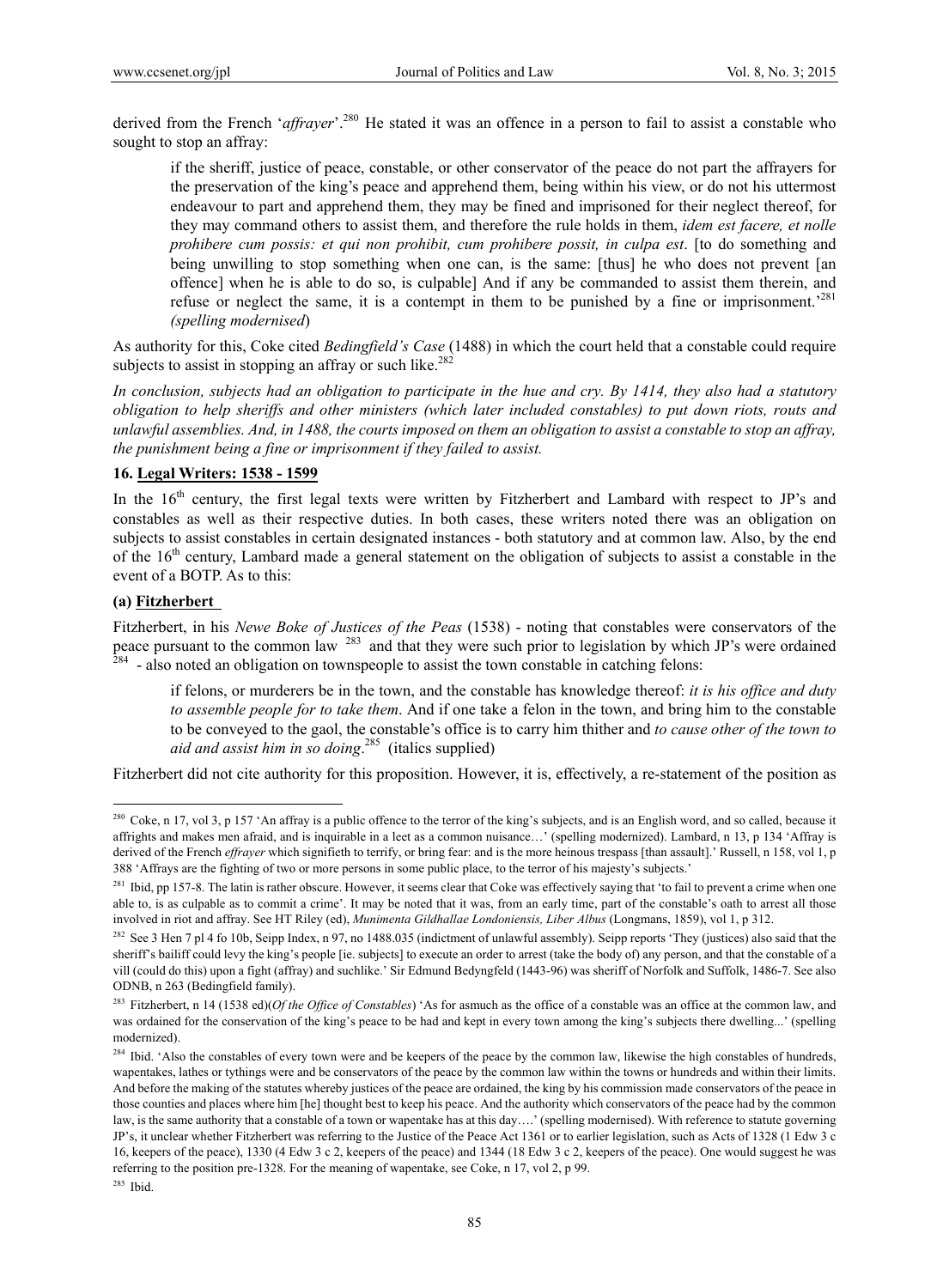regards the duty of a subject with respect to hue and cry, which applied against felons in particular (see **14**).

#### **(b) Lambard**

For his part, Lambard cited various instances in which subjects were called on to assist constables, *viz.*

- **Affray**. In respect of affray, in his *Eirenarcha*, (1581), Lambard, citing *Bedingfield's Case* (1488) stated (see **15(b)**): '*the justice [of the peace] or constable may (if need be) command assistance of the Queen's people for the pacifying of an affray'*; 286
- **Nightwalkers.** In his text on the *Duties of Constables* ((I cite the 1599 edition), after defining the queen's peace, $287$  Lambard referred to the right of a constable to call for assistance in the case of suspected bawdry. He stated: '*But now, for the better preventing that nothing be done against the peace, any of these officers aforesaid may take (or arrest) suspected persons which walk in the night, and sleep in the day or which do haunt any house, where is suspicion of bawdry: and they may carry them before a justice of the peace, to find sureties of their good behaviour. And if any such officer be not of sufficient strength to do that alone then he may take meet aid of his neighbours thereto: and they, in such cases, be compellable to help and assist him*'; 288
- **Riots.** Referring to the Act of 1393 in respect of riots (see **14**), Lambard stated: '*if any great assembly, or rumour of people be made in manner of insurrection, then the sheriffs, constables and these said other ministers, having knowledge thereof, ought to go with the strength of the county and to set themselves against it, and ought also to take and imprison such offenders*.' 289
- **Incontinency**. Lambard stated '*And I like well of their opinion, which do hold, that if information be given to any such officer, that a man and a woman be in adultery, or fornication together then the officer may take companion with him, and that if he find them so, he may carry them to prison*.' <sup>290</sup> Lambard referred to *Gylys v Watterkyn* (1486). In this case, pursuant to an information - and acting in accordance with a supposed London custom - a constable took a parish beadle and others to the house of man committing adultery. Arresting him, the constable imprisoned him in the London counter (a prison). A subsequent action by the man against the constable for false imprisonment did not proceed to judgment. This, doubtless was, in part, because there was uncertainty among the judges whether the London custom could be upheld as a reasonable one. $291$

Lambard also made a general statement as to the duty to assist a constable:

<sup>288</sup> Ibid. (see also 1640 ed, p 11). Authority for this may be found in the case of 13 Hen 7 pl 10 fo 10b (1497), Seipp Index, n 97, no 1497.021. Seipp records 'all the justices. It is permitted (*congeable*) for every constable to take the suspected persons, who go about in the night (*vont en la nuit*, night walkers), and sleep in the day, or who keep suspicious company, and also if there be no power to arrest them, he (constable) can have aid of his neighbours (*voisins*) and they (neighbours) are compellable to (do) this by law'. It may be noted that, to prevent felonies, the nightwatchmen could raise hue and cry against nightwalkers who fled, see Statute of Winton 13 Edw 1 st 2 c 4 (1285, rep) 'If any will not obey the arrest of the town, where night-walkers pass, they shall levy hue and cry upon them, and such as keep the town (*viz*. the bailiff or constable) shall follow with hue and cry with all the town and the towns near; and so hue and cry shall be made from town to town, until they are taken and delivered to the sheriff; and for arrestments of such strangers none shall be punished.' See also Lambard, n 71, pp 12-3 and Hale, n 19, vol 2, ch 4.

<sup>&</sup>lt;sup>286</sup> Lambard, n 13, pp 143-4. See also Lambard, n 71, p 15, 'may also call others to assist him' (see also 1640 ed, p 14 where repeated).

 $287$  Lambard, n 71, pp 11-2 'The conservation (or maintenance) of the peace, stands in three things, that is to say: first, in foreseeing that nothing be done, that tends either directly, or by means, to the [BOTP]: secondly, in quieting or pacifying those that are occupied in the [BOTP]: and thirdly, in punishing such as have already broken the peace. …by the [BOTP], is understood, not only that fighting, which we commonly call the [BOTP], but also that every murder, rape, manslaughter, and felony whatsoever, and every affraying (or putting in fear) of the Queen's people, whether it be by unlawful wearing of armour, or by assembly of people to do any unlawful act, are taken to be disturbances of the peace…' (see also 1640 ed, pp 10-1). Cf. in his *Eirenarcha* (1581), n 13, p 135 'Menacings then, affrays, assaults, injurious and violent handlings, and mistreatings of the person, batteries malicious strikings *etc* be breaches of the peace…'

<sup>289</sup> Ibid, p 14.

<sup>&</sup>lt;sup>290</sup> Ibid, p 18. Repeated in 1640 edition, see n 71 (1640 ed), p 17.

<sup>&</sup>lt;sup>291</sup> See 1 Hen 7 pl 3 fo 6a-7b, Seipp Index, n 97, no 1486.003. This case comprised an trepass for assault, battery and imprisonment where the London custom was pleaded as a justification against the claim of false imprisonment. See also JH Baker & SFC Milsom, *Sources of English Legal History* (Butterworths, 1986), p 310. It cited *The Newe Littleton* (c.1644)(Lord Littleton's Legal Digest) which stated 'And by a special custom in London if information be given unto any constable there that any within his jurisdiction is with any woman in adultery, he may call the beadle and others of the same parish and go unto the house, and if they find the man in adultery, to take and conduct him unto the compter and there leave him in prison until he shall pay so much or be there delivered by the due course of the law; and this is held to be a good custom…' For this London custom see also GS McBain, *Liberties and Customs of the City of London - Are there any Left?* (2013) International Law Research, vol 2, no 1, p 47 (adultery). See also, for frequent cases of chaplains being caught in London in adultery, HT Riley, *Memorials of London and London Life…AD 1276-1419* (Longman, 1868), pp 566-7 (eg 1406, pillory for a chaplain caught in adultery with a tailor's wife by the bedel).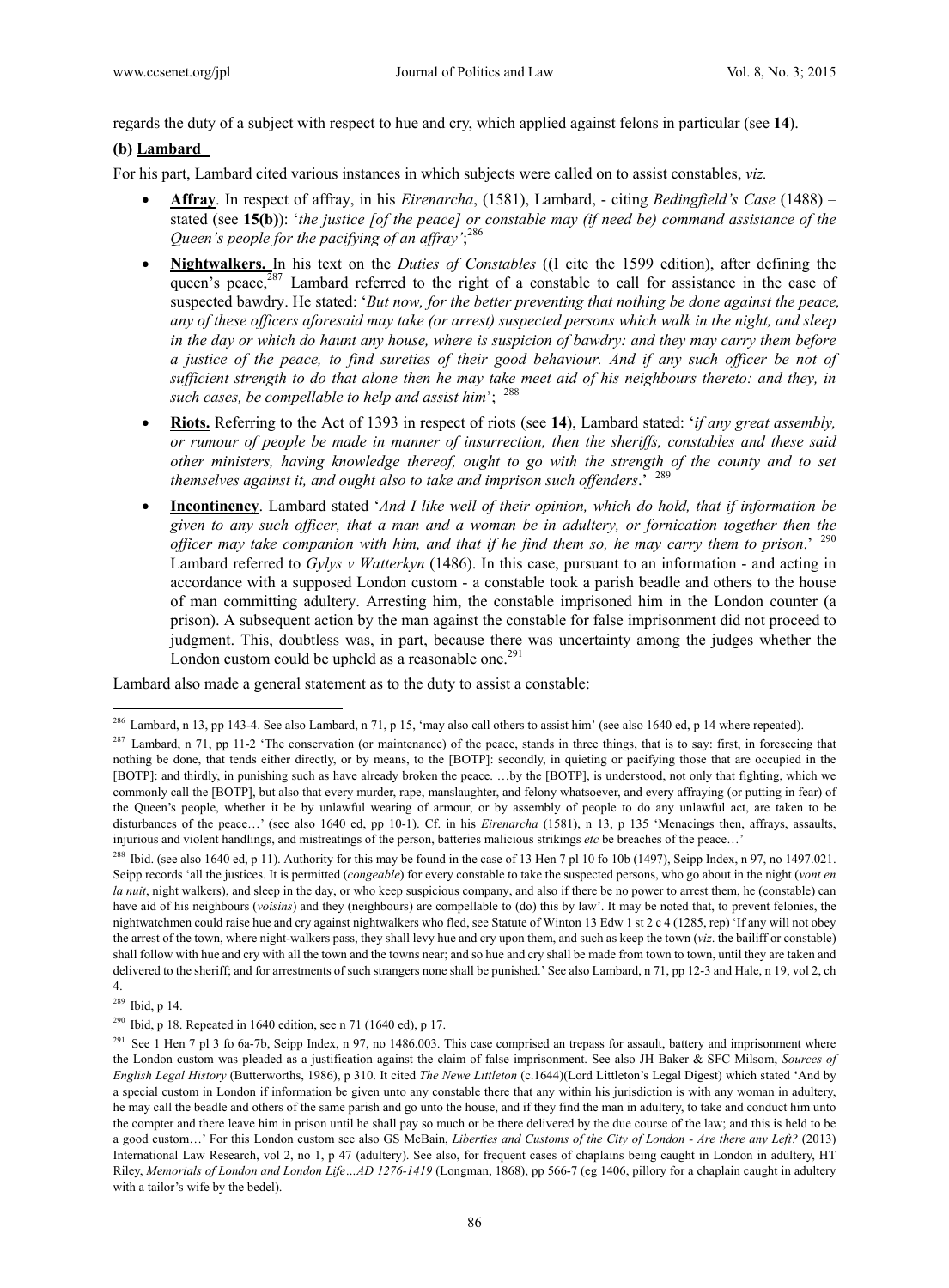If therefore a constable, or any other of the said officers, shall see any men going about to break the peace, as by using hot words: ... if they will not depart...then …he may also call others to assist him.<sup>292</sup>

This wording is important since, one suspects, this was the first time anyone had asserted the proposition so widely, with reference to a BOTP. Prior to this, the obligation on a subject to assist was always stated with regard to specific instances. Further, since Lambard was treated as an important text in relation to constables - and since his text went through many editions - it is likely that his opinion on the matter (he cited no authority for his proposition) became the perceived wisdom and, thus, the law.

*In conclusion, the texts of Fitzherbert and Lambard evidence the evolution of the offence of refusing to assist a constable by not participating in the hue and cry to other instances – such as a statutory obligation re riots etc and common law ones re affray, nightwalkers and (possibly) adulterers. Further, it may be that Lambard is the source of the modern proposition in respect of a duty to assist vis-à-vis a BOTP, since the caselaw prior to Lambard does not suggest that the courts were prepared to go so far.*

#### **17. Legal Writers: Dalton & Coke**

Following on from Fitzherbert and Lambard, in the 17<sup>th</sup> century, Dalton in his *The Countrey Justice* (I cite the 1619 edition) mentioned the obligation of subjects to provide assistance to a constable <sup>293</sup> in the case of:

(a) affray;  $^{294}$ 

(b) riots, routs and unlawful assemblies;  $^{295}$  and

(c) incontinency.296

However, Dalton also declared, in effect, that there was a general obligation on subjects to assist a constable to prevent a BOTP, stating:

Every of these conservators of the peace (by the ancient common law) are to employ their own valour, and may also command the meet help, aid and force of others, to arrest and pacify all such, who in their presence, and within their jurisdiction and limits, by word or deed, shall go about to break the peace. <sup>297</sup>

For his part, when Coke came to write his *Institutes of the Laws of England,* in four volumes, published between 1628-41, he did not say much about JP's and constables, preferring to leave this (as he noted) to Fitzherbert and Lambard. However, he did note that:

Divers and many acts of parliament have given the chief constable and petty constable more authority and

 $292$  Ibid, p 15.

<sup>&</sup>lt;sup>293</sup> Dalton, n 16, p 2 'The high constables of hundreds, are conservators of the peace, within their several hundreds and limits. Every petty constable within the limits of their several towns be conservators of the peace by virtue of their office…It seemeth the name and office of a constable with us, is the same that the borsholder is in Kent, thirdborow in Warwickshire, and tithingman and borowhead is in other places.'

<sup>&</sup>lt;sup>294</sup> Ibid, p 29 'If the affrayors will not depart, but shall draw weapon, or give any blow, the constable may command assistance of others for the pacifying of the affray, and may justify the hurting of them, if they make resistance' (spelling modernised). Also, p 315 'The constable (of a town) upon a felony committed, or upon any affray, or the like, may take the aid of his neighbours, or other persons being present, to apprehend the felons, or to cause the peace to be kept, and to carry the offenders before the justice *etc.*' Reference is made to *Bedingfield's Case* (1488) (see n 282) and to the case in 1497 relating to nightwalkers (see n 288).

<sup>&</sup>lt;sup>295</sup> Ibid, p 101 'And they shall take the power of the county (if need be) *sc* they shall have the aid of the knights, and other temporal persons under that degree, that be above the age of xv [15] years, and be able to travel: for all the k[ing's] subjects that are in the country where a riot *etc* shall be, being able to travel, must be aiding and asistant to the Iu of P [justice of peace] sheriff or undersheriff (or other commissioners) when they shall be reasonably warned, to ride or go with the said justices, etc sheriff *etc* in aid to resist such riots *etc* upon pain of imprisonment, and to make fine and ransom to the k[ing] which ransom shall be treble so much at the least as the fine, *Dyer 232*.' (spelling modernized). The reference to Dyer is to *Sir Edward Norton's Case* (1564) 2 Dyer 232a (73 ER 512). Also 'p 130 'And the power of the county ought to be aiding to the sheriff or under-sheriff, for the conveying of them to the gaol' (spelling modernized). Also, p 202. Also, p 313 'Where the Iust of P [justice of peace], sheriff, or other officer, is enabled to take the power of the county, it seems, they may command, and ought to have the aid and attendance of all knights, gentlemen, yeomen, husbandmen, labourers, tradesmen, servants, and apprentices, and of all such persons being above the age of 15 years, and that are able to travel. But women, ecclesiastical persons, and such as be decrepit or diseased of any continual infirmity, shall not be compelled to attend them.' (spelling modernized). Also, p 314.

 $296$  Dalton, n 16, p 309 (writing in 1629) 'A constable being informed of a lewd man and woman that are together in incontinency, may take with him so many of his neighbours as he will, to arrest the said man and woman to find sureties for their good behaviour'. Reference is made to *Gylys v Watterkyn* (1486) (see n 291) and to the case in 1497 relating to nightwalkers (see n 288). See also Hale, n 19, vol 2, p 89.

 $297$  Ibid. p 3. Dalton stated no authority for this. However, it may have been Lambard since he also referred to 'going about to break the peace.' Dalton also stated, p 7 'The breach of this peace seems to be any injurious force or violence moved against the person of another, his goods, lands, or other possessions, whether it be by threatening words, or by furious gesture or force of the body, or any other force used *in terrorem populi'*. (spelling modernized),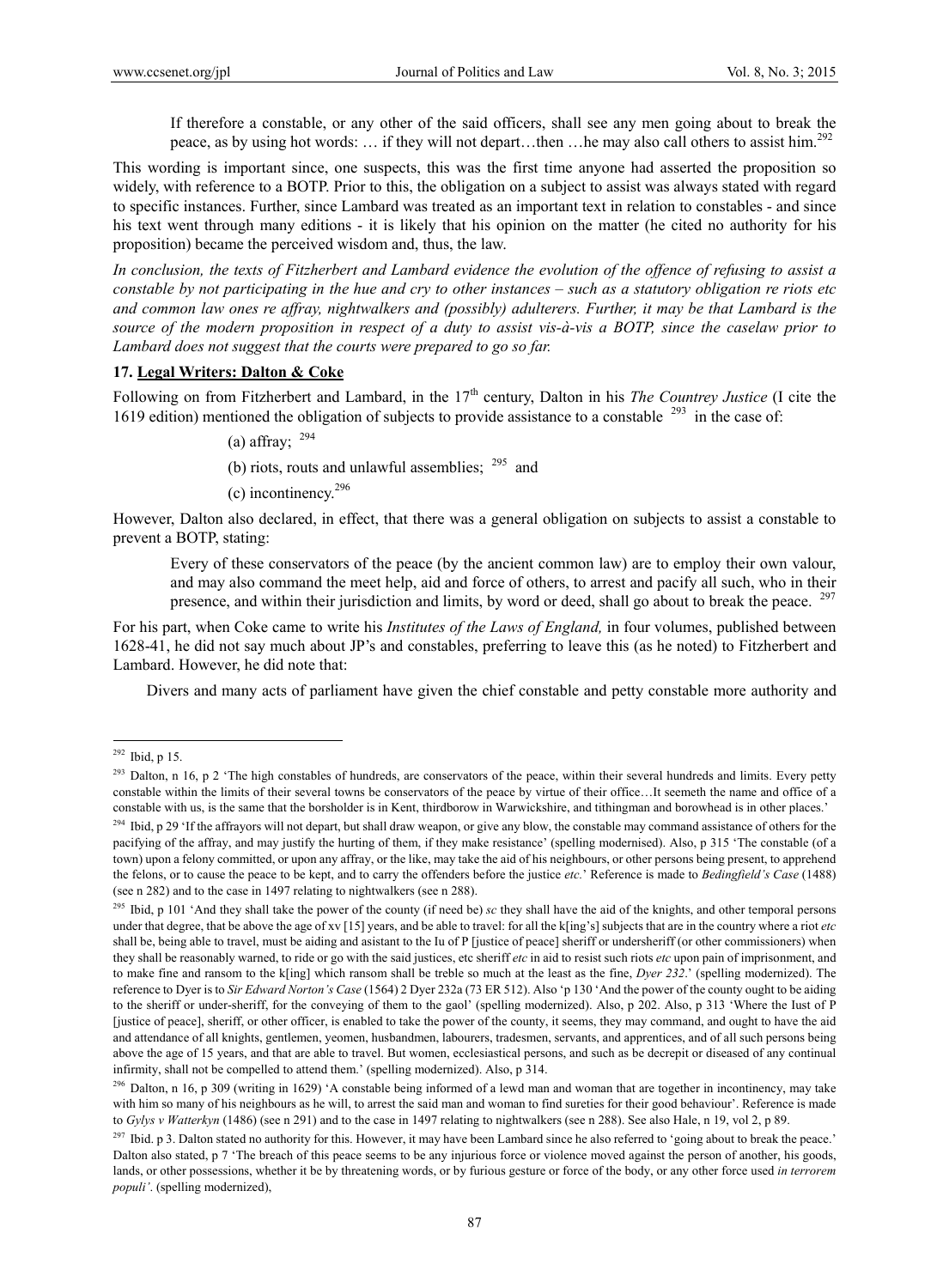power than originally they had…298

Coke's statement was accurate, in that it reflected the diminishing legal influence of the sheriff and his underlings (under-sheriffs, bailiffs *etc*). It also reflected the increasing authority given to the constable. Further, Coke, referring the hue and cry, in the context of the Statute of Westminster 1285, c 9 (see  $13(c)$ ),<sup>299</sup> noted:

Men ought to be in these cases at the commandment of the sheriff, for he hath *custodiam comitatus* committed to him; and he that goes not at the commandment of the sheriff *or constable* at the cry of the country, that is, upon hue and cry, shall be greviously fined and imprisoned.<sup>300</sup> (italics supplied)

The reference to the '*constable*' in this context shows that, by this time - in the context of a failure to assist - he was included along with the sheriff. In respect of felony, Coke also observed:

If a murder be committed in the day time in a town not enclosed, and the murderer not apprehended, the township shall be amerced, but if inclosed, whether the murder be in the night, or day, the town shall be amerced. They that are present when any man is slain, and do not their best endeavour to apprehend the murderer, or manslayer shall be fined or imprisoned.<sup>301</sup>

As to bawdry, Coke considered this a matter for the ecclesiastical court and did not deal with it further.<sup>302</sup> Finally. Coke also noted that the *posse* could be used by a sheriff in the case of a writ. He stated:

If any man, how great so ever, might have resisted the sheriff in the executing of the king's writs…[this] is against the common law…[thus] of necessity, if need be, for the due execution of the king's writs, the sheriff may by the common law take *posse comitatus* to suppress such unlawful force, and resistance.<sup>303</sup>

*In conclusion, Dalton whose popular legal text on justices of the peace, The Country Justice, was published from 1618 -1746, like his predecessor Lambard - as well as citing specific instances in which subjects were obliged by statute and the common law to assist a constable – stated a general proposition that a constable could command the assistance of others to pacify those who 'shall go about to break the peace.' One suspects Lambard took this from Dalton.* 

#### **18. Legal Writers: Hawkins, Burn, Blackstone & Ritson**

When the work of Dalton was declining somewhat, another major text on criminal law commenced its rise. This was Hawkins, *A Treatise on Pleas of the Crown,* first published in 1716, which was not to have its last edition until 1824. Hawkins summarised the circumstances in which a person was obliged to assist a constable, without placing them under one specific heading. Thus:

 **Felonies**. Hawkins stated: 'it seems clear, that all persons whatsoever who are present when a felony is committed, or a dangerous wound given, are bound to apprehend the offender, on pain of being fined or imprisoned for their neglect, unless they were under age at the time;  $304$ 

 $298$  Coke, n 17, vol 4, p 267.

<sup>&</sup>lt;sup>299</sup> Coke also referred to 27 Eliz c 13 (An Act for the following of Hue and Cry)(rep). Among other things it specified, s 1, that the inhabitants of hundreds, where fresh suit was not made of hue and cry, should answer for half the damages. Also, s 8, that hue and cry should be by horsemen and on foot. See also *Winterstoke Hundred's Case* (1579) 3 Dyer 37a (73 ER 829).

<sup>&</sup>lt;sup>300</sup> Coke, n 17, vol 2, p 172. See also Hale, n 19, vol 1, p 588 (citing Coke) and vol 2, ch 12. Also, vol 1, p 588 'If the constable in pursuit of a felon require the aid of JS he is bound by law to assist him, and is finable for his neglect.' He cited the case in n 288.

<sup>&</sup>lt;sup>301</sup> Ibid, vol 3, p 53. Also, p 139 'If any be present when a man is slain, and omit to apprehend the slayer, it is a misprision, and shall be punished by a fine or imprisonment.' See also Hale (writing in the 1640's), n 19, vol 1, pp 448-9 'If any private person be present when a murder or manslaughter is committed, and does not his best endeavour to apprehend the malefactor, he shall be fined and imprisoned.' (spelling modernized).

<sup>&</sup>lt;sup>302</sup> Ibid, p 205 'See the case of 1 Hen 7 the custom of London for entering into a house, and arresting of an advowtrer [adulterer],and carrying her to prison…but now these offences belong to the ecclesiastical court' (spelling modernized). For this case, see n 291.

<sup>&</sup>lt;sup>303</sup> Ibid, vol 2, p 193. He cited the Statute of Westminster 1285, c 39 in support. See also Pulton (writing in 1609), n 15, p 13 'In an action for false imprisonment against two, one of them pleaded that he had a precept to arrest the plaintiff which he did accordingly, and the other defendant pleaded that he came in company with the other to aid and assist him to arrest the plaintiff. And this was allowed a good justification in them both: for any stranger may assist the sheriff, his bailiffs or any other that has authority to execute the king's writ or process, and he that will not assist him being required shall pay a fine to the king: and the sheriff may take as many persons as he will to aid him to execute the king's writs, for it is in furtherance of justice and no [BOTP].' See also Hale, n 19, vol 1, p 577 'the sheriff or his bailiff may require any persons present to assist him in execution of the [king's] writ, and he that refuseth to assist him, is indictable and punishable by fine and imprisonment.' As to a JP's warrant, p 581 'If to a constable, tithing-man etc…he may call any persons to assist him, and they are bound to assist him, and are indictable if they neglect or refuse to assist.'

<sup>&</sup>lt;sup>304</sup> Hawkins, n 18, vol 2, p 74. He continued 'And for this cause, by the common law if any homicide be committed, or dangerous wound given, whether with or without malice, or even by misadventure or self defence, in any town or in the lanes or fields thereof, in the day time, and the offender escape, the town shall be amerced, and if out of a town, the hundred shall be amerced.'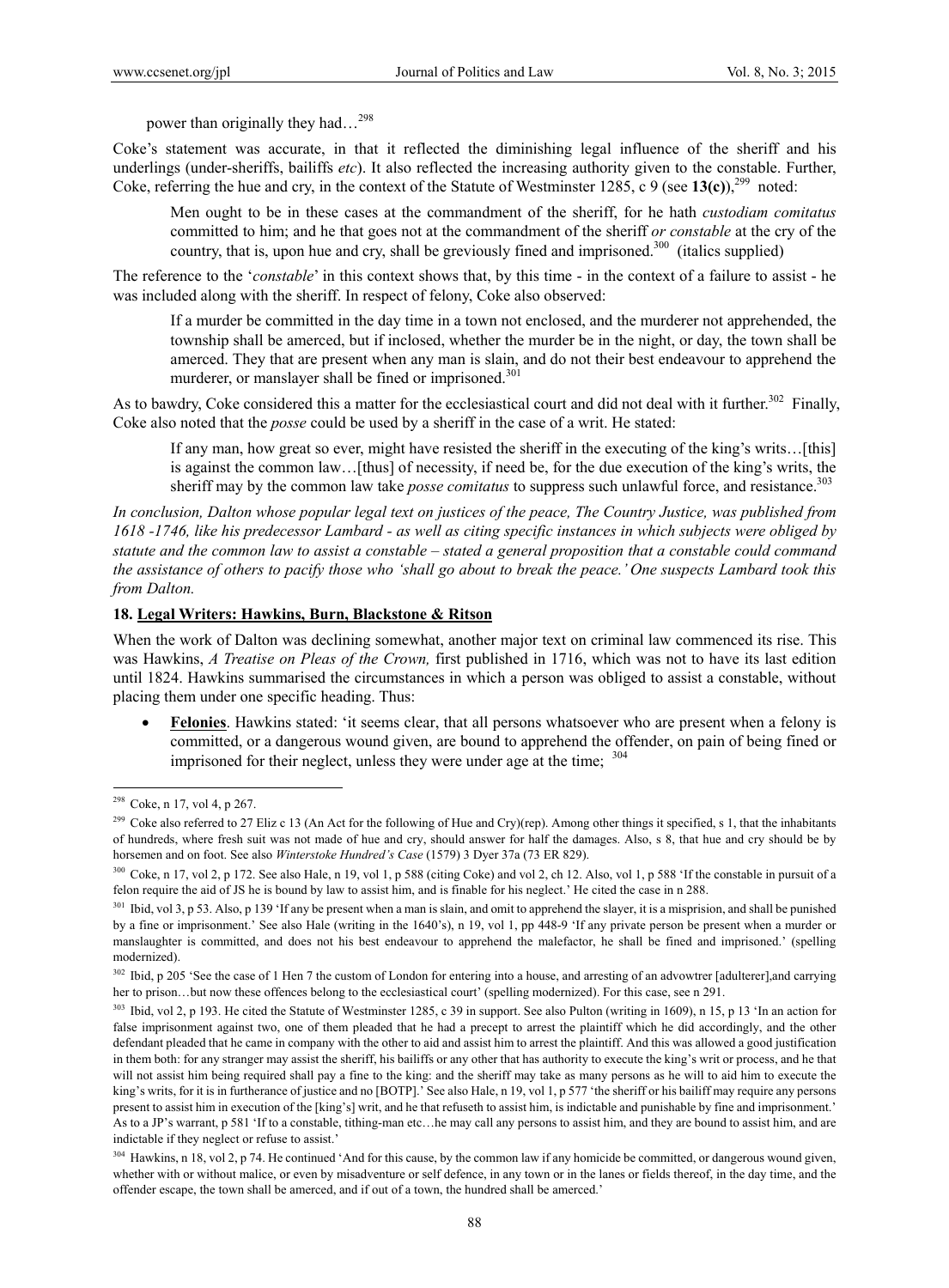- **Hue & Cry**. Hawkins stated: 'And as all private persons are bound to apprehend all those, who shall be guilty of any of the crimes abovementioned in their view; so also are they with the utmost diligence to pursue, and endeavour to take all those who shall be guilty thereof out of their view, upon a hue and cry levied against them;  $305$
- Riots, Routs & Unlawful Assemblies. Hawkins stated: 'It seems clear, that every sheriff and under-sheriff, and also every other peace officer, as constables *etc* may do and ought to do all that in them lies towards the suppressing of a riot, and may command all other persons whatsoever to assist them therein;<sup>'</sup> <sup>306</sup>
- **Affray**. Hawkins stated: 'Also every private person is bound to assist an officer demanding his help for the taking of a felon, or the suppressing an affray, or apprehending the affrayers, etc.<sup>307</sup> Also, 'As to…how far an affray must be suppressed by a constable; it seems agreed, that a constable is not only impower'd, as all private persons are, to part an affray which happens in his presence, but is also bound at his peril to use his best endeavours to this purpose, and not only to do his utmost himself, but also to demand the assistance of others, which if they refuse to give him, they are punishable with fine and imprisonment.' <sup>308</sup>

These above statements of Hawkins were scarcely altered in the last edition of his work in 1824. Thus, the law from 1716-1824 (a period of 108 years) was unchanged in this respect - albeit hue and cry, by 1824, must have been rare. <sup>309</sup> As to other legal writers in this period:

- Burn, in the first edition of his *Justice of the Peace and Parish Officer* in 1755, said something on the constable and his antiquity. 310 However, he said little on the constable's power as a conservator of the peace or the duty of a subject to assist him;  $311$
- Blackstone, writing in 1765, also said little about the office of constables, preferring to refer to Lambard and Burn as the principal authorities on them.<sup>312</sup> However, in respect of arrest by a constable without a warrant, he stated: 'Any private person (and *a fortiori* a peace officer) that is present when any felony is committed, is bound by law to arrest the felon; on pain of fine or imprisonment, if he escapes through the negligence of the standers by.<sup>313</sup> He also mentioned hue and cry.<sup>314</sup>

Finally, Ritson, in a useful work on constables in 1791, noted that the constable was ordained to repress felons as well to keep the peace, of which he was a conservator by the common law.<sup>315</sup> As well as referring to the obligation of the constable in respect of: (a) hue and cry;<sup>316</sup> (b) felony; <sup>317</sup> and (c) affray,<sup>318</sup> Ritson made an

<sup>&</sup>lt;sup>305</sup> Ibid, p 75. As to what hue and cry was, Hawkins stated 'Hue and cry is the pursuit of an offender from town to town till he be taken, which all who are present when a felony is committed, or a dangerous wound given, are by the common law as well as by statute, bound to raise against the offenders who escape, on pain of fine and imprisonment: also it seems certain, that a man may lawfully raise it against one who sets upon him in the highway to rob him...but if a man take upon him to levy a hue and cry without sufficient cause, he shall be punished as a disturber of the peace.'. Also, as to how it was raised 'In order rightly to raise a hue and cry, you ought to go to the constable of the next town, and declare the fact, and describe the offender and the way he is gone: whereupon the constable ought immediately, whether it be night or day, to raise his own town, and make a search for the offender.'

<sup>306</sup> Hawkins, n 18, vol 1, p 158. He referred to the Act of 1411 (see n 277) and stated, p 161 'That all persons whatsoever, and even noblemen, and all others of what condition or degree soever they may be, except women, clergyman, persons decrepit, and infants under the age of fifteen years, are bound under pain of fine and imprisonment upon reasonable warning to attend the justices and sheriffs in the execution of the said statute, and not only to arrest the rioters but also to conduct them to prison.'

<sup>307</sup> Ibid.

<sup>&</sup>lt;sup>308</sup> Ibid, vol 1, p 137. For the 1824 (last) edition, see vol 1, p 490. In support of this proposition, Hawkins referred to Coke, Hale, Lambard, Dalton as well as *Bedingfield's Case* (1488) (see n 282).

<sup>309</sup> See n 179.

<sup>&</sup>lt;sup>310</sup> Burn, n 14, vol 1 (*Constable*). See also, for example 23<sup>rd</sup> ed (1820), see n 24.

<sup>&</sup>lt;sup>311</sup> Ibid, p 222. Generally, Burn cites Coke, Dalton and Hawkins on constables.

<sup>312</sup> Blackstone, n 20, vol 1, pp 343-5.

<sup>313</sup> Ibid, vol 4, p 289. Blackstone cited Hawkins (see n 18), vol 2, p 74.

<sup>&</sup>lt;sup>314</sup> Ibid, pp 290 (on which he said little). On affray, pp 145-6, Blackstone did not mention any law on assisting a police constable.

<sup>315</sup> Ritson, n 71, p 1.

<sup>316</sup> Ibid, p 11.

<sup>&</sup>lt;sup>317</sup> Ibid, p 14, 'If one take a felon in the vill, and carry him to the constable, it is his duty to convey him to the jail, and to cause others of the vill to assist him.' Also, p 15 'If felons or murders be in the vill, and the constable have knowledge thereof, it is his office and duty to assemble people and take them…'. See also p 18.

 $318$  Ibid, p 14 'The office of constable is to take such as make affray, and imprison them till they are bound to the peace.'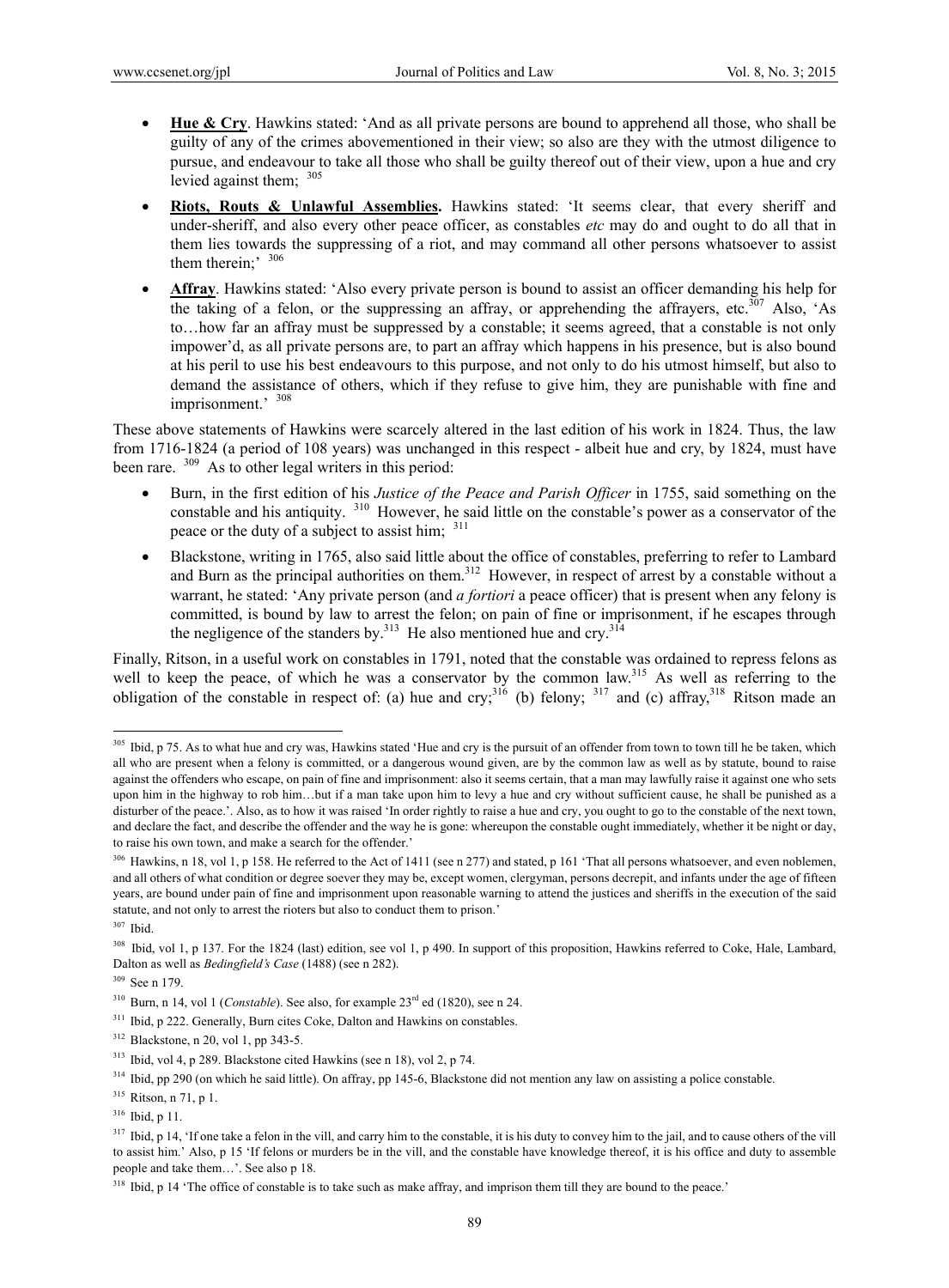expansive statement about the obligation of subjects to assist in the case of arrest:

He may take aid of his neighbours to arrest another, and they are compelled to assist him by law; and, upon affray and such like, he may raise the people of the realm to cause the peace to be observed.  $319...$ He may command his neighbours to assist him in the execution of any authority or duty vested in him by the common law; but not by particular statute, unless in special cases.<sup>320</sup>

That said, Ritson also cited an important case - *R v Wildbore* (1694). 321 It held that a constable could not require a person to assist him execute the warrant of two justices to search for nets and other engines used to catch rabbits. Thus, the power of the constable was not wholly open-ended.

*In conclusion, as well as statutory obligations to assist in respect of riots etc, there were common law obligations imposed on a subject to assist in the hue and cry and the posse, as well as cases of affray and the enforcement of a writ or warrant. Like Lambard and Dalton before him, Ritson also referred to a more general obligation to assist a police constable 'in the execution of any authority or duty vested in him by the common law.'* 

### **19. Position Prior to the Case of Brown (1841)**

Russell, whose major work on *Crimes and Misdemeanours* was first published in 1819, referred to an obligation to assist in respect of affrays  $322$  and riots,  $323$  but was dubious about the position in respect of nightwalkers.  $324$ Further, he made no general remarks about the nature of the offence. It may be useful, therefore, to summarise the extent of the offence of refusing to assist prior to considering  $R v Brown$  (1841): <sup>325</sup>

- **Constables.** These officers likely arose from the common law and comprised the successors to the Anglo-Saxon headborough (boroesholder, tithingman) whom they gradually replaced. They likely were first mentioned in legislation in 1275 (and, perhaps, in a writ in 1242). They comprised high and petty constables (high constables were abolished by the High Constables Act 1869);
- **Frankpledge, Huy and Cry, Posse**. These were vital components of a police system based on small communities where mutual obligation and protection was the key. By the  $14<sup>th</sup>$  century, however, frankpledge had lost most of its purpose  $326$  and it (and the court leet) began to decline - the power of the king's justice and courts expanding. The hue and cry also began to decline about that time, especially after JP's started to issue summonses and warrants for the apprehension of suspects.<sup>327</sup> The *posse* would still have been used to deal with large riots and unlawful assemblies. However, after 1688, Britain had a standing army and, after 1714, the Riot Act applied. This, and the presence of

 $\overline{a}$ 

327 Ibid, p 85.

 $319$  Ibid, p 10.

<sup>320</sup> Ibid, p 13.

<sup>&</sup>lt;sup>321</sup> Comb 309 (90 ER 496). It stated 'Indictment for not assisting the constable (upon request) to execute the warrant of two justices, for searching for nets and other engines to take conies *etc*. was quashed, for the constable hath no power to require whom he will to attend him on such occasions.'

<sup>&</sup>lt;sup>322</sup> Russell, n 158, vol 1, p 392 'a constable is not only impowered, as all private persons are, to part an affray which happens in his presence; but is also bound, at his peril, to use his best endeavours for this purpose; and not only to do his utmost himself; but also to demand the assistance of others, which, if they refuse to give him, they are punishable with fine and imprisonment.' He also noted, p 393, that 'it seems to be the better opinion, that a constable has no power to arrest a man for an affray done *out of his own view,* without a warrant from a justice of peace, unless a felony be done, or likely to be done …'

<sup>&</sup>lt;sup>323</sup> Ibid, vol 1, p 384 'By the common law the sheriff, under sheriff, constable, or any other peace officer, may, and ought to do, all that in them lies towards the suppressing of a riot, and may command all other persons to assist them….' Russell also referred to the Act of 1411 (see n 277) and stated 'In the interpretation of this statute it has been holden, that all persons, noblemen and others, except women, clergymen, persons decrepit, and infants under fifteen are bound to attend the justices in suppressing a riot, upon pain of fine and imprisonment…'. He referred to Blackstone, n 20, vol 4, pp 146-7 and to Hale, n 19, vol 1, p 495.

 $324$  Ibid, vol 1, p 726 (he was dubious whether constables had the power to arrest fleeing nightwalkers, if innocent and there were no reasonable grounds of suspicion to mislead the officer).

<sup>&</sup>lt;sup>325</sup> It may be noted that the main writers (and those constantly cited) tended to be: (a) Fitzherbert (his *The New Boke of Justices of the Peas*, (enlarged by Crompton) was published from 1538-1617); (b) Lambard (his text on justices of the peace, *Eirenarcha* was published 1581- 1619 and his text on the *Duties of Constables* etc. (see n 71) from 1582-1640); (c) Dalton (his *The Countrey Justice* was published from 1618-1746); and (d) Hawkins (his *A Treatise on the Pleas of the Crown*, was published from 1716-1824).

<sup>326</sup> Allen, n 85, p 79 'The frankpledge system lost most of its character and purpose during the fourteenth century...By Blackstone's time tithing is simply synonymous with town or vill.'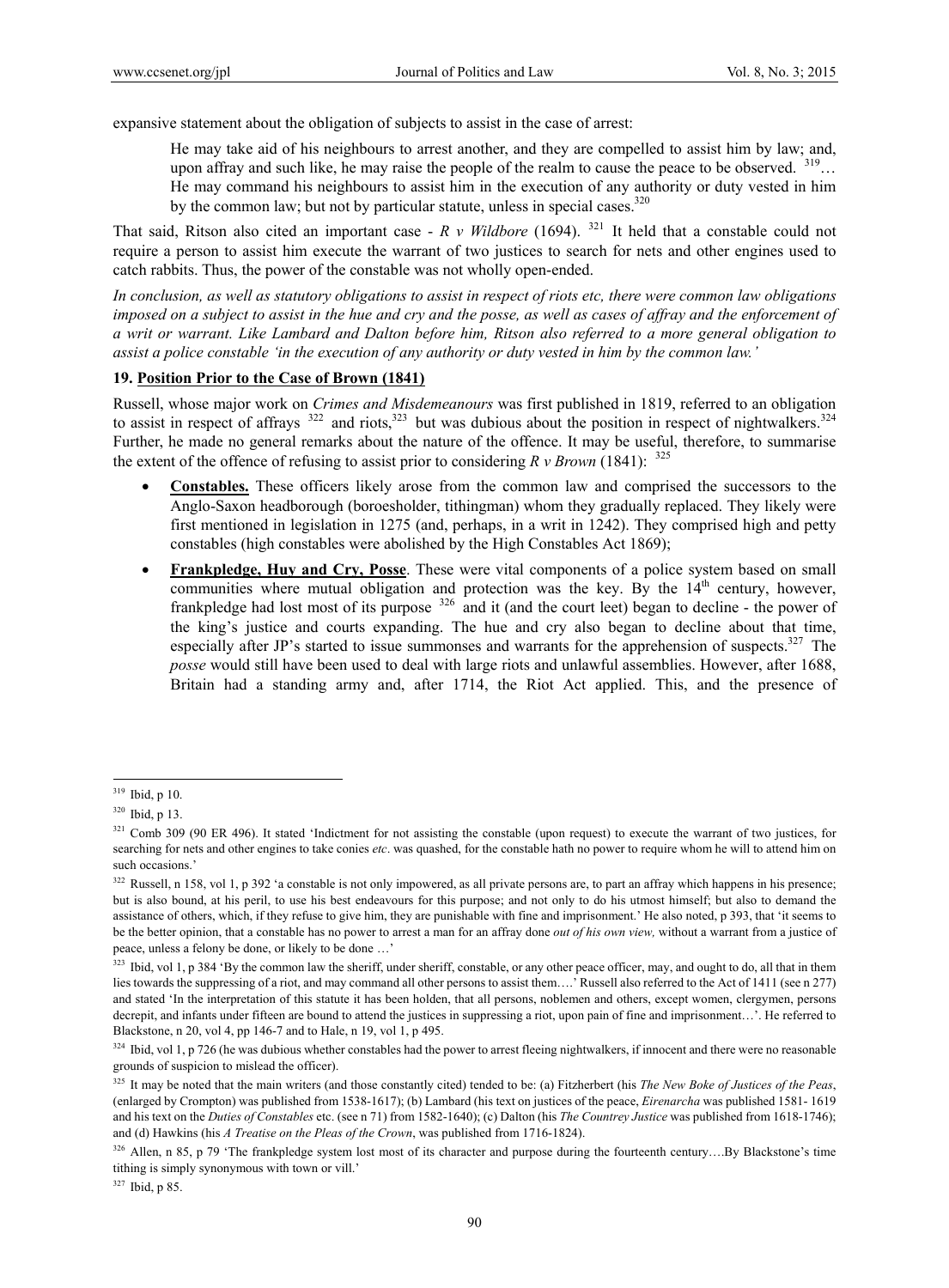professionalised police force after 1829 - as well as the ability to create special constables - rendered otiose the need to compulsorily require subjects to help; $328$ 

- **Obligation to Assist Common Law.** This likely originated in the Anglo-Saxon hue and cry in which all male subjects over 12 who had given frankpledge were required to participate. This continued in Anglo-Norman times, with the *posse* referring to male subjects over 15. The obligation was to assist the shire reeve (sheriff). In time, his role was taken over by the constable. Thus, in effect, the obligation was to assist the constable in the hue and cry and the *posse.* The hue and cry was directed, in the main, against outlaws and felons although it was extended too other crimes (such as forgery). In 1488 (*Bedingfield's Case*), the court held there was an obligation to assist a constable to prevent an affray. With regard *Gylys v Watterkyn* (1486), it may be that subjects had also had an obligation to assist a constable (at least in London) to suppress bawdry (although Coke, and it seems others, later asserted that this was a matter for the ecclesiastical courts). It also seems that subjects had an obligation (*via* the *posse*) to assist a sheriff in executing the king's writ (at least, Coke asserted so) and JP's in executing their warrants. However, there was no general obligation at common law prior to *R v Brown* (see below) to assist a constable - the case of *Wildbore* (1694), effectively, making this clear; <sup>329</sup>
- **Obligation to Assist Legislation.** In 1393, 1411 and 1414, legislation imposed an obligation on subjects to assist the sheriff and '*other ministers*' in order to quell riots, unlawful assemblies and routs. In time, the constable also assumed this function;
- **Obligation to Assist Legal Writers**. Writers like Lambard, Dalton and Ritson referred to a more general obligation to assist a constable, when requested, in the case of a BOTP or an arrest. However, no court case appears to have gone so far.

*In conclusion, the offence of refusing to assist a constable evolved from being one restricted to specific occasions (in legislation and at common law) to a more general duty - at least, as opined by some legal writers. However, prior to Brown (1841) it was unclear whether these specific occasions had become a more general obligation of refusing to assist a constable to prevent a BOTP. This is likely why Alderson B 'skirted' over the issue in Brown (1841) (see below).* 

#### **20. Cases of Brown (1841) & Sherlock (1866)**

#### **(a) Brown (1841)**

Archbold (2014) summarised this case as follows:

Refusing to aid and assist a constable in the execution of his duty, in order to preserve the peace, is an indictable misdemeanor at common law. In order to support such an indictment, it must be proved that the constable saw a BOTP committed; that there was a reasonable necessity for calling upon the defendant for his assistance; and that when duly called on to do so, the defendant, without any physical impossibility or lawful excuse, refused to do so. And it is no defence that the single aid of the defendant could have been of no avail:  $R \nu Brown (1841) \dots^{330}$ 

In this case, a single police constable was faced with a prize fight involving some 400 spectators.<sup>331</sup> Among others, he approached the defendant who was seated on a box carriage drawn by four horses. He told him: '*I charge you in the Queen's name to aid and assist in quelling this riot'*. The defendant refused on the false basis that he had to care for the horses, whereas that was the responsibility of others. The defendant was found guilty of refusing to assist the constable. He was fined 40s and ordered to find sureties for his good behaviour. Alderson B stated:

It is no unimportant matter that the Queen's subjects should assist the officer of the law, when duly required to do so, in preserving the public peace…It is necessary that you [the jury] should be satisfied of three particulars…

<sup>&</sup>lt;sup>328</sup> In particular, 'special constables' comprised the posse in a more professional form. It also accorded protection to subjects who were prepared to assist, with their being treated as constables. The preparedness of many subjects to voluntarily assist as special constables rendered obsolete the element of legal compulsion contained in the hue and cry and the *posse*.

<sup>329</sup> See n 321.

<sup>330</sup> Archbold, n 4, para 19-336. C & Mar 314 (174 ER 522). See also 4 ST (NS) App A. In this case Alderson B summarised it 'The offence imputed to the defendant is this – that Herbert being a constable, and there being a [BOTP] actually committing under his own view, he called upon the defendant to assist him in putting an end to it, and that he without lawful excuse refused so to do.'

<sup>&</sup>lt;sup>331</sup> Prize fights remained a considerable problem in Victorian England. For the legal position in 1877, see Paterson, n 164, vol 1, p 308. See also *R v Coney* (1882) 8 QBD 534 (attendance at a prize fight, whether guilty of assault).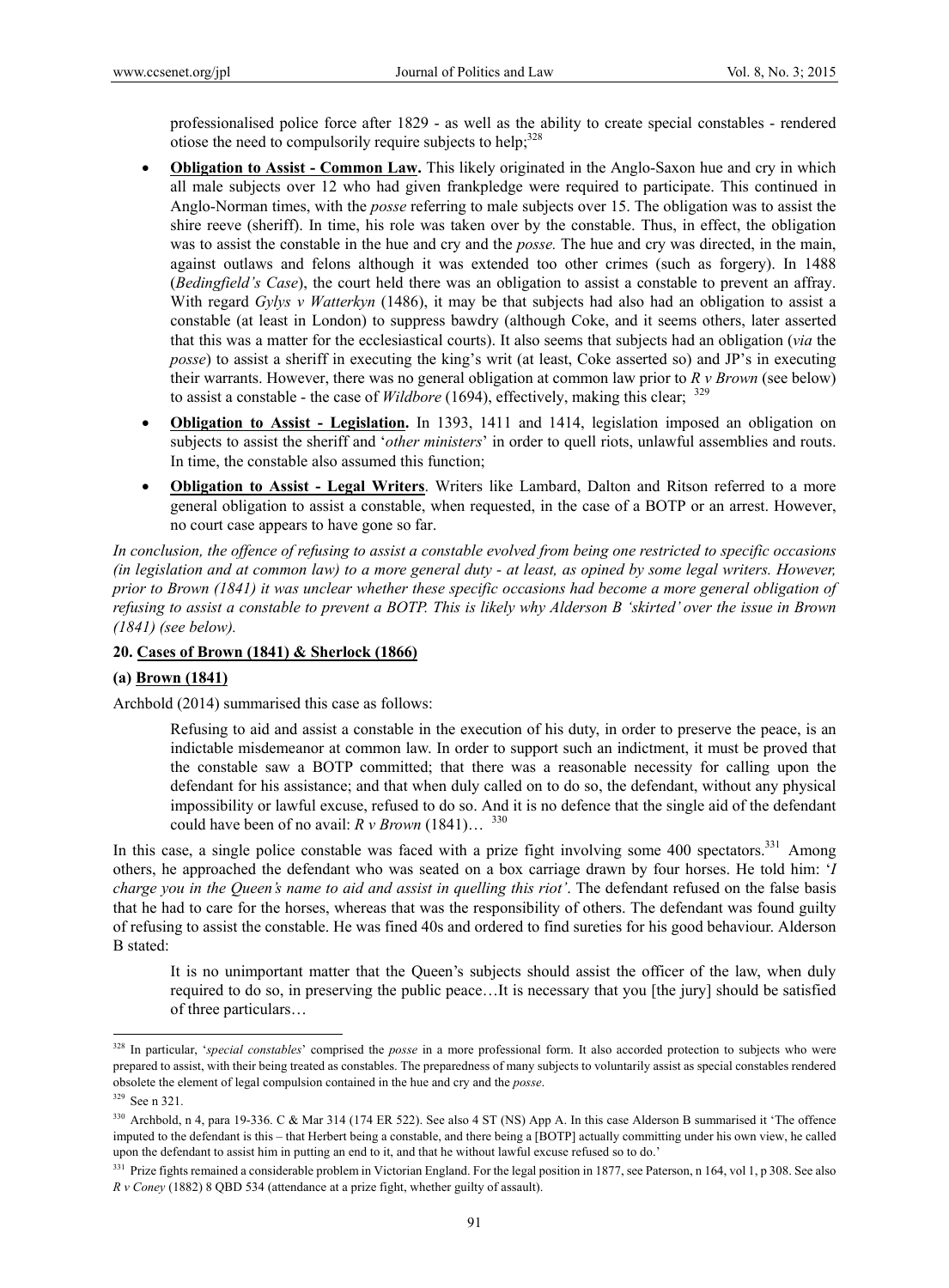first, that the constable actually saw a [BOTP] committed by two or more persons. It is clear that all prize fights are illegal, and that all persons engaging in them are punishable by law…Secondly, you may be satisfied that there was a reasonable necessity for the constable…calling upon other persons for their assistance and support; and in this case there is no doubt that the constable could not by his own unaided exertions have put an end to the combat. Lastly, the prosecutor must prove that the defendant was duly called upon to render his assistance, and that, without any physical impossibility or lawful excuse, he refused to give it.

Whether the aid of the defendant, if given, would have proved sufficient or useful is not the question or the criterion. Every man might make that excuse, and say that his individual aid would have done no good; but the defendant's refusal may have been and perhaps was the cause of that of many others. Every man is bound to set a good example to others by doing his duty in preserving the public peace.<sup>332</sup> (*wording divided for ease of reference*)

The defendant being found guilty, a fine of 40s was imposed. He was also required to find suerties for good behaviour. The same applied to three others charged with pleaded guilty. Did Alderson B create a new offence? The answer would appear to be '*no*'. However, he certainly extrapolated an existing one and he cited no caselaw to support his doing so. As to that extrapolation, the following may be noted:

- **Able-bodied Males**. Frankpledge was required of male subjects over the age of 12. The following were excluded or exempted from giving such an oath: (a) clerks; (b) knights and their eldest sons; (c) women; (d) vagrants; (e) persons in religion.333 The *posse* applied to male subjects over 15.334 Finally, for the purposes of the Acts of 1411 and 1414 *re* riots *etc,* the age for males was also 15. Excluded or exempt from the *posse* were: (a) women; (b) persons in religion; (c) those '*decrepit or diseased of any continual informity*'.335 For his part, Alderson B in *Brown* referred to males '*without any physical impossibility or lawful excuse*'. These words would seem to cover the same as the *posse* requirement;
- **BOTP**. The Acts of 1393, 1411, 1414 related to *posses* to suppress riots, unlawful assemblies and routs. These would be out of the '*view*' (geographical jurisdiction) of the constable. However, it seems clear that the prevention of felonies,  $336$  affrays and bawdry  $337$  had to be in the constable's view as well as the service of warrants and writs.<sup>338</sup> For his part, Alderson B in *Brown* required that the '*constable actually saw a [BOTP]committed by two or more persons;*'
- **Request/Command & Reasonable Necessity**. In the case of the statutory and common law offences, the constable could '*command'* assistance. For his part, Alderson B limited this to a request (albeit a person to whom it was directed must accede to it). Also, Alderson B required that it must be a '*reasonable necessity for the constable*' to call for assistance.

Given that frankpledge, hue and cry were obsolete by 1841 and that prior legal writers had referred to a BOTP, this re-statement of the law by Alderson B was not unreasonable. Further, Alderson B ameliorated the obligation imposed on a male subject somewhat – probably in order to accord with more modern times and the fact that constables would likely be able to call on the assistance of their colleagues more easily.

### (**b) Sherlock (1866)**

In this case, two men charged with felony were taken into custody by two constables and a peace officer. In seeking to escape, the two men assaulted the constables who called on Sherlock (it is unclear whether he was related to those detained). The indictment cited in the case declared that he did '*unlawfully, wilfully and knowingly refuse to aid and assist the constables in the execution of their duty, or to prevent an assault and [BOTP]*.' Archbold (2014) summarised this case as follows:

An indictment for refusing to assist a constable in the execution of his duty, and to prevent an assault

<sup>332</sup> At p 318.

<sup>333</sup> See ns 86 & 87.

<sup>&</sup>lt;sup>334</sup> See ns 266 (proclamation of 1195) & 270.

 $335$  Seen 295 (Dalton) and 306 (Hawkins).

<sup>336</sup> See ns 300 & 304.

<sup>&</sup>lt;sup>337</sup> See ns 294 & 322 (affray) and 291 & 296 (bawdry).

<sup>338</sup> See n 303.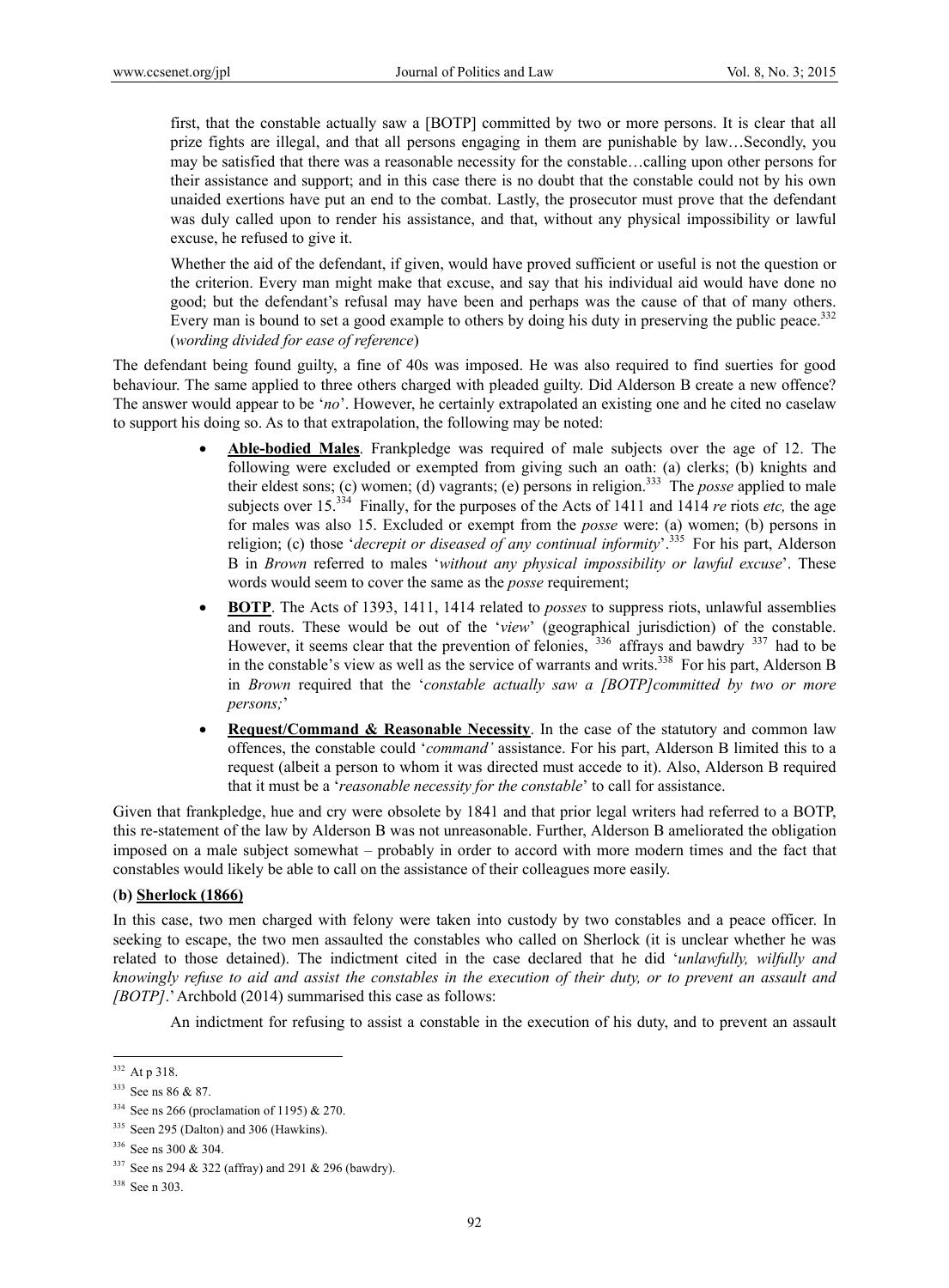made upon him by persons in his custody on a charge of an offence made with intent to resist their lawful apprehension, is sufficient without stating how the apprehension became lawful; and it is sufficient if it states a refusal to assist, without the further allegation that the prisoner did not, in fact, assist: *R v Sherlock* (1866).

Since this case cited no authorities and merely determined the adequacy of the indictment, it does not assist matters further.

*In conclusion, Brown (1841) stated the essence of the modern day offence. It is a pity that Alderson B, however, did not analyse the prior legal history of this offence.* 

# **21. Writers in the 20th Century**

Since these decisions, there has been very little commentary on the offence by legal writers. Gabbett (in 1843) did not deal with the matter.<sup>339</sup> Nor did Sir James Fitzjames Stephen in his *History of the Criminal Law of England* in 1883 or in his other works.<sup>340</sup> Harris (writing in 1881) referred to *Brown* <sup>341</sup> and Kenny (in 1929) referred to *Sherlock*. 342 A later edition of Harris (in 1950) gave a fuller summary of *Brown*, *viz*:

To refuse to aid a constable in the execution of his duty to preserve the peace is a common law misdemeanor, provided that (i) a [BOTP] was being committed in the presence of the constable, and (ii) there was a reasonable necessity for the constable to call upon the accused for his assistance, and (iii) that the accused was duly called on for his assistance, and without any physical impossibility or lawful excuse refused to give it: whether the aid of the accused would have proved sufficient or useful is immaterial.<sup>343</sup>

Cross and Jones  $(1949)^{344}$  and Smith and Hogan (1965) did not deal with the matter. Turner, who edited the final edition of Kenny's *Outlines of Criminal Law* in 1966 stated:

A police constable, even when acting without a warrant, has powers still more extensive than those of a private person. Moreover, as his official position renders it in all these cases a duty for him to make the arrest, it will, in any of them, be a duty, even for an innocent person, to submit to him and not arrest. He is entitled to call for the assistance of any able-bodied by stander, if necessary, *R v Brown* (1841), and it is an offence at common law for a person so called upon to refuse to assist when reasonably able to do so.345

The final edition of *Russell on Crime* in 1964 (also edited by Turner) stated with reference to *Brown* (1841):<sup>346</sup>

every citizen has a duty to render assistance to a police officer in the execution of his office in order to preserve the peace or to arrest delinquents, when reasonably called upon and reasonably able to do so.347

In the context of riot, Turner referred to the Acts of 1393, 1411 and 1414 (see **15(a)**) and the use of the *posse*

 $\overline{a}$ 

347 Ibid.

<sup>339</sup> See n 163.

<sup>340</sup> JF Stephen & H Stephen, *A Digest of the Law of Criminal Procedure in Indictable Offences* (1883) dealt with JP's and coroners, but not constables. See also ns 170 & 171.

<sup>&</sup>lt;sup>341</sup> Harris n 168, p 80 'Not only positively obstructing an officer, but also refusing to aid him in the execution of his duty in order to preserve the peace, is a crime. The latter offence is a misdemeanor at common law.' He cites *Brown*.

<sup>&</sup>lt;sup>342</sup> Kenny, n 182, (1929 ed), p 450 'A police constable, even when acting without a warrant, has powers still more extensive than those of a private person. Moreover, as his official position renders it in all these cases a duty for him to make the arrest, it will, in any of them, be a duty, even for an innocent person, to submit to him and not resist arrest. He is entitled to call for the assistance of any able-bodied bystander, if necessary; L.R.1.C.C.R. 20 [ie. *R v Sherlock*].

<sup>&</sup>lt;sup>343</sup> Harris, n 168 (18<sup>th</sup> ed, 1950, ed Wilshere), p 135. Reference is made to *Brown*. For a useful summary of local cases in which refusing to assist a police officer was brought before JP's see British Newspaper Archive www.britishnewspaperarchive.co.uk (wordsearch 'refusing to assist a police officer'). The Archive covers 261 local newspapers from 1700 on wards (online). What is interesting is how relatively few cases there were of a charge of refusing to assist brought in the  $19<sup>th</sup>$  century – and, even more so - how few were successfully sustained.

<sup>344</sup> See n 24.

<sup>&</sup>lt;sup>345</sup> See n 24, pp 579-80.

<sup>346</sup> Russell, n 158, vol 1, 402.' Ibid, p 603 'In case of a riot, if a constable sees a [BOTP] committed he may call upon everyone present for his assistance if there is reasonable necessity therefor. If the person called upon, without any particular responsibility or lawful excuse refuse to do so, he is liable to be indicted, and it is no defence that in consequence of the number of rioters the single aid of the person called upon should have been of no use.'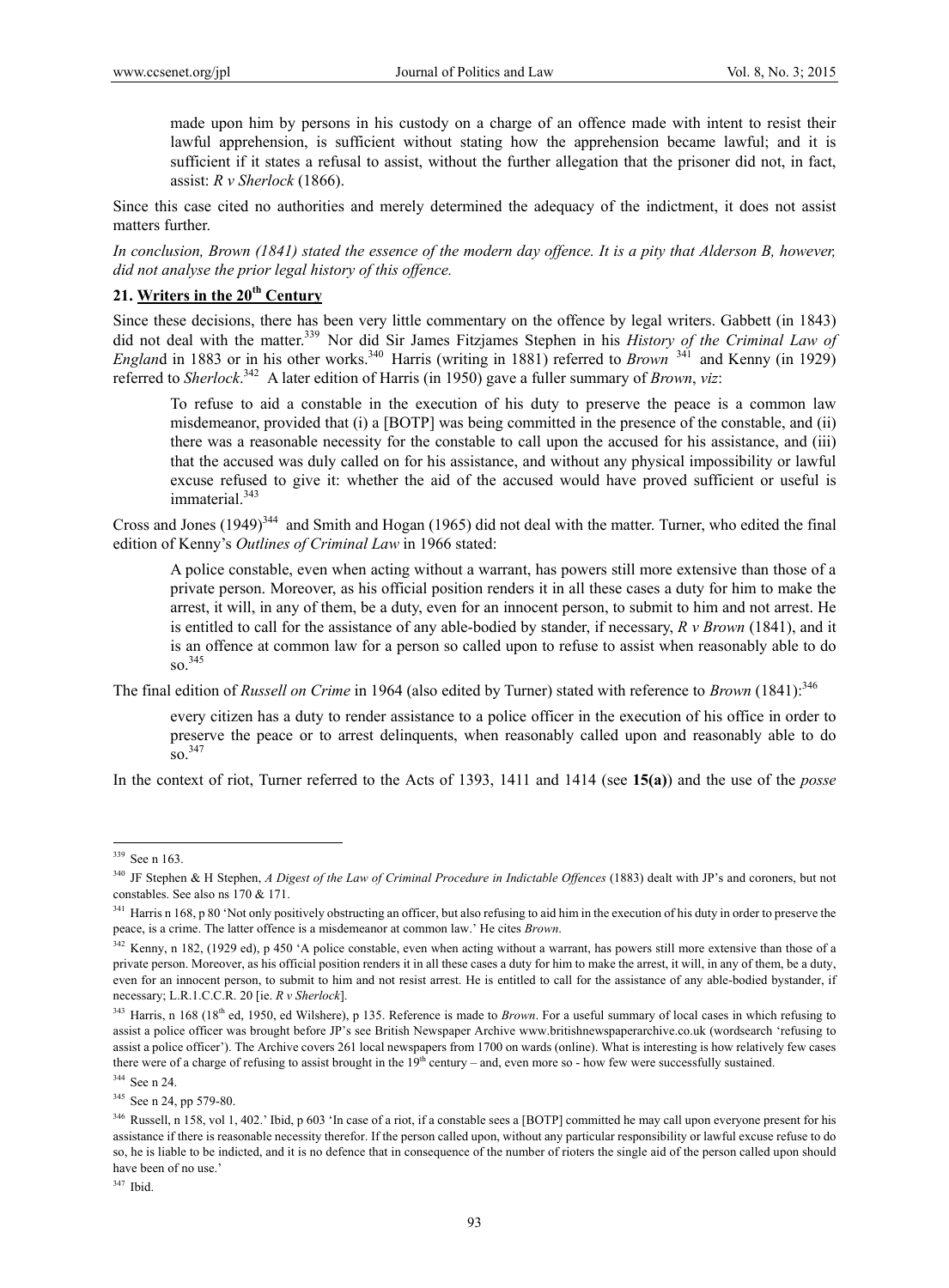(albeit long obsolete by 1964). 348 He noted it was an indictable misdemeanour to refuse to aid a constable in suppressing a riot or affray. On the suppression of riots, Turner cited Tindal CJ in his charge to the grand jury at Bristol (1832)  $349$  where the latter stated:

by the common law, not only is each private subject bound to exert himself to the utmost, but every sheriff, constable, and other peace officer, is called upon to do all that in them lies for the suppression of riot, and each has authority to command all other subjects of the king to assist them in their undertaking.

Referring to the Act of 1414, Tindal CJ also stated:

every man is bound, when called upon, under pain of fine or imprisonment, to yield a ready and implicit obedience to the call of the magistrate, and to do his utmost in assisting him to suppress any tumultuous assembly.<sup>351</sup>

Although the Acts of 1393, 1411 and 1414 have been repealed, Tindal CJ (correctly, it is asserted) observed that these Acts applied to male subjects only. In respect of affray, Turner stated:

A constable…is also bound, in case of need, to call for the assistance of others, who, on refusal, are guilty of misdemeanour and liable to fine and imprisonment.<sup>352</sup>

Finally, in 1976, a case on a refusal to assist a police constable arose. It would appear to have been the first after *Brown*. In *Waugh* <sup>353</sup> a London transport ticket collector was convicted for refusing to help a woman police officer who was struggling to detain a suspected thief. Nicholson noted that:

Waugh was convicted despite alleging fear and instructions by London transport not to leave his ticket collecting post.354

*In conclusion, legal writers after Brown (1841) have done little more than cite the case.* 

#### **22. Nicholson & Modern Texts**

In 1992, Nicholson wrote an article on the citizen's legal duty to assist the police.<sup>355</sup> However, the validity of this article is not assisted by certain preliminary statements being incorrect, *viz*.

- Nicholson started from the premise that '*Historically all citizens were legally responsible, both for*  enforcing the law and maintaining the peace<sup>'</sup>.<sup>356</sup> This is incorrect. At most, in Anglo-Saxon and early medieval times, frankpledge related to able-bodied male subjects of a certain age who were obliged to prosecute the hue and cry and who pledged to observe the king's peace for themselves and the others in their tithing. Thus, all citizens were not responsible for enforcing the law and maintaining the peace;
- Nicholson also stated that the '*first reported appearance of the common law offence was in 1841 in Brown*.'357 This is incorrect as the previous pages of this article elicit. Further, Alderson B, in *Brown*, never said that he was creating a common law offence. He was clarifying one that previously existed.

Nicholson also supported the abolition of this offence, which is considered in section **24**. As to modern texts on

<sup>&</sup>lt;sup>348</sup> Ibid, p 268 'The first two [Acts] require the use of the *posse comitatus* [in a footnote he stated 'ie. the levy of all able bodied men in the county'], by the sheriff *etc* in cases of riot, rout and unlawful assembly, and authorise the arrest of offenders and the recording of offences committed in the presence of the justices. The third provides for the case of default by justices in enforcing the Act of 1411, and prescribes punishment for great and petty riots and for neglecting to aid in suppressing riot.'

<sup>&</sup>lt;sup>349</sup> 3 ST (NS) 1 (every sheriff, magistrate, constable, and peace officer has authority to command every other subject of the Crown to assist him in the undertaking, and every man is bound, when called upon, to obey that call). Tindal gave his charge to the grand jury at the opening of the special Commission at Bristol on 2 January, 1832, in respect of the Bristol riots which had previously taken place. See also Russell, n 158, vol 1, p 271. See also *R v Pinney* (1832) 3 ST (NS) 12, 519 (per Littledale J).

<sup>&</sup>lt;sup>350</sup> At p 6.

<sup>351</sup> See also *R v Neale (*1839) 9 C & P 431 (173 ER 899), 3 ST (NS) 1312-4 (case relates to unlawful assembly).

<sup>&</sup>lt;sup>352</sup> Russell (ed Turner, 1964), n 158, vol 1, p 273. As to nightwalkers, vol 2, p 1398 stated : 'The old law as nightwalking seems to have been connected with the curfew, and power to arrest strangers passing in the night was given by the statute of Wynton, 13 Edw 1, st 2, c 4 repealed in 1827 (7 & 8 Geo 4 c 27).'

<sup>353</sup> The Times, 1 October, 1976.

<sup>354</sup> D Nicholson, *The Citizen's Legal Duty to Assist the Police* [1992] Crim LR 611, p 617. See also ME Bennun, *The Duty to Assist the Police – Some Aspects*, in D Lasok (ed), Fundamental Duties (Pergamon Press, 1980), ch 11.

<sup>355</sup> Ibid.

<sup>356</sup> At p 611. As authority for this Nicholson cited Allen, n 85 (Hamlyn Lectures), ch 4 and of L Radzinowicz *A History of English Criminal Law and its Administration from 1750* (1948-84), vol 4, p 105 *et seq*. However, neither made such a bald statement.

<sup>357</sup> Ibid.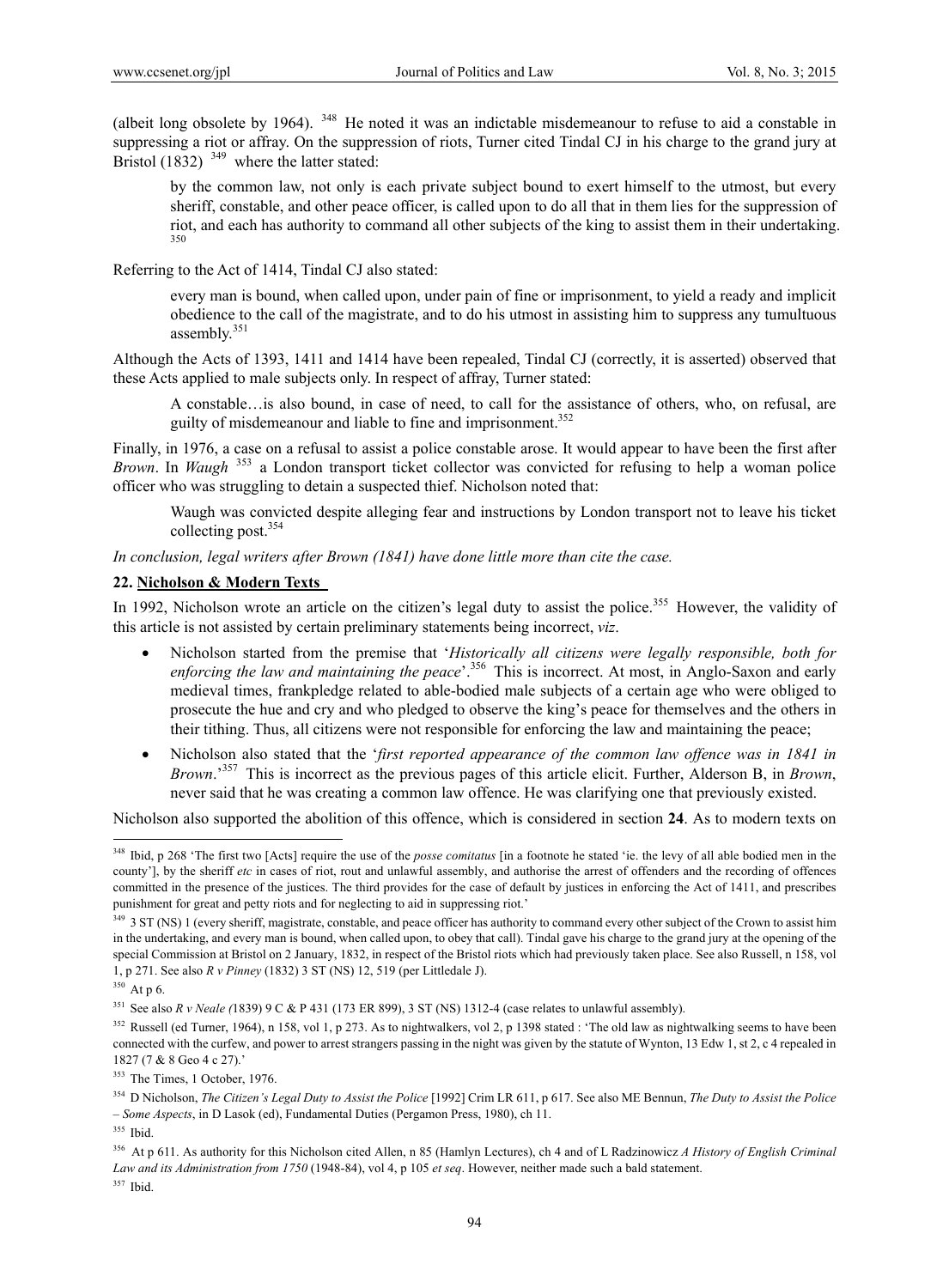criminal law,<sup>358</sup> very few deal with the matter.<sup>359</sup> One that does, is Smith and Hogan (2011). It comments:

It is a common law offence for D to refuse to go to the aid of a constable who, on seeing a [BOTP], calls on D to assist him in restoring the peace. A ticket collector was held to be guilty of the offence when he failed to come to the assistance of a police-woman struggling with a thief. There must be a reasonable necessity for the constable to request assistance. It is no defence that D's aid would have been ineffective. So where a constable requested D to assist him in suppressing a [BOTP] among four or five hundred people at a prizefight, Alderson B directed that D's refusal was an offence. It seems that it was no answer that he had horses to take care of. 360 Alderson B recognized that physical impossibility or lawful excuse would be an answer; but it is not clear what would constitute 'lawful excuse'.

Is the citizen required to act where there would be a grave risk of death or serious injury? Surely the state cannot criminalize D for a failure to put his life on the line ? By s 65(3) of the Serious Crime Act 2007 a person does not perform an act capable of assisting or encouraging crime by the offender merely because he fails to respond to a constable's request for assistance in preventing a [BOTP].<sup>361</sup> (*wording divided for ease of reference*)

For its part, Halsbury states:

in case of necessity, a constable acting in the execution of his duty is entitled to demand the assistance of private persons and it is an offence to refuse it.<sup>362</sup>

It is asserted this statement is incorrect since the obligation is only placed on able-bodied male subjects of a certain age. Further, the offence relates to failing to assist a police officer *re* a BOTP only and not generally. Also, it is subject to the limitations of *Brown*. Therefore, the statement in Halsbury is mis-leading.

*In conclusion, modern legal texts have scarcely dealt with the issue.* 

### **23**. **A Statutory Offence – Refusing to Assist A Constable**

Nicholson (writing in 1992) asserted that - if this common law offence was to survive - the principal of legality required that it be placed on a clear statutory footing. 363 One would agree. The best, present, statement as to this offence would seem to be that of Archbold *viz.*

Refusing to aid and assist a constable in the execution of his duty, in order to preserve the peace, is an indictable misdemeanor at common law.364

For a statutory offence, however, certain matters need to be clarified.

- **Aid & Assist.** Archbold refers '*aid and assist*'. This duplication of wording, it is believed, likely comes from Fitzherbert and the many editions of his work on the Justice of the Peace, since he employed this wording. Yet, there is no reason to suppose that Fitzherbert intended to make a distinction between these words. Thus, today, the word '*assist*' is sufficient;
- **Constable.** With headboroughs, high constables *etc* having gone, reference to a '*police constable*' would seem accurate: 365
- **Course of his Duty**. The constable should be acting in the course of his duty, when he requests assistance and not, for example, when off duty; $366$

<sup>358</sup> See n 24. See also ATH Smith, *The Offences against Public Order* (London, 1987), p 83 'there is no duty in the citizen to intervene [to stop a riot] unless specifically called upon (which in the context of modern policing, he is most unlikely to be).' It cites *Brown.* 

 $359$  This includes Baker (see n 24). See also  $2<sup>nd</sup>$  ed (1983).

<sup>360</sup> This appears to be a mis-statement. It was no answer because the jury, obviously, considered the excuse to be insufficient (not lawful).

<sup>&</sup>lt;sup>361</sup> Smith and Hogan, n 24, pp 254-5. The first edition in 1965 did not comment on this offence.

 $362$  See n 22 (4<sup>th</sup> ed), vol 36(1), para 480.

<sup>363</sup> Nicholson, n 354, p 620.

<sup>364</sup> See n 241.

<sup>&</sup>lt;sup>365</sup> In modern times, as well as members of the regular police forces there are: (a) special constables (which appear to also cover airport constables); (b) Ministry of Defence police; (c) Civil Nuclear constabulary; (d) British Transport police; (f) harbour police. (Also, there are park police. However, along with water bailiffs, fishery officers and prison officers, they have only limited police functions). It would seem reasonable that a statutory offence also apply in respect of them. See generally, Halsbury, n 22, vol 36(1), paras 119-133. As to university police, Oxford university no longer retains the same and the Cambridge university constabulary do not undertake, in practice, policing functions.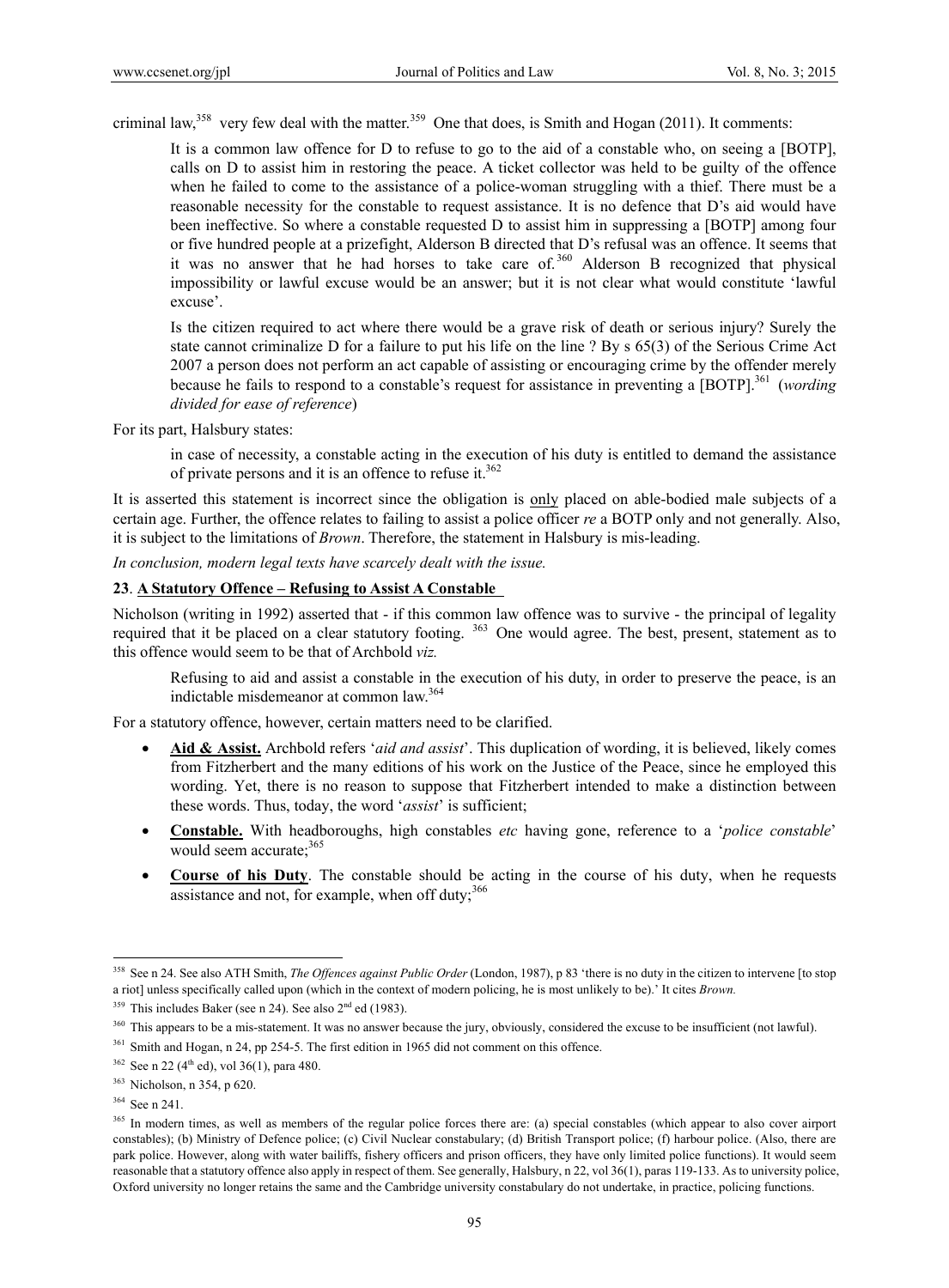- **Who is Obliged ?** Today, it is asserted the offence should only be capable of being committed by a male subject over the age of 16 (the age a man is able to vote). One who is, as Alderson B put it in *Brown* (1841) '*without any physical impossibility or lawful excuse'*. Further, there should be an upper age limit (60 would seem reasonable). That is not to say that a constable cannot request, for example a woman, a boy or a man over 60 to assist.<sup>367</sup> However, they should not be held to have committed an offence if they refuse. Further, the male should be a British subject since the obligation in respect of frankpledge, hue and cry and the *posse* were based on allegiance to the sovereign. Also, it would not seem appropriate to extend the obligations to others. For example, to a foreigner since he might not understand the language or what was being requested of him. In conclusion, this offence should only be capable of being committed by a British subject aged 15-60 years old, who is not otherwise physically incapable of assisting or has a lawful excuse; <sup>368</sup>
- **On the Spot**. The Acts of 1393, 1411 and 1414 concerning riots envisaged subjects joining a *posse* (whether on foot or horseback) to deal with riots, unlawful assemblies and routs, all of which could be some distance away. These Acts have been repealed. As to the common law offence of *hue and cry*, it seems that it was, generally, limited to the constable's jurisdiction, his '*view*.'369 For any modern statutory offence, with the *posse* and hue and cry being obsolete, it would seem reasonable - following the fact situations in *Brown* and *Sherlock -* to limit any request by a constable to assistance '*on the spot*'; 370
- **BOTP**. Modern formulations of this offence, such as that of Halsbury, are too wide and even that of Archbold is not clear. The obligation should be restricted to being required to assist a constable in order to prevent a 'BOTP'.<sup>371</sup> What, however, comprises BOTP for present purposes? In Anglo- Saxon and Anglo-Saxon times it meant one thing.<sup>372</sup> Lambard (in 1599) understood it to mean 'not only that fighting, which we commonly call the BOTP, but also that every murder, rape, manslaughter, and felony whatsoever, and every affraying (or putting in fear) of the Queen's people, whether it be by unlawful wearing of armour, or by assembly of people to do any unlawful act, are taken to be disturbances of the peace.<sup>373</sup> Dalton (in 1619) understood it to mean 'The breach of this peace seems to be any injurious force or violence moved against the person of another, his goods, lands, or other possessions, whether it be by threatening words, or by furious gesture or force of the body, or any other force used *in terrorem populi.'* <sup>374</sup> Today, the meaning of BOTP is unclear 375 and it should be defined for the purposes of any statutory offence of refusing to assist - not least since the offences

<sup>&</sup>lt;sup>366</sup> It would not seem reasonable to extend the common law offence to cases involving, for example, an off-duty constable who seeks to tackle a bank robber. In times past, in the case of hue and cry and the *posse* (as well as serving writs and warrants and preventing affrays) the constable was undertaking all this in his official capacity.

<sup>&</sup>lt;sup>367</sup> It may be noted that in World War I (1914-8), conscription was restricted to men aged 18-41 (later, to age 51), unless widowed with children or they were ministers of religion. In World War II (1939-45), conscription applied to men aged 18-41 not in reserve occupations. In 1941, single women aged 20-30 were conscripted (they did not fight but were placed in reserve occupations), See McBain, n 247, p 54, fn 295.

<sup>&</sup>lt;sup>368</sup> For example, if the male was in charge of children or elderly people or was directing traffic *etc* it would not seem lawful for a constable to request his assistance to chase after a suspected thief*.* It should be noted that assistance could also involve considerable danger, see *R v Phelps* (1841) C & M 180 (174 ER )(called on by a constable to assist, he was killed).

<sup>&</sup>lt;sup>369</sup> Constables, especially in London, only had a limited area to patrol. London itself was, in early times, divided into wards, each with its own wardmote (assembly) which usually four times a year, at which nuisances and complaints could be ventilated. Further, in London and elsewhere, there were franchises which had their own constables, who policed only within the physical confines of the same.

<sup>&</sup>lt;sup>370</sup> Cf. Nicholson, n 354, p 614 'the citizen's duty appears to be limited to 'on the spot' assistance.'

 $371$  Ibid. p 612 'there has been no suggestion that the citizen's duty extends beyond preserving the peace to all law enforcement duties, beyond preserving the peace, let alone to other public duties such as traffic directions and the rescue of those in peril. Instead, it is limited to assistance in relation to breaches of the peace.'

<sup>372</sup> Allan, n 85, pp 12-3 stated that BOTP in Anglo-Saxon times comprised the following crimes '*mundbryce*, breach of *mund* [ie. breach of the king's special peace]; *hamsocne* or housebreaking; *foresteal,* a term of somewhat doubtful interpretation, but it is generally understood to mean ambush or attack by stealth; *fyrdwite*, or evading military service…*flymena fyrmthe*, or the harbouring of thieves.' He asserted it did not cover murder, however. See also P & M, n 43, vol 2, p 453 'We may think that every crime can be esteemed a breach of the king's peace; but...it only covered deeds of violence done to persons, or at places, or in short seasons that were especially protected by royal power.' See also F Pollock, *Oxford Lectures and Other Discourses* (1890), ch 3 (the king's peace). For the extension of the king's peace in Anglo-Norman times, see P & M, n 43, vol 2, pp 463-4.

<sup>373</sup> See n 287.

<sup>374</sup> See n 297.

<sup>&</sup>lt;sup>375</sup> Halsbury, n 22, vol 36(1)(4<sup>th</sup> ed), para 478. See also *Glasbrook Bros Ltd v Glamorgan CC* [1925] AC 270 at 277 per Cave LC and *Rice v Connolly* [1966] 2 QB 414 at 419 per Parker CJ.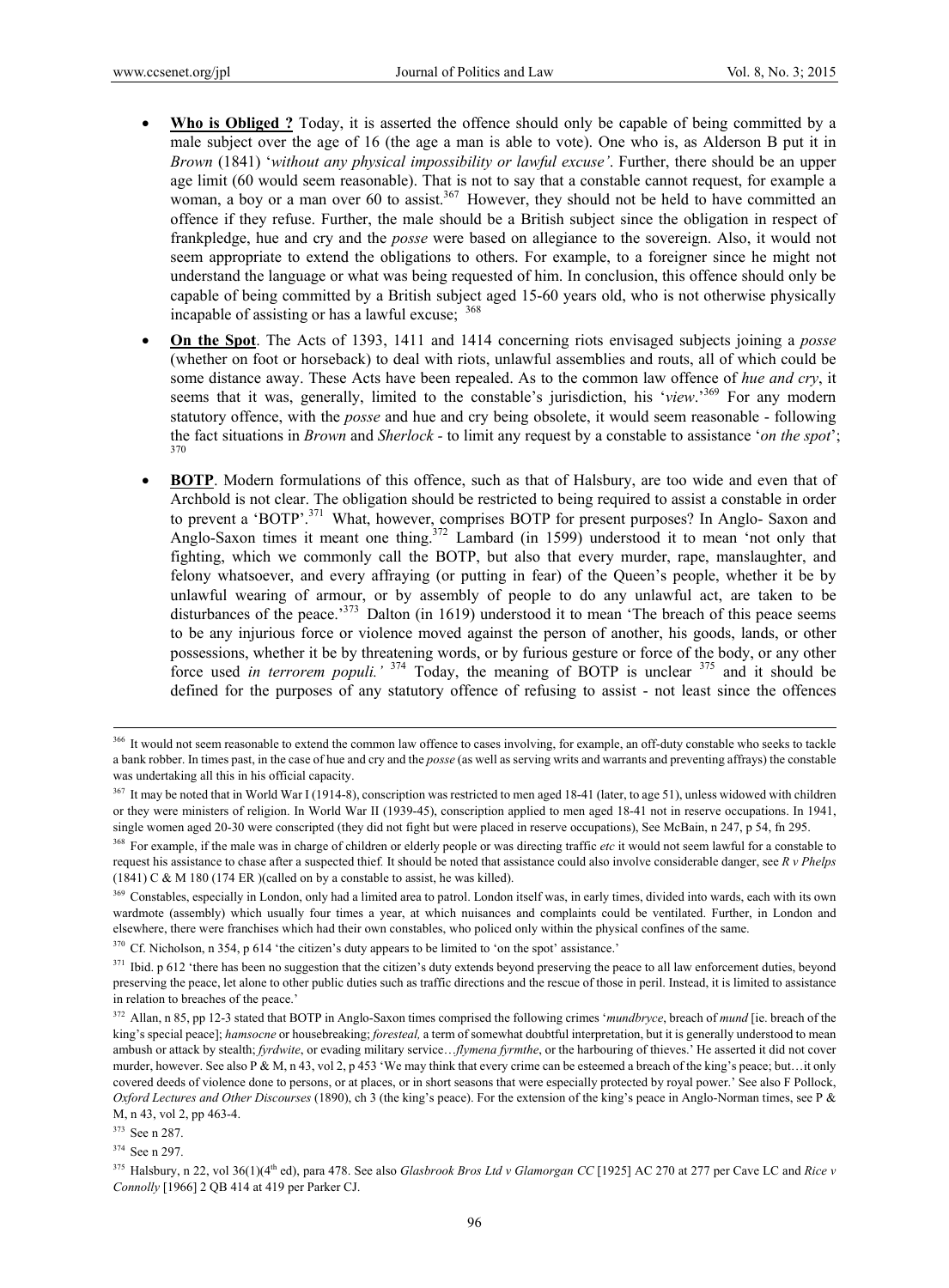requiring a subject to assist pre-*Brown* (1841) have all changed.376 It is asserted that it should cover only stipulated offences of violence (including sexual offences) but not, for example, forgery or fraud *etc*; <sup>377</sup>

- **Immunity.** It would seem only appropriate to provide especially in modern times which are so litigious - that a person assisting a police constable (whether at his request or not) has criminal and civil immunity, providing he acts reasonably. Otherwise, no citizen would want to assist in any case; $378$
- **Punishment**. In respect of the hue and cry, a person could be fined.<sup>379</sup> In the case of the Acts of 1393,  $1411$  and  $1414$  a person could also be imprisoned.<sup>380</sup> So too, in the case of affray.<sup>381</sup> Imprisonment was not, and would not today, seem appropriate.

Today, unlike times past, the police are highly organised and professional. Thus, they do not need to call on members of the public and, indeed, do not usually wish to - since this will often result in greater problems that benefit. However, it seems appropriate that there be an offence and that the general public should be encouraged to help, in times of necessity. Given this, a modern statutory formulation is apposite and it should be clear.

- A possible formulation is contained in **Appendix A**. What crimes should be covered is important although the number of assailants should not be a pre-requisite:  $382$
- It would also seem appropriate that in general a person (including any relevant person) who assists a police constable in the execution of his duty, when requested, should be accorded with full civil and criminal immunity for any act(s) performed by him (or her) in assisting, providing they act as a reasonable person would in the circumstances.<sup>383</sup> Otherwise, citizens will likely refuse to help for fear of possible negative legal consequences. '

### **24. Abolish the Offence of Refusing to Assist A Constable?**

Would it be an idea to simply abolish this common law crime? Nicholson (writing in 1992) was in favour of this. He stated:

The potential for infringing the already much threatened civil liberties of British citizens suggest that the offence of refusing to assist in preserving the peace is best viewed as an anachronistic hangover from an era predating an effective professional police force…it is contended that, rather than clarifying this outdated and problematic offence, it should be laid to rest.<sup>384</sup>

One would dis-agree for the following reasons:

 $\overline{a}$ 

384 Nicholson, n 354, p 621.

 $376$  Thus, affray no longer exists as a crime as such, bawdry and nightwalking are no longer offences, the Riot Acts 1393, 1411 and 1414 have been repealed, the hue and cry and *posse* are obsolete and constables do not require assistance serving writs (now claim forms) or warrants.

<sup>&</sup>lt;sup>377</sup> In the case of the offence *pre*-Brown, the key was violence (or the threat of it), especially communal violence which one (or two) police constables might not have been able to handle on their own. McBain, n 151, lists all the general crimes contained in legislation. With reference to this list, it is asserted that the crime should only be committed with reference to: (a) **serious offences of violence** which likely affect the public in general (but not assault); (b) a limited number of **sexual offences** which likely affect the public in general as contained in the Sexual Offences Act 2003 (but not offences relating to indecency, obscenity, outraging public decency); (c) a limited number of **financial crimes** such as theft, robbery and burglary (but not criminal damage or other financial crimes, see n 151, pp 19-20); (d) serious offences of **public order** such as riot, violent disorder and affray in the Public Order Act 1986 (but not, for example, offences relating to official secrets, criminal trespass or endeavouring to break up a public meeting, see n 151, pp 20-1). In respect of common law offences it should (probably) **not cover kidnapping or assisting escape** (a person who intentionally helps another to escape by refusing to assist a police officer should be covered within that separate offence). For a possible list, see **Appendix B**.

<sup>&</sup>lt;sup>378</sup> A person who assisted in hue and cry was protected. See also Russell (ed Turner, 1964), n 158, vol 1, pp 662 'The protection which the law affords to ministers of justice extends also to every person coming to their aid and lending his assistance for the keeping of the peace etc., or attending for that purpose, whether commanded or not, provided that the offender has knowledge or notice that they are so acting in assistance.' Cf. *R v Phelps* (see n 368). Also, the very onerous case of *Walters v WH Smith & Son Ltd* [1914] 1 KB 595 (to justify an arrest a private citizen must show that the particular felony for which he arrested was, in fact, committed. In this case a citizen arrested another on suspicion he had stolen a book). See also (1914) 30 LQR, p 146.

<sup>379</sup> See n 267 (Act of 1275, a '*grevious fine*').

<sup>380</sup> See n 278 (Act of 1414, '*imprisonment, and to make fine and ransom to the king*.')

 $381$  See n 281 (Coke, fine or imprisonment).

<sup>382</sup> In *Brown* (see n 332), Alderson B referred to a '[BOTP] *committed by two or more persons*'. However, this was not a requirement under the old law in the case of felonies (murder, theft *etc*), nor nightwalkers, and there would seem no good reason why it should be a statutory requirement (since a constable may struggle with even one person).

<sup>&</sup>lt;sup>383</sup> Acting reasonably, for example, would be to help a constable detain a suspected thief running away from the scene. Acting unreasonably, for example, would be to deliberately kill a suspected their. See also *R v Phelps* (see n 368).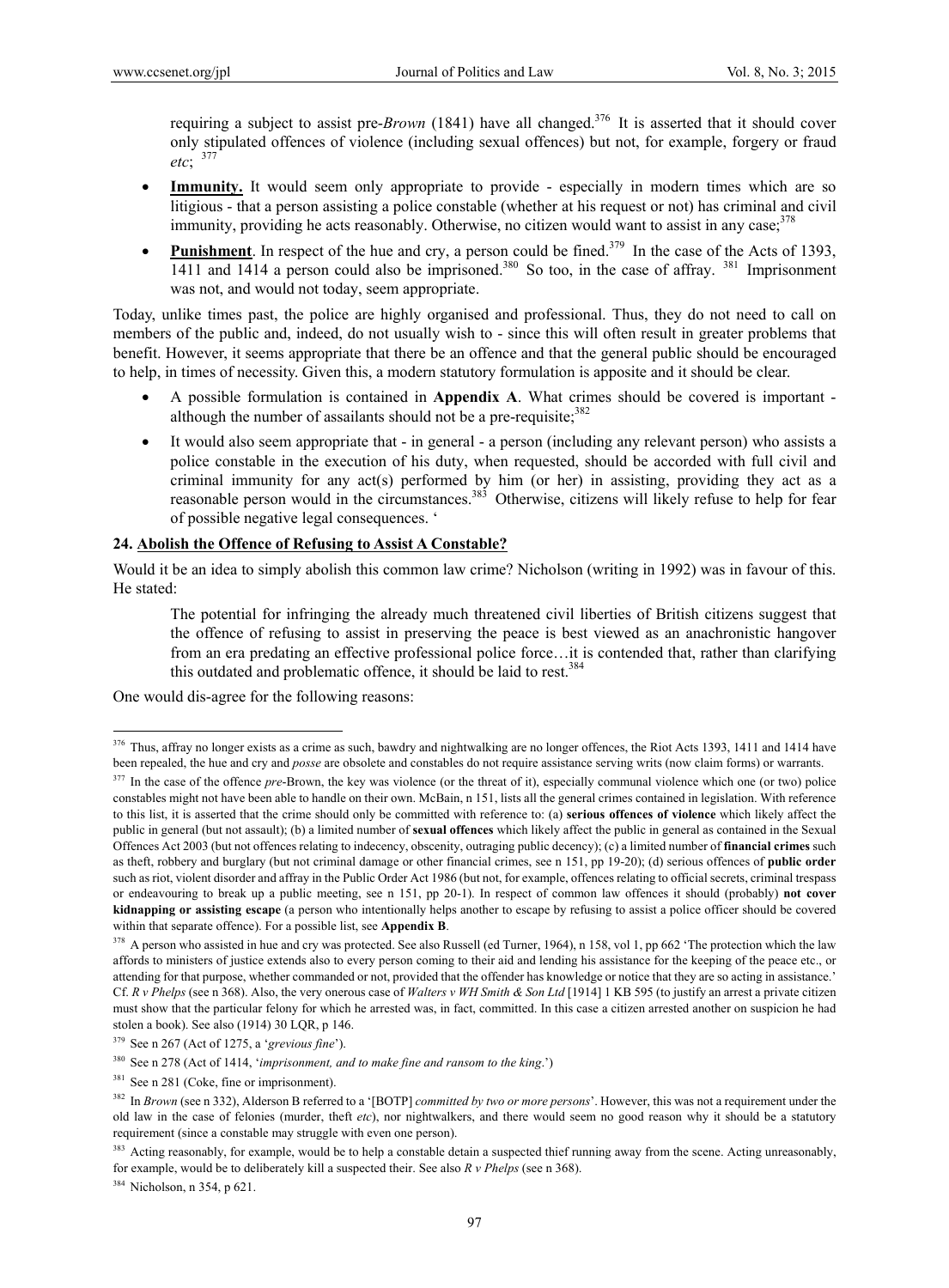- In modern times, it is most unlikely a police constable would call for assistance from a member of the public to prevent a crime.<sup>385</sup> Rather, they would rely on professional colleagues as well as the very considerable range of resources they possess. If a constable did ask for assistance, therefore, it would rare, and the fact that there (it seems) have been only three reported cases since 1841 as to this offence,<sup>386</sup> suggests that it is unlikely the police would seek to mis-use any obligation to assist;
- There are cases, where it would seem right (and appropriate) that able-bodied males at the scene where a crime is being committed, help to suppress violence. For example, it is likely most people in the UK would be appalled if a woman was being raped (or a person was being beaten to death) and able-bodied British male subjects stood by - and did nothing - when a single police constable was unable to cope. Especially so, if the victim was a child or a vulnerable person. Reasonable, and law abiding, members of society would, I believe, be revolted against such inaction. Thus, there should not just be a moral duty to assist. It should be a legal one in such circumstances;
- Self-help remedies such as the hue and cry and the *posse* as well as cases where the courts sought to prevent prize fights 387 demonstrate that the rule of law, at times, can only be upheld if there is active co-operation by members of society to help stop violence. It cannot simply be left to the police to uphold law and order in every cirumstance.

Thus, one would dis-agree with Nicholson. Although frankpledge, the hue and cry and the posse may be obsolete (together with allegiance to the Crown, which directed them), there should still remain an obligation, in rare circumstances, on British subjects to do what they can to uphold the law since, observing it, brings the greatest benefits to society as a whole. Further, persons who do assist the police should be entitled to the greatest degree of immunity (civil and criminal), providing they act reasonably.

#### **25. Conclusion – Refusing to Assist a Constable**

It is asserted that there should continue to be an crime of refusing to assist a police constable in the execution of his duty. However, this should be statutory - and it should be tightly drawn. It would also be appropriate to abolish the obligations of: (a) frankpledge; and (b) hue and cry, at common law since they are now long obsolete. Possible statutory wording for this crime is contained in **Appendix A**.

### **Appendix A: Draft Statutory Formulation**

#### **1. Unlawful Detention**

(a) It is a crime to unlawfully detain a person. $388$ 

(b) The punishment is imprisonment for a maximum period of up to  $\lceil \cdot \rceil$  years and/or a fine up to level  $\lceil \cdot \rceil$ on the scale.

(c) No crime is committed if the person detained is:

- (i) in lawful custody;  $389$  or
- (ii) under the age of 16 and subject to reasonable parental supervision.

### **2**. **Assisting a Police Constable**

(a) A person who:

- (i) assists a constable acting in the execution of his duty
- (ii) when requested by the same  $390$

<sup>&</sup>lt;sup>385</sup> In the case of riots, any common law obligation on members of the public to assist to suppress them, without being called on by the police, would seem inappropriate in modern times and should be abolished.

<sup>386</sup> *Brown, Sherlock* and *Waugh*.

<sup>387</sup> See n 331.

<sup>388</sup> False Imprisonment (*Faux emprisonment*). The Anglo-Norman word '*faux*' meant unlawful (or illegal) and '*emprisonment'* was not restricted to incarceration in a prison but included a constable's lock up (police cell or cage), the stocks, the pillory and arrest by a constable. The statutory crime could, alternatively, be called '*Unlawful Imprisonment*'. However, the problem with this, is that the word '*imprisonment'* suggests a prison (jail) when the crime has always been much wider than that.

<sup>389</sup> This should match up with the offence of escape and assisting escape (see n 1) since lawful custody cannot, *ipso facto*, constitute unlawful detention. The word '*custody*' may be replaced with that of '*detention*'. Both words include physical '*restraint'*.

 $390$  This would apply not just when there is an obligation to assist under s 3, but generally.